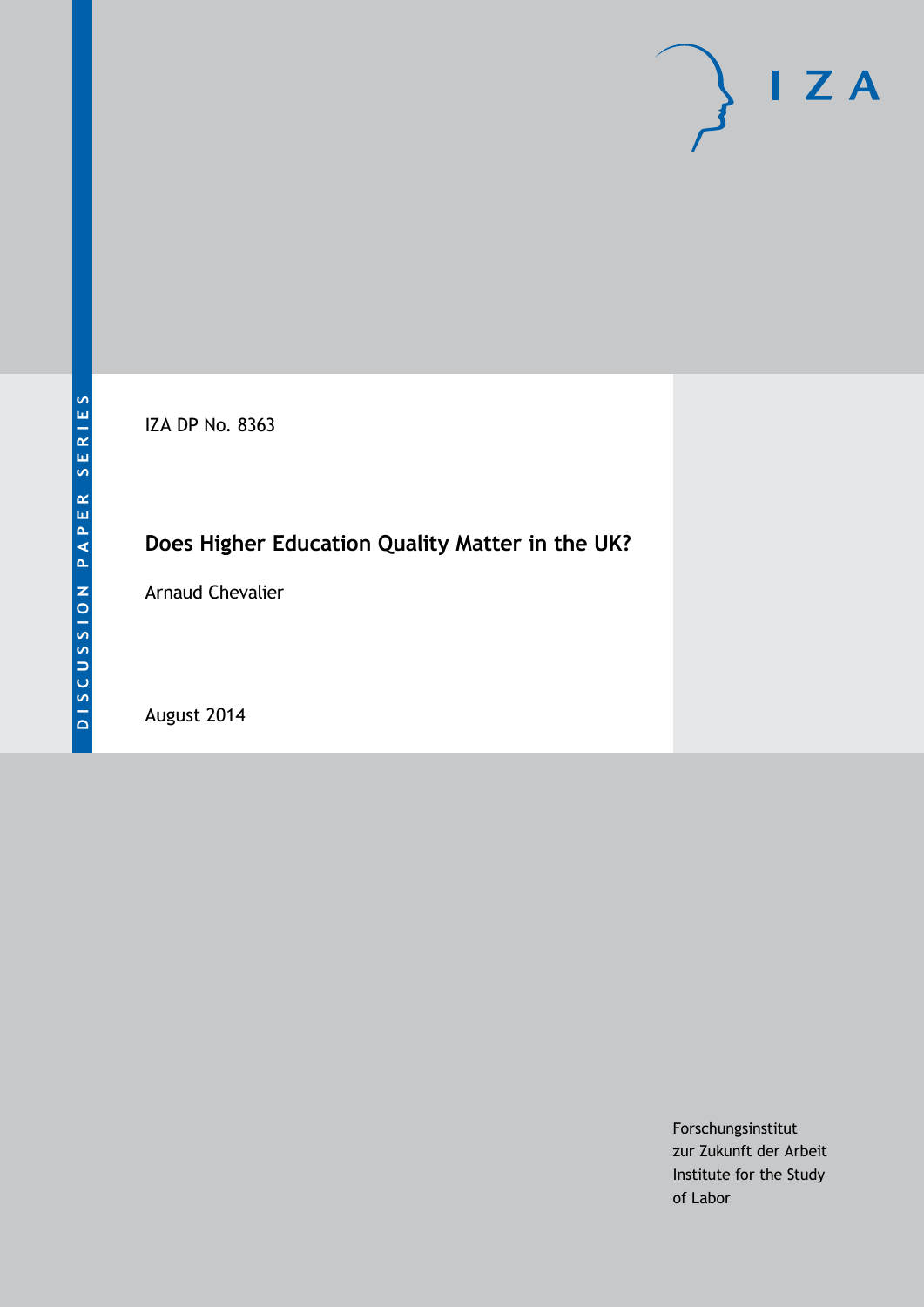# **Does Higher Education Quality Matter in the UK?**

## **Arnaud Chevalier**

*Royal Holloway University of London, IZA, CEE (LSE) and SFI*

## Discussion Paper No. 8363 August 2014

IZA

P.O. Box 7240 53072 Bonn **Germany** 

Phone: +49-228-3894-0 Fax: +49-228-3894-180 E-mail: [iza@iza.org](mailto:iza@iza.org)

Any opinions expressed here are those of the author(s) and not those of IZA. Research published in this series may include views on policy, but the institute itself takes no institutional policy positions. The IZA research network is committed to the IZA Guiding Principles of Research Integrity.

The Institute for the Study of Labor (IZA) in Bonn is a local and virtual international research center and a place of communication between science, politics and business. IZA is an independent nonprofit organization supported by Deutsche Post Foundation. The center is associated with the University of Bonn and offers a stimulating research environment through its international network, workshops and conferences, data service, project support, research visits and doctoral program. IZA engages in (i) original and internationally competitive research in all fields of labor economics, (ii) development of policy concepts, and (iii) dissemination of research results and concepts to the interested public.

<span id="page-1-0"></span>IZA Discussion Papers often represent preliminary work and are circulated to encourage discussion. Citation of such a paper should account for its provisional character. A revised version may be available directly from the author.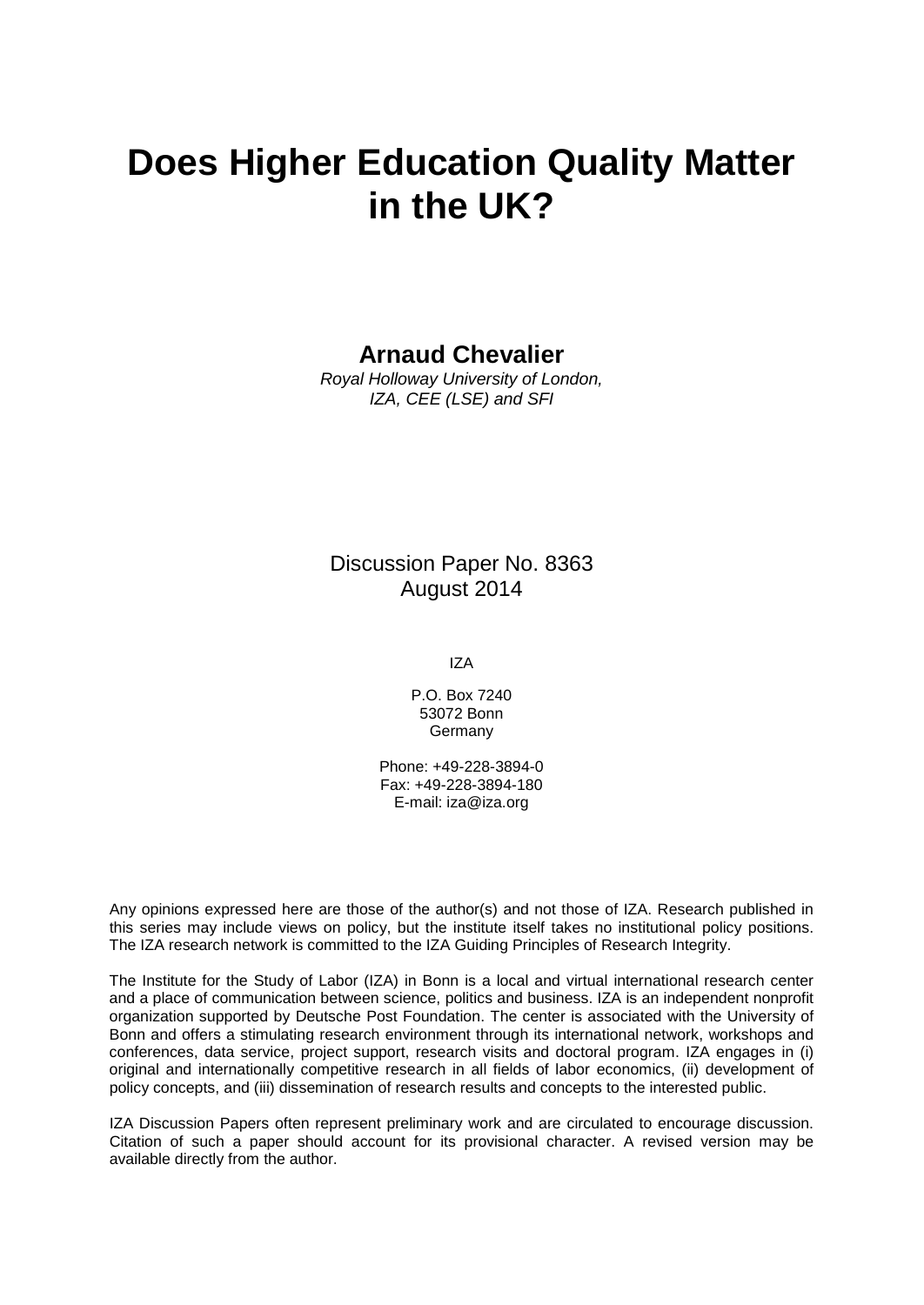IZA Discussion Paper No. 8363 August 2014

# **ABSTRACT**

# **Does Higher Education Quality Matter in the UK?[\\*](#page-1-0)**

This paper estimates the financial returns to higher education quality in the UK. To account for the selectivity of students to institution, we rely on a selection on observable assumptions. We use several estimates including the Generalised Propensity Score of Hirano and Imbens, which relies on a continuous measure of institutional quality. This highlights that the returns to quality are heterogenous, and mostly driven by high quality institutions. Moving from an institution in the  $3<sup>rd</sup>$  quality quartile to a top quality institution is associated with a 7% increase in earnings.

JEL Classification: I22, J31

Keywords: college quality, returns to education, generalised propensity score

Corresponding author:

Arnaud Chevalier Department of Economics Royal Holloway, University of London Egham, TW20 0EX United Kingdom E-mail: [arnaud.chevalier@rhul.ac.uk](mailto:arnaud.chevalier@rhul.ac.uk)

\* This paper was drafted during a placement at the Department for Innovation, Universities and Skills. The views represented in this manuscripts are the author's and do not represent the view of the DIUS. Financial support from the ESRC for their placement scheme is also gratefully acknowledged (RES-173-27-0040). I thank Stijn Broecke, Victor Lavy, Tarja Viitanen and participants at seminars at DIUS and Oxford University for comments on earlier drafts, as well as three anonymous referees and Kostas Tatsiramos for detailed comments that have substantially improved the manuscript.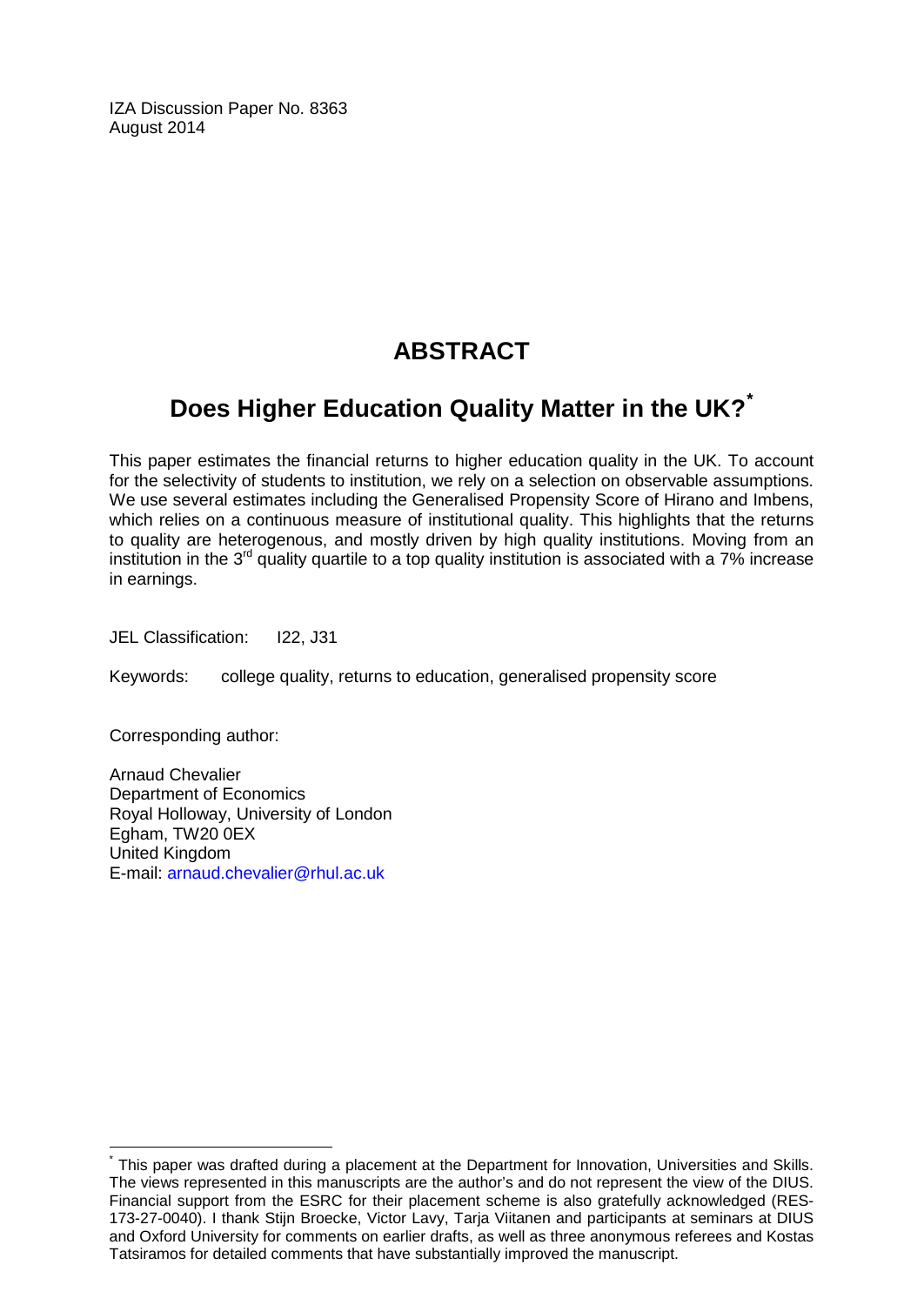#### **I Introduction**

<u>.</u>

Reports of high financial returns to higher education are often trumpeted by stake holders to promote attending higher education. A considerable amount of empirical evidence supports this claim but there are far less evidence on the variability of this return<sup>1</sup>, and how it is affected by the quality of the educational input. In general, sorting whereby more able students are selected by more selective institutions and earn more in the labour market (Hoxby, 2009) generates a positive correlation between institutional quality and future earnings. Thus naïve estimates, assuming random allocation of students to institutions, are severely upward biased. Whether returns differ by institution is crucial to inform prospective students about to invest in tertiary education. This paper provides estimates of the effect of institutional quality on early career earnings in the UK using several identification strategies, including, for the first time in this context, the Generalised Propensity Score (Hirano and Imbens, 2004).

While graduates from higher quality institutions earn more (see James et al, 1989 for early evidence) whether this is due to the quality of the institution remains debatable. Assuming that the better inputs improve educational attainment<sup>2</sup>, the human capital model predicts that graduates from higher quality institutions will be more productive and obtain higher wages. In fact, even in the absence of increased human capital, graduates may obtain higher wages if these institutions endow them with a set of peers that improve their job prospects. However, there are reasons to believe that the positive correlation between institution quality and graduate earnings

<sup>&</sup>lt;sup>1</sup> The Economist (05<sup>th</sup> April 2014) suggests that some US colleges have even negative financial returns. <sup>2</sup> Bowman and Mehay (2002) find a positive effect of attending private and higher-rated institutions on appraisal and promotion, consistent with the earnings effects estimated elsewhere. Robst (1995) also reports that graduates from higher ranked institutions are less likely to experience over-education. Smith (2013) using twins also reports that quality reduces drop-out.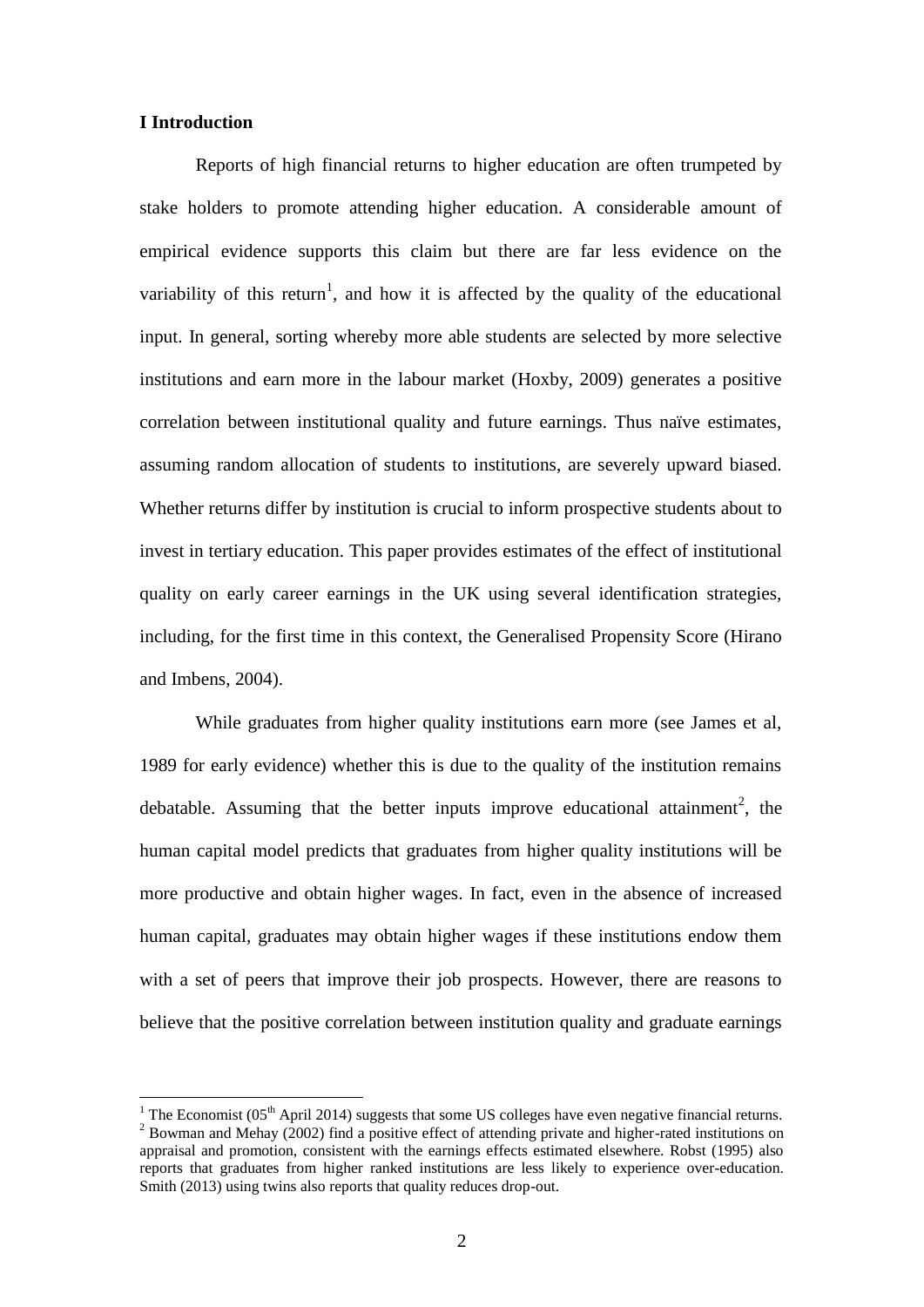is not causal. As in a signalling model, students may attend more selective institutions to signal their greater ability to future employers<sup>3</sup>.

Obtaining unbiased estimates of the effect of higher education quality on earnings is difficult since students and institutions select each other, and the characteristics, observable or not, which affect these choices are also correlated with labour market outcomes. To account for selection, researchers have relied on adding controls for students' ability (Brewer et al. 1999), matching models (Black and Smith, 2004, 2006), instrumental variable (Long, 2008), twins/family fixed effects (Behrman et al., 1996; Lindahl and Regnér, 2009), regression discontinuity (Hoekstra, 2009; Saavedra, 2009) or pairing students applying to the same institution (Dale and Krueger, 2002, 2014; Broecke, 2012). Here, we rely on different strategies assuming selection on observables, including propensity score matching and Generalised Propensity Score (GPS); i.e. we assume that the observed match of a student to an institution is based on observable characteristics. Part of the selection process is unknown to us: whether to attend tertiary education, which institution to apply to. However, conditional on applying, the centralised application system in use in the UK makes the assumption of selection on observable characteristics of the prospective student plausible. The UK is characterised by a centralised application system, whereby all prospective students complete the same standardized form, and institutions base their decision to accept or not a student only on this information<sup>4</sup>. In the data at our disposal, we have (almost) the same information than the admission

1

 $3$  Distinguishing between the mechanisms is relevant for policy. Only if the premium is generated by an increase in human capital does the economy gain from institutional quality, and there is then some possible justification for subsidizing students to attend higher quality institution. If the returns are only due to signalling or networking, then the returns to quality are only private. The data available to us do not offer opportunities to test these hypotheses convincingly Hershbein (2013) proposes a test of the origin of the returns to attend more selective institutions and argues that selectivity provides a positive signal to employers. Jawagushi and Ma (2008) provide some evidence supporting human capital

<sup>&</sup>lt;sup>4</sup> There are a few exception to this general rule, which we explain later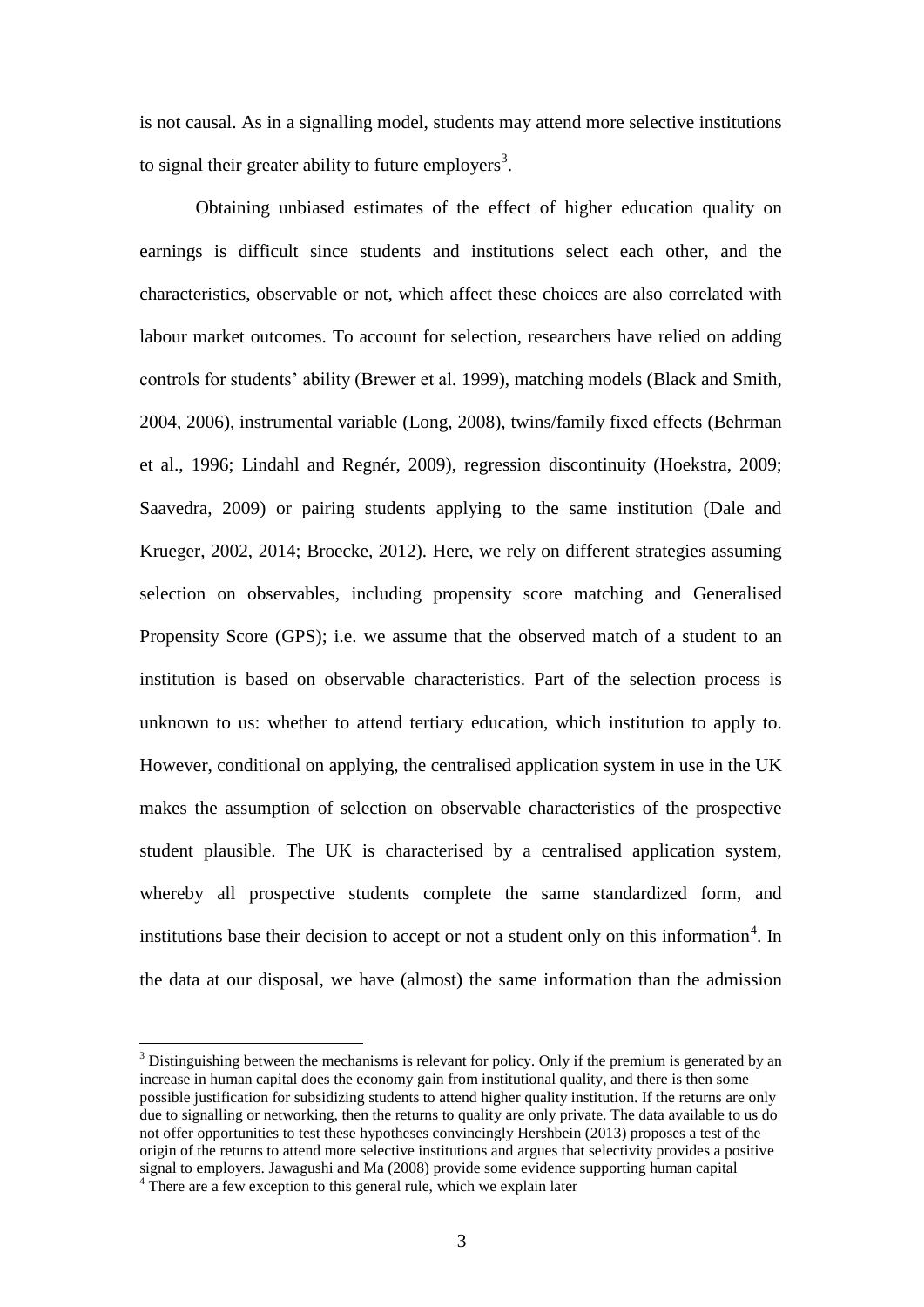officers, which makes the assumption of selection on observable plausible<sup>5</sup>. Compare to a propensity score matching estimate, GPS allows us to capture the heterogeneity in the returns to quality, by estimating the effect of educational quality at all points of the quality distribution.

The debate on the effect of institutions on earnings has received a large amount of attention in the U.S. where the market for higher education is fiercely competitive, but much less in the rest of the world. There are a few empirical evidences for the U.K. but their results are somehow ambiguous. To inform this debate, we use survey data pertaining to the 2003 cohorts of graduates, which is linked to administrative data so that background information on the students and academic performance can be added. Another difficulty in this literature is to measure quality as there is no agreement on which input matters. We measure institutional quality as the principal component of a set of education inputs: Research Assessment score, student/staff ratio, academic expenditures per student, mean entry grade and graduate prospect, which are commonly used to create league tables.

We demonstrate that there is considerable heterogeneity in returns to quality, with almost no returns for below median quality institutions and large returns for attending the most prestigious institutions. This is consistent with theoretical predictions that as attendance to college increases, returns to quality increase (Hoxby, 2009). Due to this strong non-linearity, OLS estimates are biased upwards and considerably larger than those obtained by GPS. Defining quality as a discrete step function somehow helps to capture the non-linearity. The larger impact of higher education quality at the high end of the distribution is also present in quantile

<u>.</u>

<sup>&</sup>lt;sup>5</sup> Some institutions, typically Oxford and Cambridge universities, as well as medical, dentistry and veterinary schools also rely on an interview to assess the suitability of the candidates. We conduct robustness checks excluding these graduates.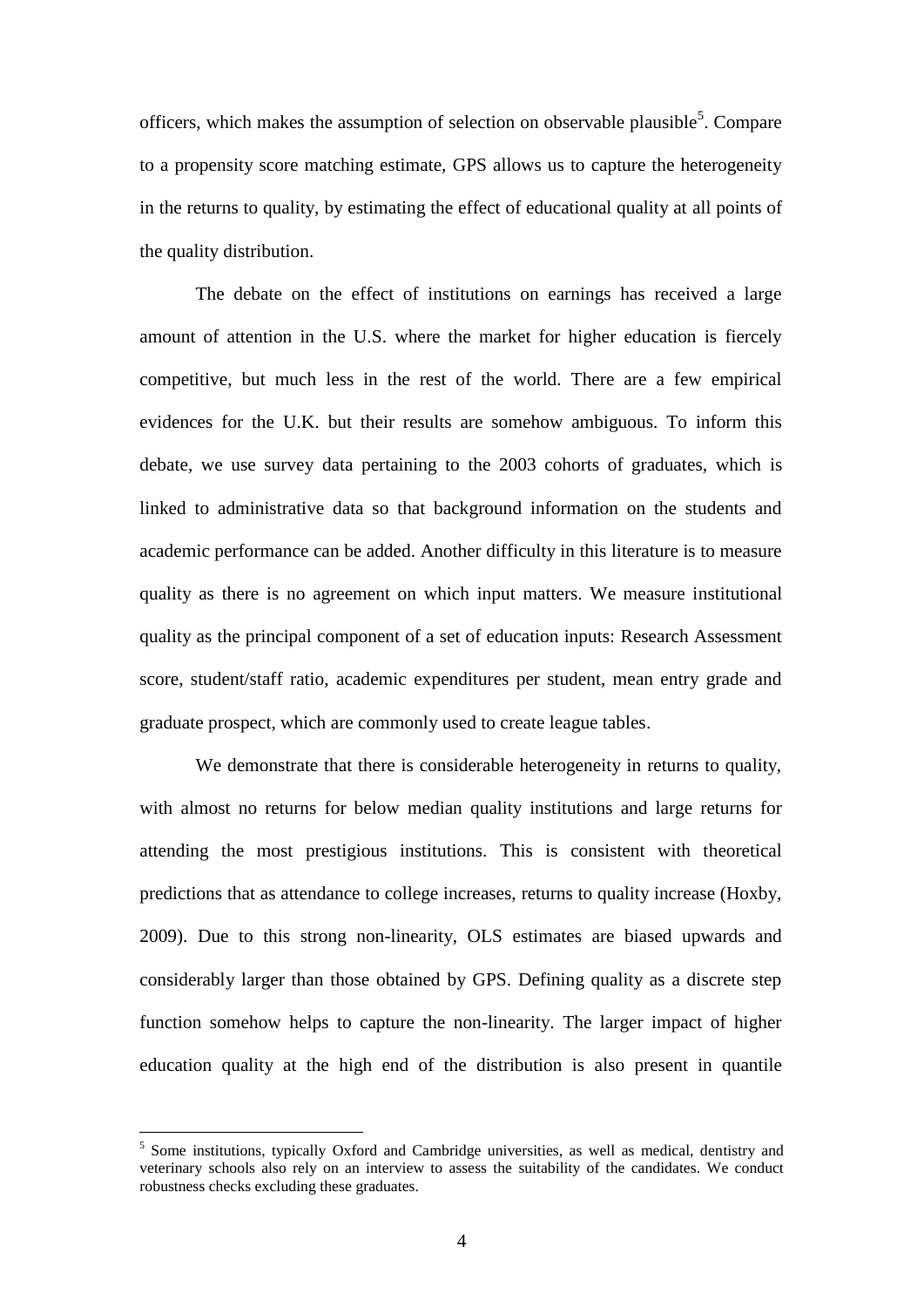regressions, thus graduates with the higher earning potentials are the one who benefit the most from attending a high quality institutions.

The rest of the paper is organised as follow. Section 2 reviews the U.S. and non-U.S. literature on the financial returns to higher education quality. In Section 3 we discuss the institutional background as well as the data. Section 4 presents the estimators used in the analysis. The results are available in Section 5 and a discussion on the robustness checks and the implication of the returns is found in Section 6.

#### **II Literature review**

The literature on the effect of higher education quality on earnings originated from the U.S.. One of the first studies to account for selection of students between institutions of different quality is Brewer *et al*. (1999). They conclude that even correcting for selection into the type of university attended (identified by net tuition costs), prestigious private institutions provide significantly higher financial returns compared to low cost public institutions, but there are little returns to attending an elite public institution. Black and Smith (2004) confirm that fee differentials are in line with quality differentials, but criticise the parametric approach adopted in the rest of the literature, especially the linearity assumption, and instead recommend using propensity score matching. Their main results pertain to the wage differential between graduates from institutions in the top and bottom quarter of the quality distribution. This large quality gap makes the assumption of selection on observable potentially problematic, and may not represent the typical choice of students who are more likely to arbitrate between institutions of more similar quality. They report premium of 12% for men and 7% for women for attending a better quality institution. When estimating the wage differential between students from the second and third quality quartile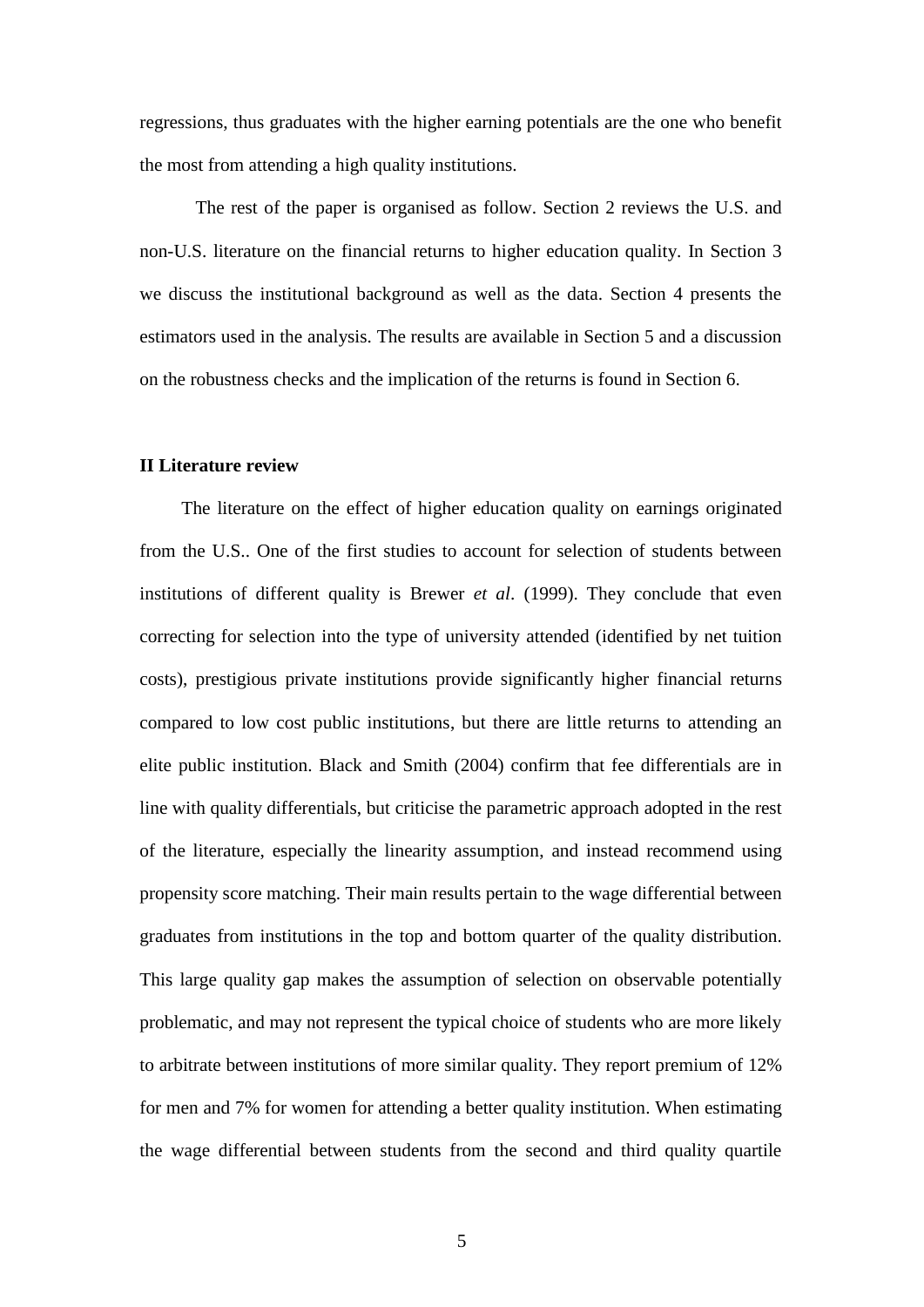compared to the lowest one, the estimated quality effect was small and statistically insignificant for men and around 12% for women.

However, students' unobservable characteristics may still bias these estimates upwards; for example, if more motivated students attend more prestigious institutions and also, independently of the institution quality, earn higher wages. Dale and Krueger (2002, 2014), use information on all applications to a selection of high quality institutions, linked to Social Security Administration records. To control for selectivity on unobservable, they compare students who applied to the same institutions but went to different colleges. They find no financial return to attending a more selective institution, maybe due to the homogeneity of institution quality in the dataset used (30 highly selective institutions only). They report substantial returns to quality for ethnic minority students, which they reckon, could stem from these students obtaining a network of peers which boosts their career prospect. Hoekstra (2009) uses data on all applicants at a large state university and identifies the quality premium from a regression discontinuity; i.e comparing the earnings at age 28 to 33 of applicants that barely made it, to those of applicants that just failed. The earning premium reaches 20% but this may have little external validity. An alternative strategy to account for unobservable characteristics is to rely on twins who attend different institutions. Behrman et al. (1996) find significant wage differentials between female twins who attended colleges that differ along various measures of quality<sup>6</sup>.

With the exception of Dale and Krueger (2002, 2014) all studies report significant premium to attending a more prestigious institutions, and that OLS estimates are positively biased by selection. It is however unclear how much can be

1

 $6$  Smith (2013) found that attending an institution with a 100 point higher median SAT score, increases the probability of graduating by 5%. This estimate is similar when estimating a between twins model.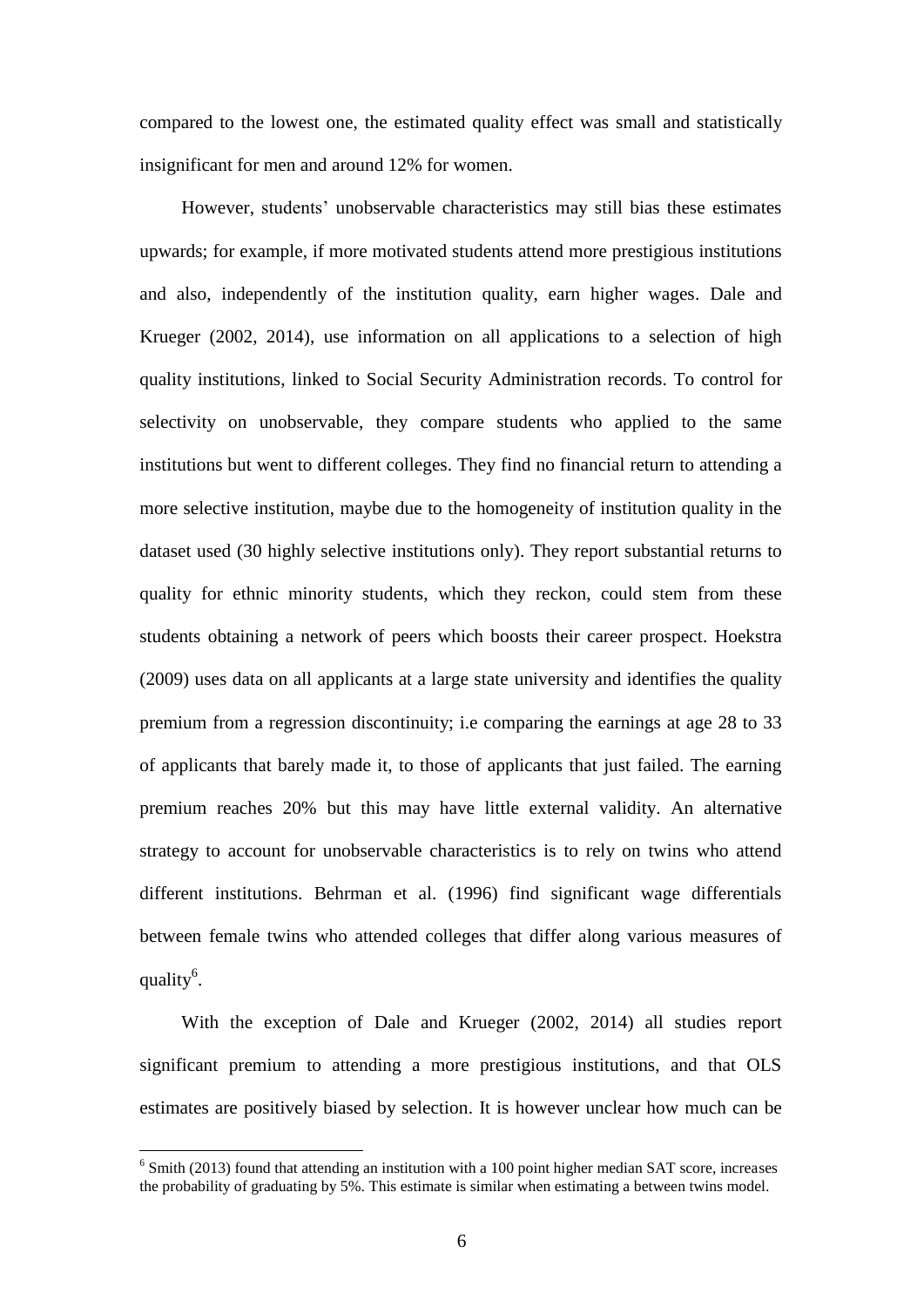extrapolated from US evidence since in other countries the market for higher education tend to be more regulated. Evidence from other countries is scarcer. Papers using administrative registries from Sweden and various identification strategies report positive effect of institutional quality on graduate earnings (Lindahl and Regnér, 2009; de Luna and Lundin,  $2014$ <sup>7</sup>. However, no returns to the selectivity of the institutions are found in Australia, Finland or Japan (Birch et al, 2009; Suhonen 2012, Nakamuro and Inui, 2012, respectively).

Amongst British evidence, Hussain et al. (2009) exploit various graduate cohorts and a set of quality variables. When combining all measures of quality, an increase of one standard deviation in quality is associated with a wage premium ranging from 2.5% to 5.5%, increasing for the more recent cohorts. They account for selection by including measures of student's ability. Chevalier and Conlon (2003) use propensity score matching to estimate the effect of university quality on the earnings of three cohorts of graduates (1985, 1990 and 1995). Their measures of quality are an indicator of appurtenance to a self-selected pressure group of prestigious universities (Russell Group) and an indicator for when the institution was granted university status<sup>8</sup>. Graduating from the most prestigious institution is associated with a wage premium ranging from 1% to 6% but there is no significant difference between the earnings of graduates at old and new institutions. There is also some evidence that the premium for attending the higher quality institutions increases for more recent cohorts suggesting that as the number of graduates expanded employers may have used institution prestige to differentiate between candidates. Chevalier and Conlon (2003) also estimate the effect of institution quality on wage growth and reports that

<u>.</u>

<sup>&</sup>lt;sup>7</sup> Lindahl and Regnér (2009) use a between-sibling estimates to reduce the bias due to unobserved characteristics and estimate that in Sweden OLS estimates are twice as large as the within family estimates, suggesting a large bias in regressions not correcting for selectivity.

<sup>&</sup>lt;sup>8</sup> Eliasson (2007) uses the same dichotomy as a proxy for institution quality in Sweden. Propensity score estimates reveal no effect of institution quality on earnings four to nine years after graduation.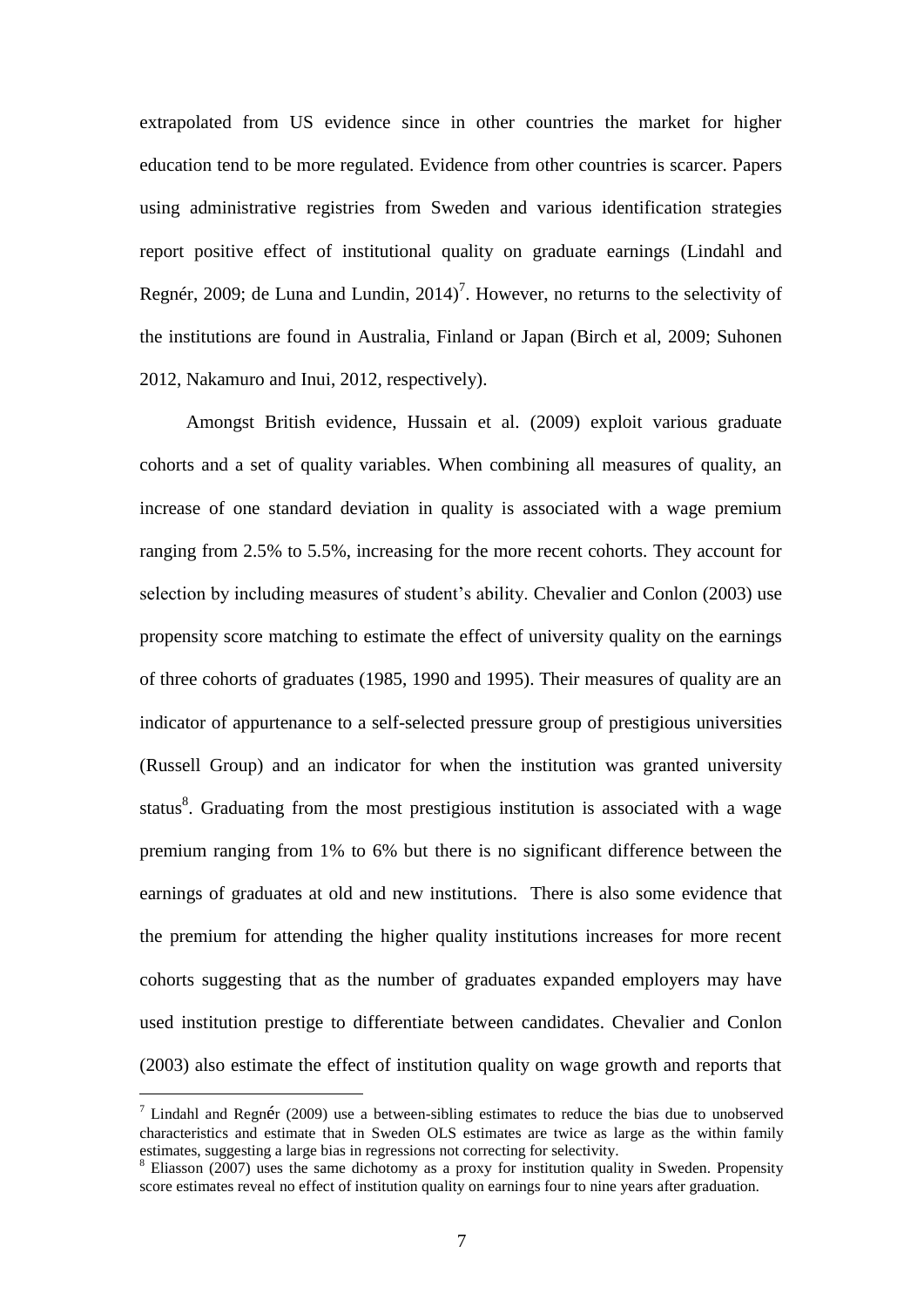the effect of institution quality on earnings is stable (for the first 10 years after graduation). Broecke (2012) uses administrative data for a cohort of school lever and their full record of university applications. He matches students who were accepted to the same institution but were one failed to gain the grades to satisfy the conditional offer and reports that a one standard deviation improvement in quality leads to a 7% increase in wages 3 years after graduation.

Finally, Black and Smith (2006) also highlight that the estimate of quality is likely to be biased downwards by measurement error. Most studies have estimated quality by relying on the average SAT scores of attending students, but since quality is likely to be multi-dimensional this is only a proxy for the institutional quality. Instead, Black and Smith (2006) recommend using an array of quality measures and/or estimation techniques that account for measurement error (IV, GMM, Bounds).

#### **III Institutional background and data description**

The Longitudinal Destination of Leavers from Higher Education (LDLHE) was conducted in November 2006 amongst a random sample of students who graduated in the summer of 2003. The survey is conducted in two stages. First, the universe of all higher education leavers is sampled six months after graduation (75% response rate). In the second stage, a 55,900 sample is selected to take part in the longitudinal study. The response rate at this second stage is typical of postal survey (44%) and Tipping and Taylor (2007) provide evidence in favour of the representativity of the survey. Survey weights are used throughout the analysis.

The LDLHE is linked to administrative data from the Higher Education Statistical Agency so that additional information on secondary schooling and

8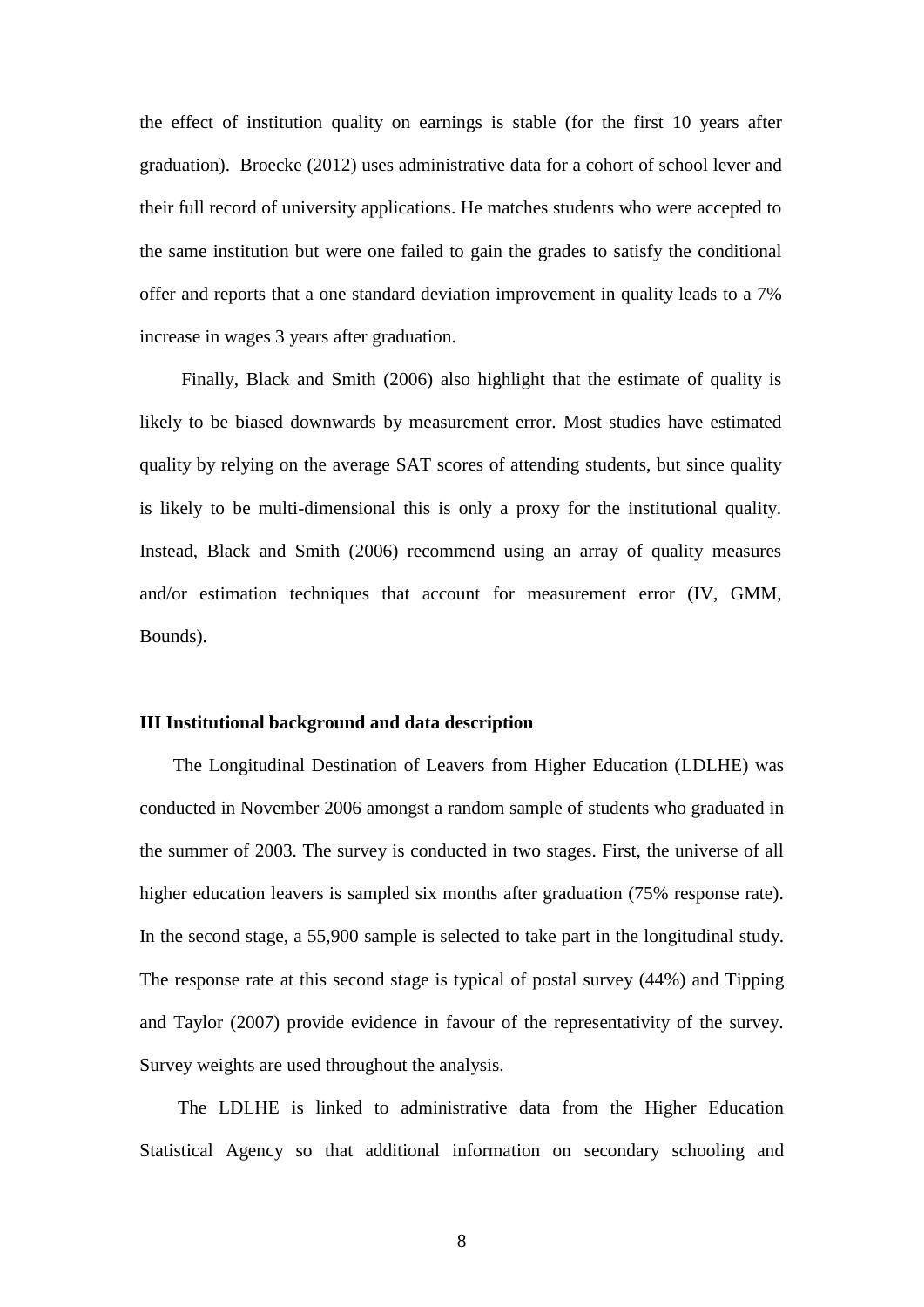university achievements, as well as family background can be added. We select first degree holders, aged 18 to 25 on graduation, non-special entry students and who are currently observed in employment, with valid earning information. Since hours of work are not available in the survey, the labour market outcome of interest is annual earnings. We thus drop part-time workers. We also drop 21 individuals with selfreported earnings above £60,000 (in 2006) three years after graduation so as to reduce measurement error. This leads to a sample of 6,986 observations. (See Table A1 for details on the sample selection).

We supplement the dataset with measures of institution quality. There is no unambiguous measure of institution quality in the UK. All major newspapers provide annual university ranking differing in their methodology. We use information collected from the "Good University Guide"<sup>9</sup>, the longest running provider. Rather than using the ranking we compute a quality measure based on the first principal component along five dimensions of quality for 113 institutions: Research Assessment score, student/staff ratio, academic expenditures per student, mean entry grade and graduate prospect, which we then normalise to a mean of 0 and a standard deviation of 1. The first three variables measure the quantity and quality of the input, the mean entry grade is a measure of the selectivity and popularity of the institution but also captures the quality of peers. This has been widely used as a measure of institution quality. The last measure of quality is the probability that graduates are in further studies or graduate employment six months after leaving university and reflects the employers/universities view on the institution quality. The variables

1

 $9$ The Good University Guide is one of the providers of ranking of universities. Rather than using its ranking, we only use the raw variables which can be obtained from: [http://www.thegooduniversityguide.org.uk.](http://www.thegooduniversityguide.org.uk/) 48 institutions not reporting all the covariates used to compute the quality score are thus excluded. They are mostly small specialised colleges and represent 876 observations.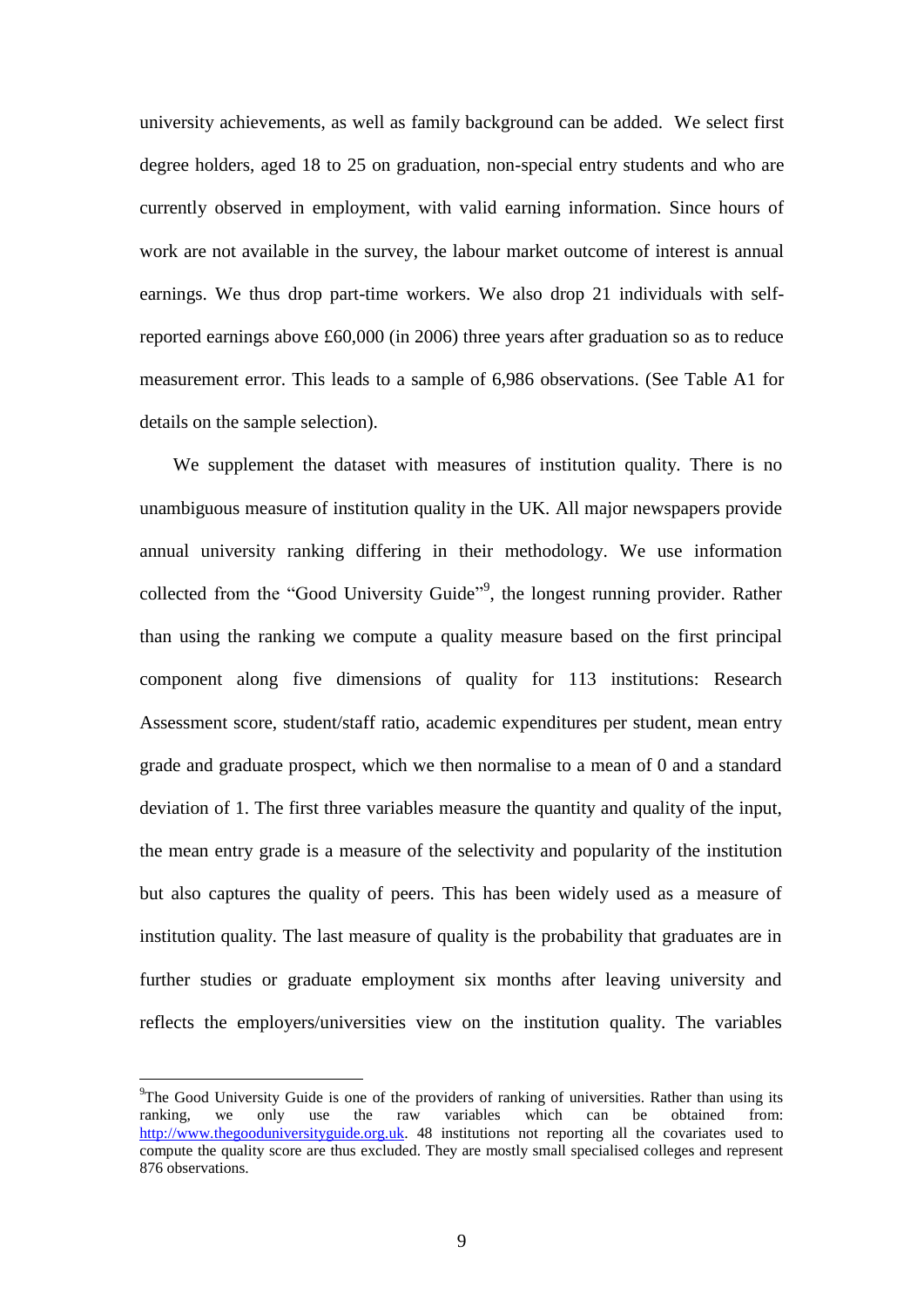pertain to data collected for the academic year 2000, when the students applied and the 2001 Research Assessment Exercise. The quality is computed at the level of the institution and not specifically for the subject studied. It can be argued that this is the appropriate level of aggregation to measure higher education quality for labour market related outcomes since employers may have knowledge of institutional quality but not subject specific quality. The first principal component accounts for 70% of the variation in quality. The resulting ranking appears plausible with the top five institutions (in alphabetical order) being: Cambridge, Imperial College London, London School of Economics, Oxford, and University College London. It also compares favourably with other measures of quality that have been used. For example, the mean quality score is significantly different for Russell group institutions (2.42), a group of the most prestigious institutions, the "group 1994", a second tier of research institution (1.42) and the remaining institutions (-1.14). Indeed, the distribution of quality appears bimodal (Figure 1) and is characterised by a long tail at the high quality end. The lower part of the distribution is mostly formed of the new institutions which were granted university status in 1992.

#### [Figure 1: Here]

It is unclear what the driver of the quality differences are. UK institutions are charities whose teaching activities are funded by a block grant and tuition income. The grants are a function of the number of students weighted by subject types. In England, tuition fees are capped for home and EU students (currently at £9,000) but are uncapped for non-EU students. As such, teaching funding differs by the mix of subject offered and the share of non-EU students. The latter varies from 0% to 40% and may be a driver of quality differences. The other sources of incomes are research income, which also varies dramatically by institutions – the Russell group institutions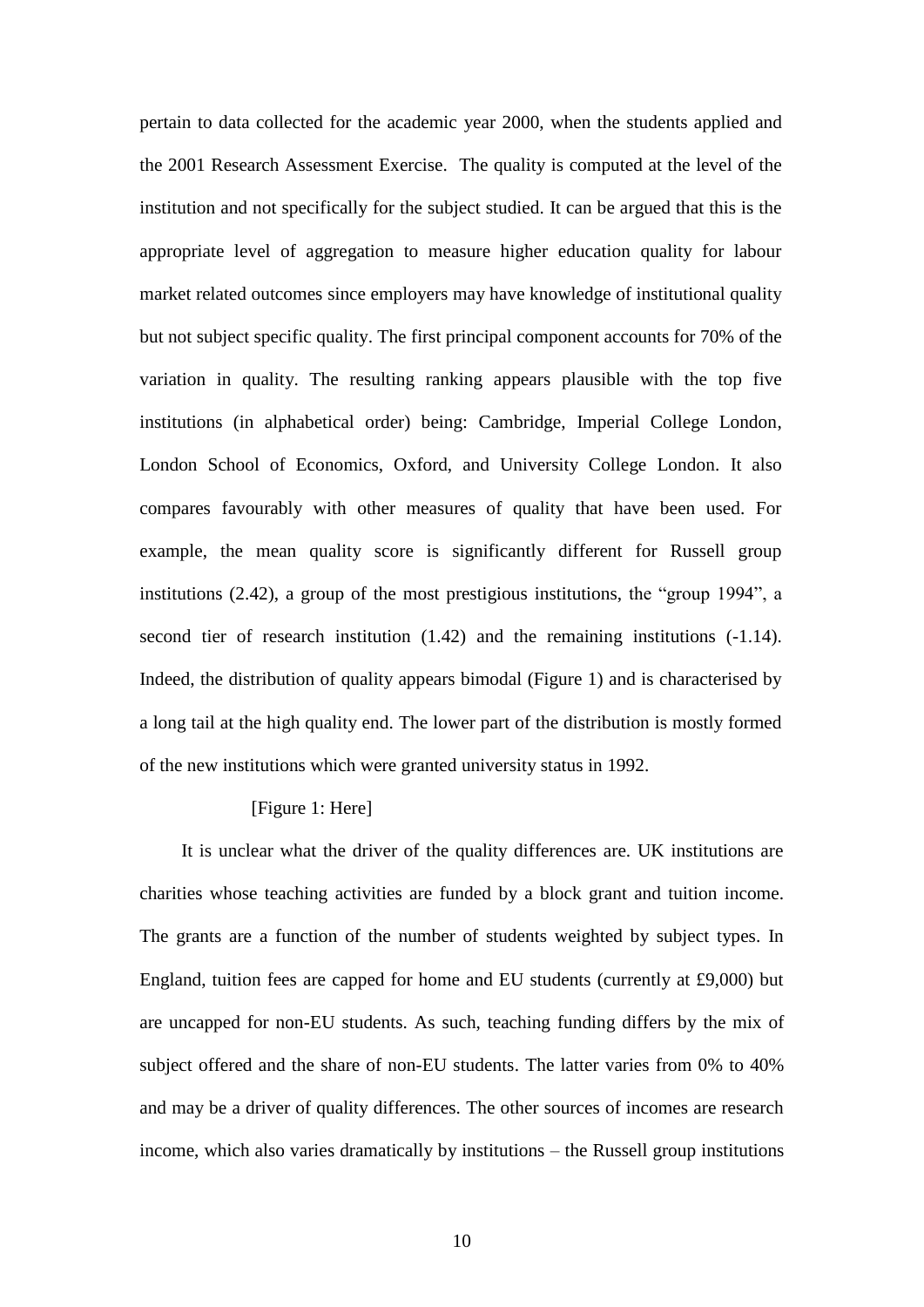for examples accrue 75% of the research grants income<sup>10</sup>; however the extent that this income is used towards teaching is unknown. Endowment and other type of charitable contributions are very small, representing less than 1% of the sector income and are unlikely to generate variations in funding between institutions (UniversitiesUK, 2011).

Figure 2 confirms that in the absence of any additional control there is a positive relationship between the institution quality and the average earnings of graduates. In fact, two clusters can be distinguished. At below median quality, there is little variation in earnings between institutions. For institutions with positive quality score, the relationship between quality and graduate earnings is much stronger. The graph thus highlights that the relationship between institutional quality and graduate earning is convex, rather than linear. OLS estimates, which rely on a linearity assumption between quality and earnings may thus be biased. The differences in wages by quality are substantial. Moving from an institution in the bottom tiers to a top five institution is associated with 50% higher wages.

#### [Figure 2- Here]

The second relationship that we need to investigate is the amount of sorting between the academic ability of students and the quality of institutions. As stated previously, if the sorting was perfect it would not be possible to identify the effect of institution quality. However, the allocation mechanism of students to institutions in the UK, offers scope for some heterogeneity in the composition of the student body by institution. The admission process to the 134 universities is centralised. From the autumn to the spring preceding their admission to university, high school pupils fill a

1

<sup>&</sup>lt;sup>10</sup> [www.russellgroup.ac.uk/research](http://www.russellgroup.ac.uk/research) - accessed on 25th July 2014.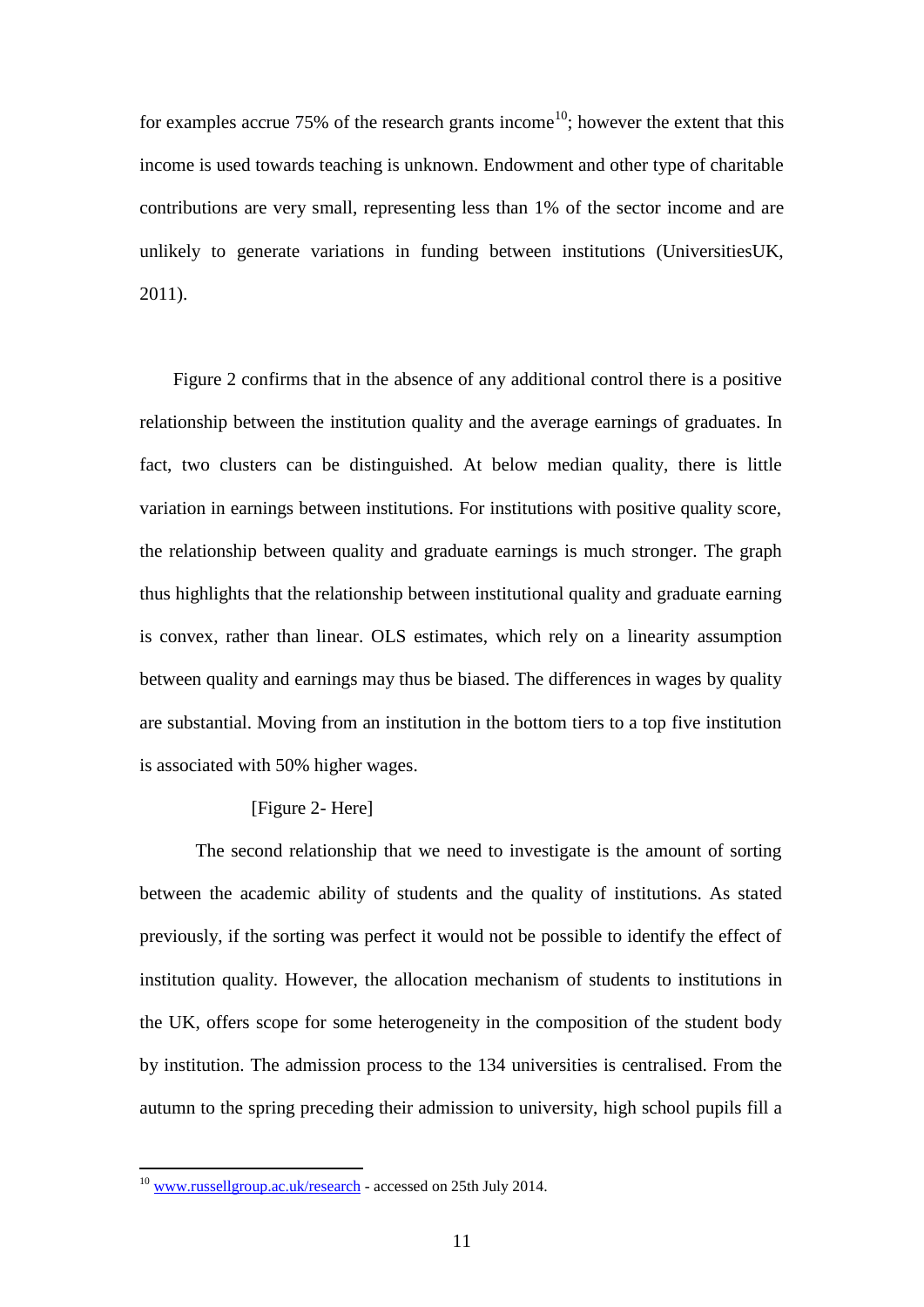standard form on-line at the Universities and Colleges Admissions Service (UCAS). Prospective students can state a maximum of six choices (institution, subject) on this application<sup>11</sup>. Since students have imperfect information on their ability (Chevalier et al. 2007 or Furnham, 2001, for a review), the restricted number of applications means that one strategy to guarantee access to higher education is for some students to apply to institutions spanning the quality range. UCAS then send this form to all chosen institutions/departments which decide whether or not to make an offer to the prospective students. As such, all institutions decide simultaneously, based on exactly the same information. Note that at this point, candidates have not yet sat their end of secondary education exams (usually A-levels). Instead, the decision to offer a place at an institution is based on the teacher's prediction of grades at this high stake exam and previous grades. The offers are typically conditional on applicants reaching a predetermined score in their, still to come, high stake  $\alpha$  exams<sup>12</sup>. When all institutions have responded, the applicant has to keep only one offer, and choose another one as an insurance choice, in case she does not reach the standards required by her preferred conditional offer.

In August preceding the start of the academic year, the high-stake exam results are revealed. Conditional offers are confirmed or terminated. There is no possibility to trade-up, i.e. candidates who over-performed are locked in their accepted offer, and may thus be observed in institutions of lower quality compared to

1

<sup>&</sup>lt;sup>11</sup> Students applying to medical, dentistry and veterinary schools, as well as candidates to Cambridge and Oxford universities, who can apply only to one or the other institution but not both, can only state four choices. These applications need to be received earlier on in the cycle, typically in the October of the year preceding their entry to higher education. Since 2008, the number of choice has been further restricted to 5. There is also a slightly different application process for performing arts courses.

<sup>&</sup>lt;sup>12</sup> Applicants can also apply with other qualification than A-levels. UCAS creates a score to harmonise grades at different type of qualifications. For the remaining of the paper, we will refer to the score at the exams warranting entrance at the university as the entry score.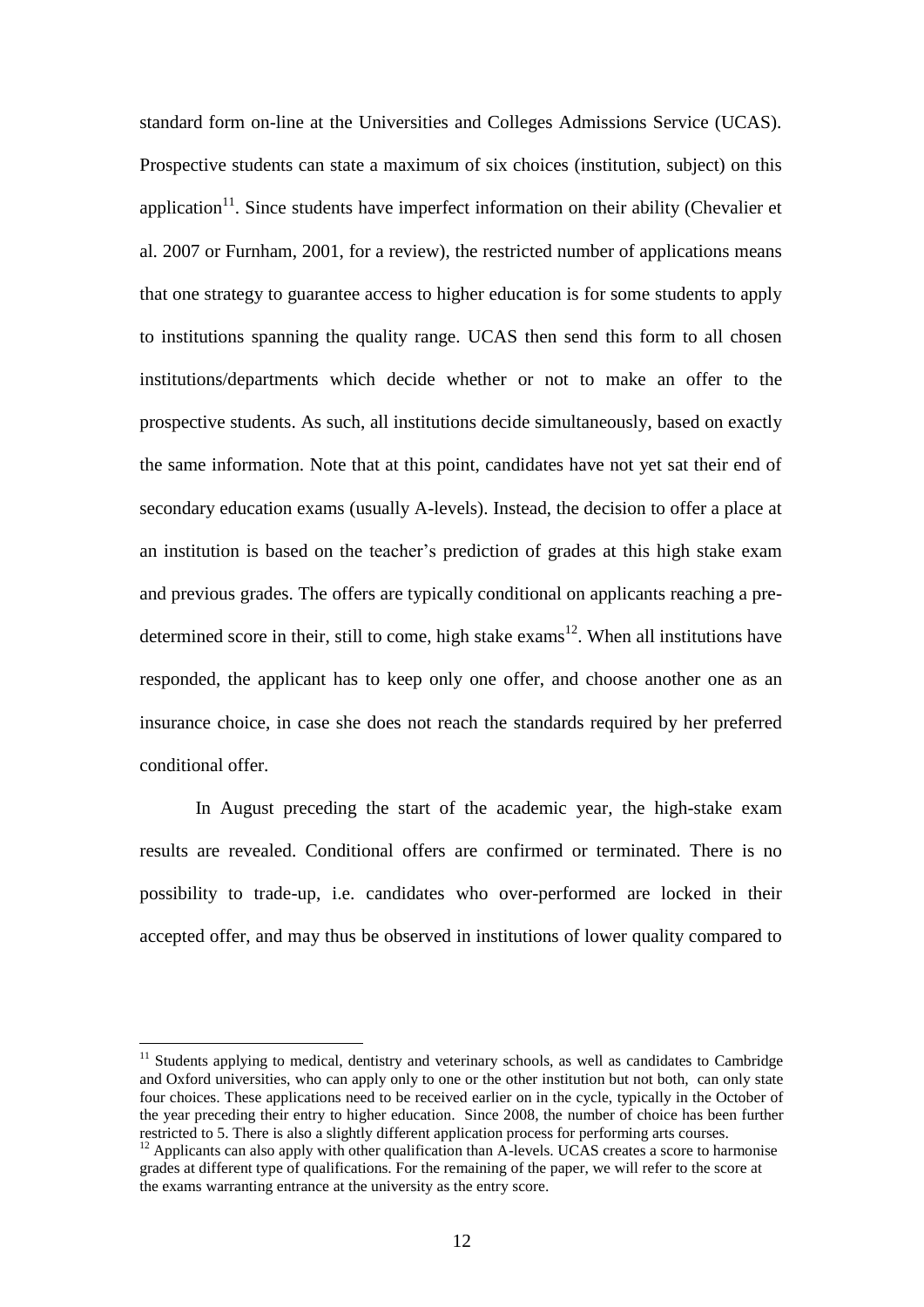their peers whose high exam performance was correctly predicted<sup>13</sup>. Pupils who fail to achieve the requirements of their first choice are committed to their insurance choice. For those who also fail the requirement of their insurance choice, a clearing mechanism allocates candidates to institutions that still have places on their courses. About 10% of successful applicants gain access through clearing. These clearing places are allocated on a first come first serve basis – as long as academic credentials are appropriate. A candidate who was accepted in a high quality institution but marginally failed to achieve the required score may at this stage only be able to register in a lower quality institution. Institutions which under-recruited may at this stage lower the recruitment threshold, leading to lower ability students being accepted to high quality institution. This allocation mechanism of students to institutions makes it credible that while selection is based on academic merit, it is imperfect and creates the potential for mismatch between student's ability and institutional quality.

The LDHLE is linked to administrative data so that we observe the same information as universities do when deciding whether or not to make an offer, with the exception of the entry score, for which we observe the realisation rather than the prediction<sup>14</sup>. However, since realised scores determine whether the offer is upheld or not, they contain the relevant information to match students to the institution they attend.

Average attainment differs widely between students at colleges of different quality. At the top quartile institutions the average entry score is 23.60 out of 30, 6

<u>.</u>

 $13$  The possibility to continue searching after having an offer confirmed will be offered to applicants in 2014.

<sup>&</sup>lt;sup>14</sup> The compulsory fields on the UCAS form are name, gender, age, address, country of birth, nationality, financing, disability, ethnicity, occupational background of parental figure if under 21 and previous school attended, which we also obtain when linking the survey to administrative data. The UCAS form also includes previous qualification, references – typically for the pupils' teacher – the student personal statement and their predicted exam results if still currently in high school. This information is not available in our dataset, and instead we have the realised score We do not know which institutions a candidate applied to, nor what their decision was.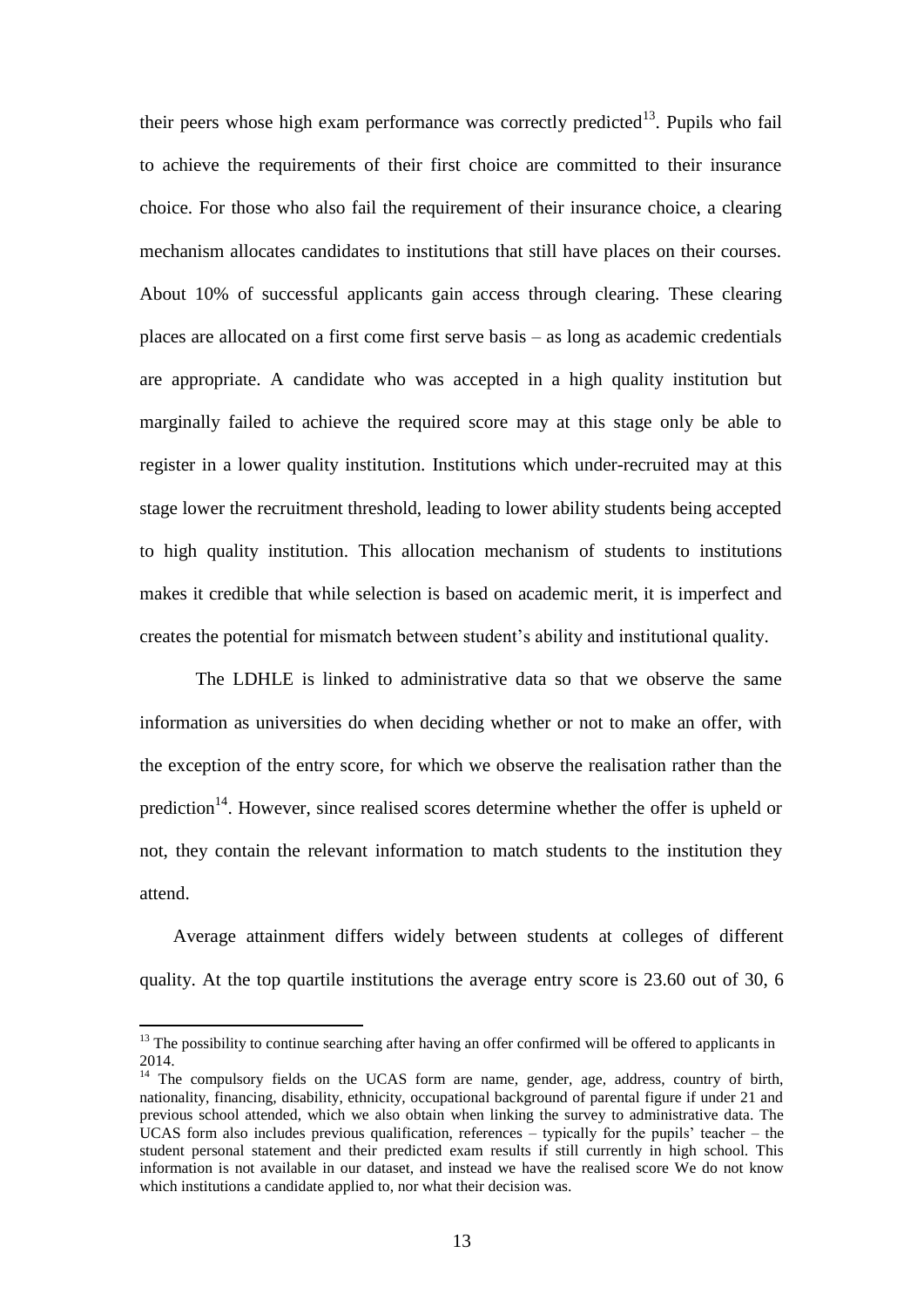points more than in the third quartile and 14 points more than in below median institutions (Table 1). Figure 3 plots the distribution of entry score by quality quartile. Clearly the allocation of students to institution is not random; and the distribution of test scores shift to the right for every quartile of institutional quality. The top quality institutions recruit almost no students with below average ability, and have a more compressed distribution of ability; this is expected since low performers would not have received an offer if correctly predicted or would have seen their conditional offer elapsed. However, a small fraction of high ability students are found in the lowest quality institution. The sorting is thus asymmetrical which is consistent with the recruitment procedure highlighted above. While common support is universal, the support is thin in the tail of the distribution. These conclusions of asymmetric sorting and thin common support are similar to Black and Smith (2004) for the US.

#### [Figure 3 – Here]

Students at institutions of different quality differ along other dimensions too. Table 1 reports the means for all variables reported by applicants on their application form. Students at the highest quality institutions have in general more favourable characteristics. For example they are four times less likely not to have a reported entry score, three times more likely to have parents in manager or professional occupations, and 10 times more likely to have been educated at a private school than students at the lowest quality quartile institutions. Living with parents while studying reduces the choice of institutions that a student can apply; students at the top institutions are three times less likely to be living with their parents. The differences in student characteristics between institutions are thus consequent.

The survey has only one measure of income: self-reported yearly income three years after graduation. As highlighted in Figure 1, institution quality is associated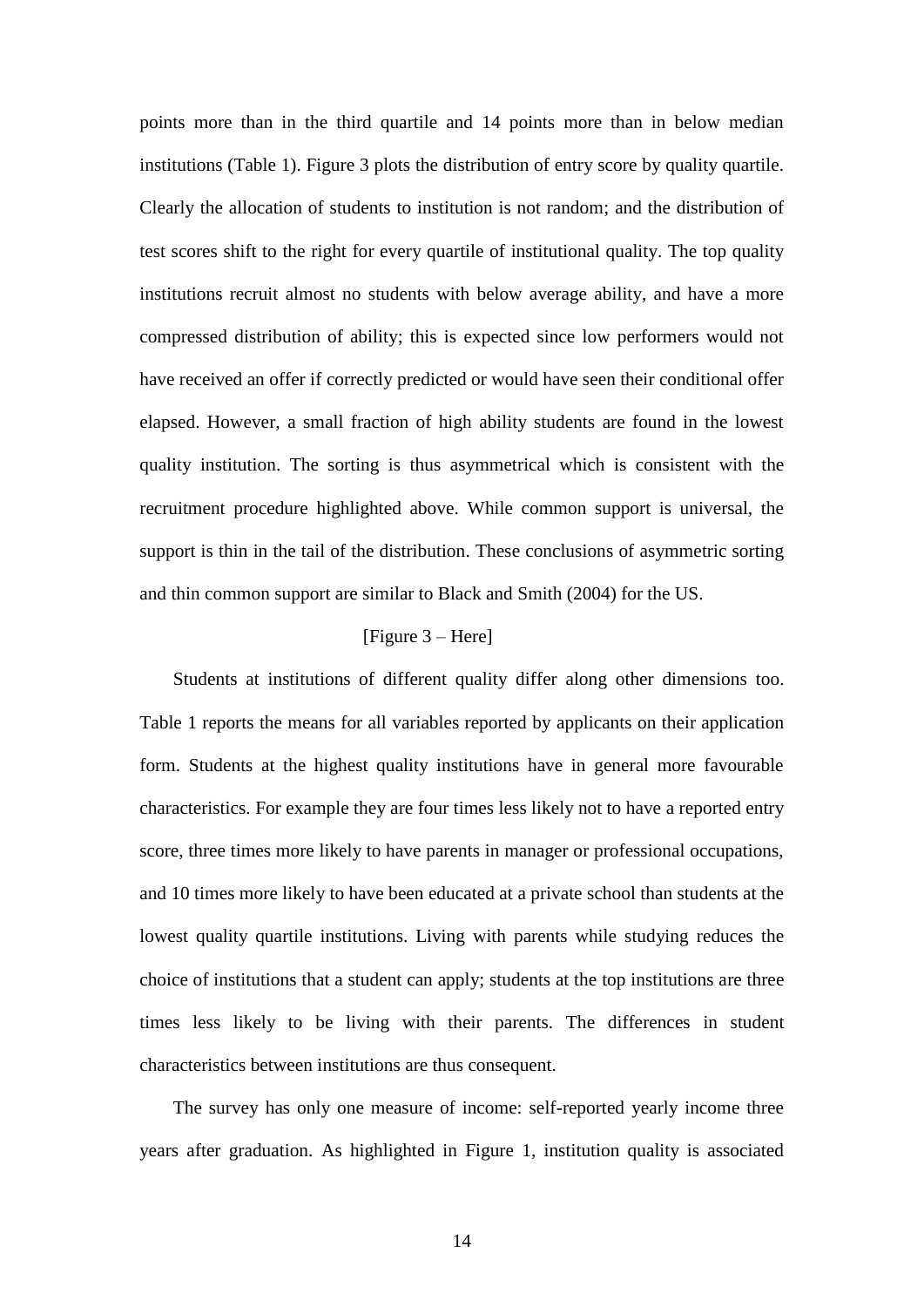with wage differential and students from the top quartile institutions earn 25% more than their peers at the lower end of the quality distribution. The wage gap appears especially large between  $3<sup>rd</sup>$  and  $4<sup>th</sup>$  quality quartiles. Moving from quartile 1 to 2 and to 3 is associated with an average wage increase of £1,000 but moving from 3 to 4 the gap is more than three times as large. Quality effects may thus be heterogenous.

#### **IV Empirical strategies**

We conduct the analysis using several empirical strategies. The first is to estimate the effect of institution quality on log earnings (*ln Y*) by Ordinary Least Squares. Typically, the estimated model would be of the form:

$$
\ln Y = \beta_0 + \beta_1 Q + \beta_2 X_1 + \beta_3 X_2 + \varepsilon \tag{1}
$$

where  $Q$  is a measure of university quality,  $X_I$  a set of individual characteristics on graduation, including a measure of the student pre-enrolment ability, and *X<sup>2</sup>* a set of current characteristics.  $X_2$  can be considered endogenous as the university quality may affect various dimensions of the labour market attainment of graduates. In the application, *X<sup>2</sup>* contains only indicator of the regional labour market conditions (126 post code for work location). Note that standard errors are clustered at the institution level to account for possible correlations between observations.

The parameter of interest is  $\beta_1$  which represents the increase in earnings due to an increase in university quality. As stated previously  $\beta_1$  may be biased, even if (1) includes all confounding factors correlated with both quality and earnings, if the relationship between quality and earnings is non-linear and if there is a lack of common support (in which case the identification is purely due to the imposed functional form). The first limitation can be eliminated by measuring quality in a nonlinear form: a set of dummies, or a polynomial function for example.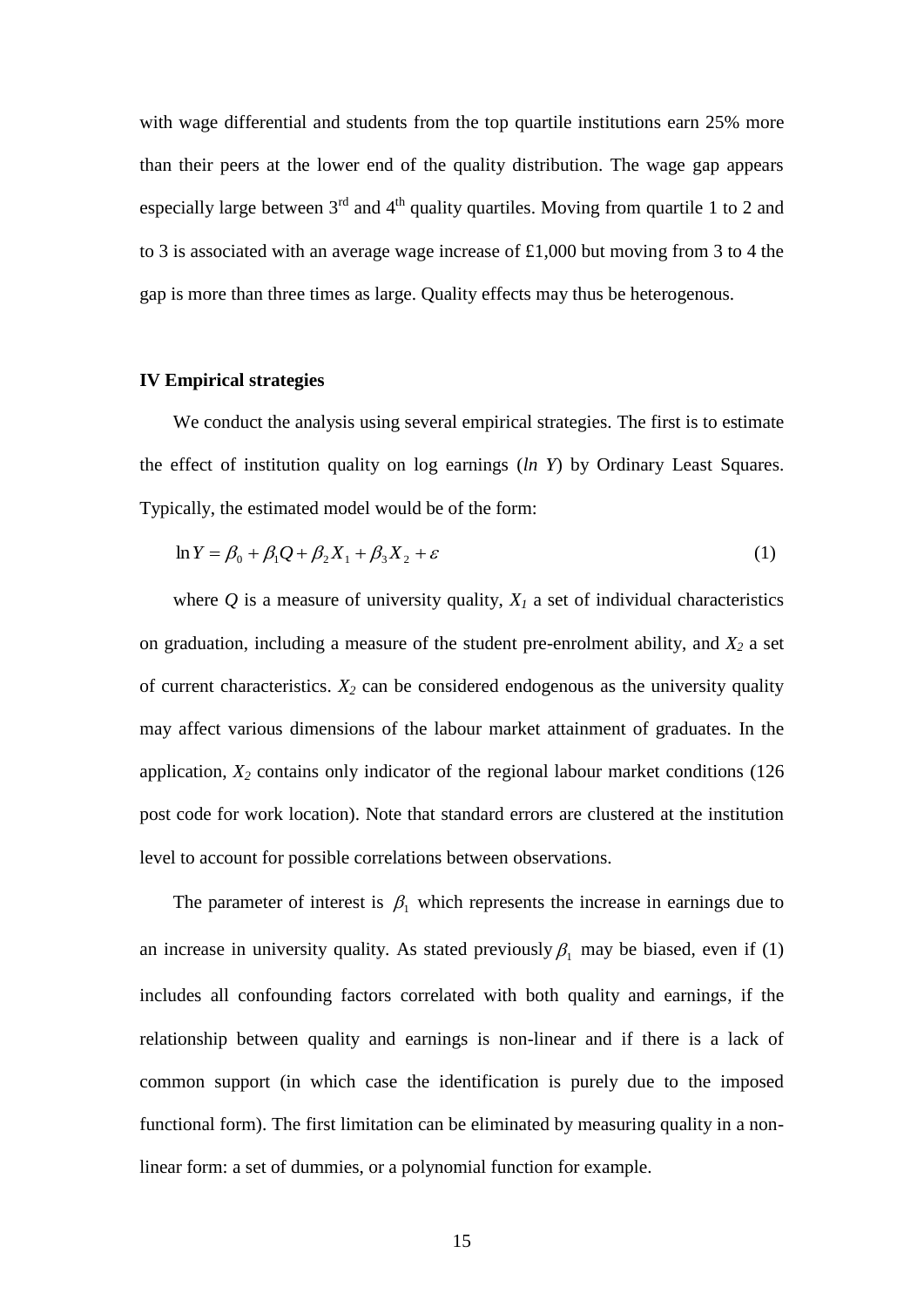(1) can also be estimated by quantile regression in order to test for heterogeneity in the effect of institutional quality on earnings which have been highlighted in the descriptive statistics. So that for each quantile *p* of the wage distribution we can, following Koenker and Basset (1978), define the conditional quantile of the distribution as:

ibution as:  
\n
$$
Q^{(p)}\left(\ln Y/Q, X_1, X_2\right) = \beta_0^{(p)} + \beta_1^{(p)}Q + \beta_2^{(p)}X_1 + \beta_3^{(p)}X_2 + Q^{(p)}(\varepsilon)
$$
\n(2)

and impose the restriction that  $Q^{(p)}(\varepsilon) = 0$  to estimate the quartile specific parameters.

To test for common support, we also estimate model (1) by propensity score matching (PSM), where, quality is measured as a binary variable. The parameter of interest is then the mean differences in wages between graduates who attended a high quality institution compared to those who did not but who, based on their observable characteristics, could have done so, this can thus be considered an Average Treatment on the Treated (ATT). If we define  $Y_1$  the wage if attended a high quality institution and  $Y_0$  the wage if attended another institution, and D is an indicator of having graduated from a high quality institution then the parameter of interest is simply:

$$
ATT = E(Y_1 - Y_0 / D = 1)
$$
 (3)

ATT can be estimated if  $E(Y_0/D=1)$ , which is never observed, can be approximated. If the allocation of students to universities is not random, then  $E(Y_0/D=1) \neq E(Y_0/D=0)$ . However, if it can be argued that the selection is based on observable characteristics (X) then the earnings of non-treated individuals can be used as counterfactual to approximate the unobserved earning of treated individuals if they had not been treated, i.e. conditional on this set of variables X an observation can be considered randomly allocated to either the treatment (high quality institution) or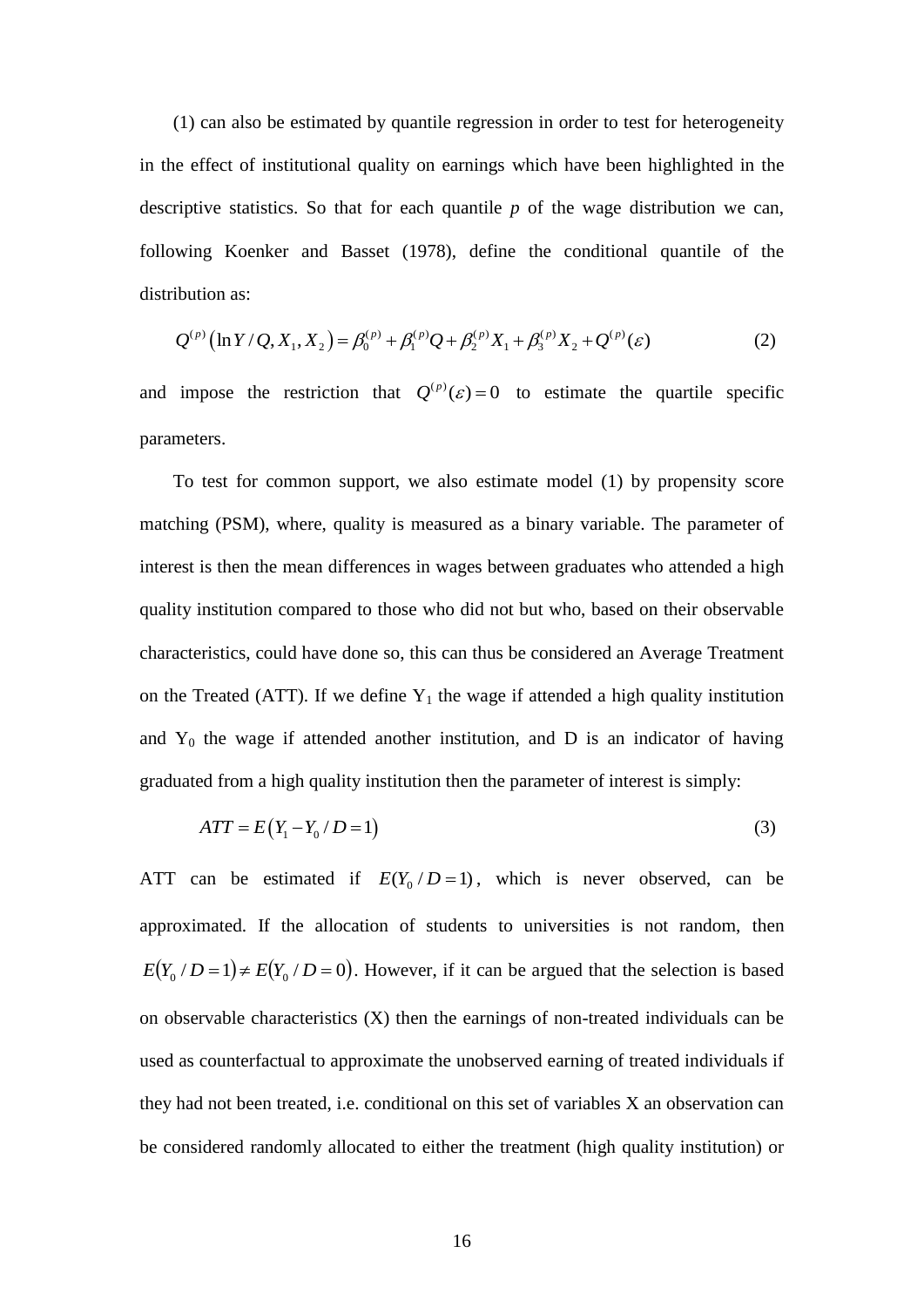the control group ( $E(Y_0/X, D=1) = E(Y_0/X, D=0)$ ). Formally, this is expressed in the Conditional Independence Assumption:  $(Y_0 \perp D / X)$ . Since we observe almost the same information as universities do when they make an offer to a student the assumption of selection on observable is plausible. The only difference in the set of observables is that universities make their offer using the results of past exams and the predicted grades at A-levels while we observe the realised A-levels grades. We do not have access to the predicted grades, nor the breakdown of the entry score by subjects. However, since the realised grade, not the predicted one, guarantees the access to higher education it is in fact the most relevant information to base our matching.

Both OLS and matching produce unbiased estimates as long as the selection into institution of high quality is due to observed variables, but matching also highlights potential bias due to lack of common support. Formally, the common support can be expressed as:  $0 < Pr(D=1/X) < 1$ ; individuals with the same characteristics have a positive probability to be treated or non-treated. The probability of treatment is the propensity score which is used to match observations, rather than *X*, so as to reduce the dimentionality of the matching problem. Rosenbaum and Rubin (1983) show that it is equivalent to match on all the components of *X* or on  $Pr(D=1/X)$ .

For each treated individual *i*, the counterfactual outcome associated with no treatment is a weighted average of the outcomes from control observations, where the weights are a function of the distance between the treated and control observations' propensity scores (using Epanechnikov kernel). If no match is found within a bandwidth, the treated observation cannot be matched which highlights the lack of common support discussed above. Black and Smith (2004) estimate the effect of moving from the bottom quartile of the quality distribution to the first quartile. Only a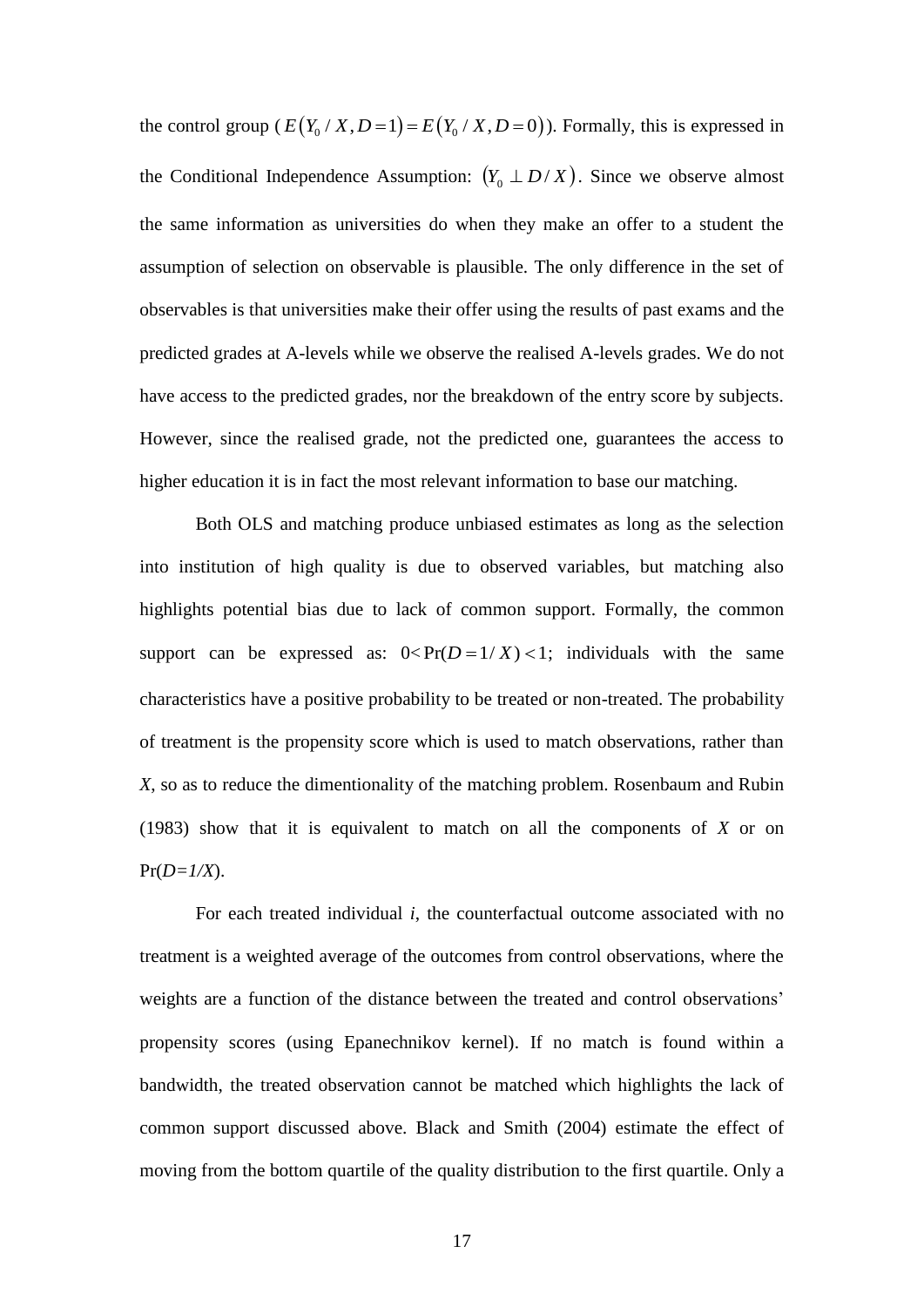fraction of students will consider switching from a bottom to a top quality institution, and the estimate may be of limited interest. Moreover, by considering institutions that are so different, the common support always become extremely thin. Instead, we estimate three effects: moving from the first to the second quality quartile, second to third and third to fourth.

Finally, since quality is (almost) a continuous variable we extend the propensity score matching estimator to the case of continuous treatment (Hirano and Inbems,2004). The remaining part of this section draws heavily on this article. The intuition behind Continuous Propensity Score Matching (CPSM) is rather similar to the dichotomous case. A Generalised Propensity Score (GPS) is calculated which is the density of the treatment (T) conditional on a set of covariates  $X: R=r(T,X)$ , the GPS has similar properties to the propensity score in the dichotomous case, mainly it satisfies CIA, so that:  $X \perp 1\{T = t\} | r(t, X)$ .

A two-step procedure is then used to remove any bias due to differences in X. First, we estimate the conditional expectation of the outcomes as a function of the treatment (T) and the GPS:  $\beta(t,r) = E[Y/T = t, R = r]$ . This regression function does not have a causal interpretation and is only used to calculate the dose response function (µ) in the second step.  $\mu(t) = E\left[\beta(t, r(t, X))\right]$ . Computationally, we estimate the GPS by OLS ( $T/X \sim N(\beta_o + \beta_1 X, \sigma^2)$  and calculate:

$$
\hat{R} = \frac{1}{\sqrt{2\pi\hat{\sigma}^2}} \exp\left(-\frac{1}{2\hat{\sigma}^2} \left(T - \hat{\beta}_o - \hat{\beta}_i'X\right)^2\right)
$$
(4)

In the second stage we estimate, again by OLS, the outcome as a function of a flexible function of the treatment and the GPS. Following Kluve et al. (2012) we estimate: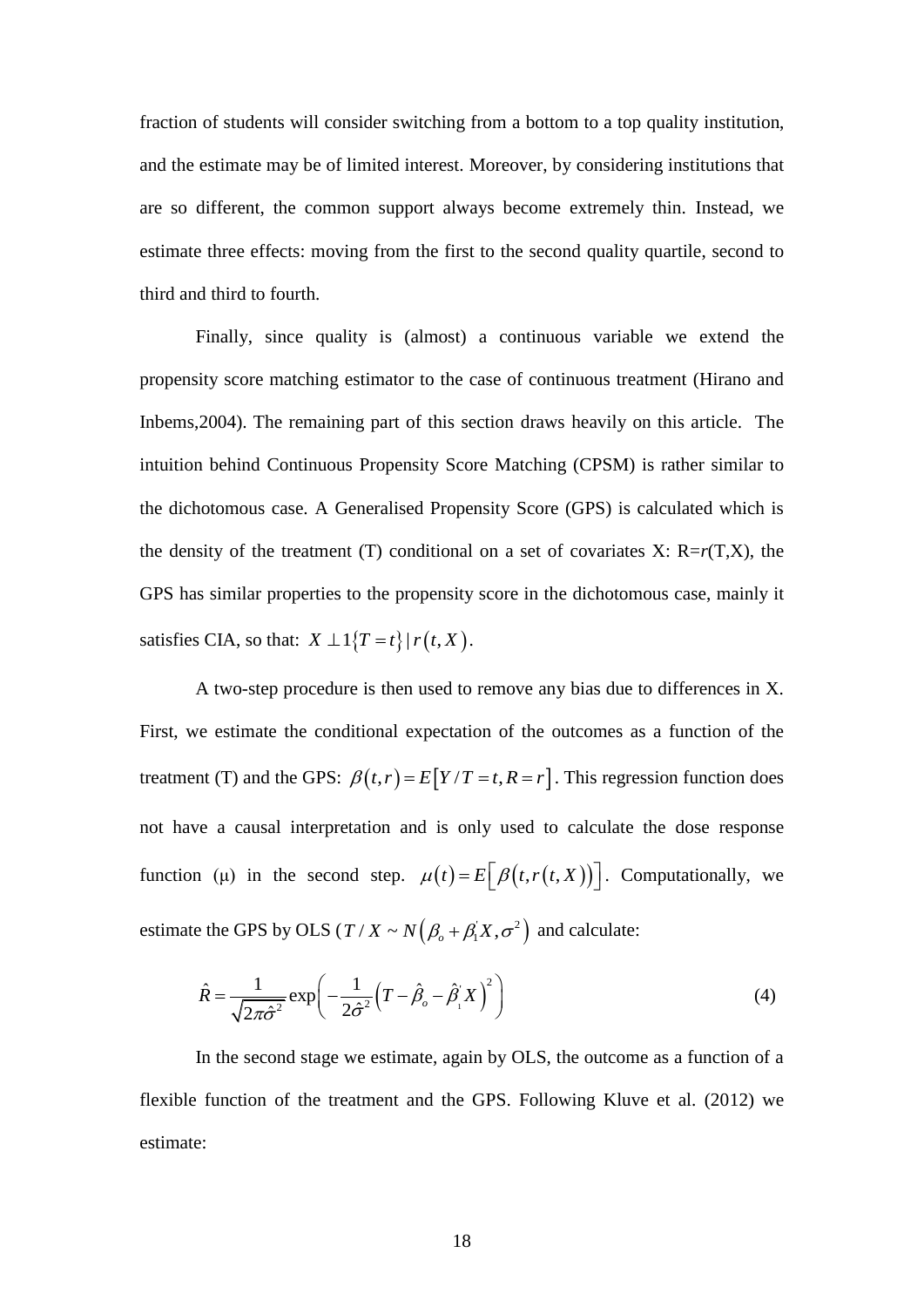$$
E[Y|T,\hat{R}] = \alpha_0 + \alpha_1 T + \alpha_2 T^2 + \alpha_3 T^3 + \alpha_4 \hat{R} + \alpha_5 \hat{R}^2 + \alpha_6 \hat{R}^3 + \alpha_7 \hat{R}^* T + \alpha_8 \hat{R}^2 * T + \alpha_9 T^2 * \hat{R}
$$
\n(5)

(5) is then used to estimate for a given level of treatment *t*, the average potential outcome. The dose response function is found by computing this last stage for all level of the treatment considered. Hirano and Imbens (2004) recommend bootstrapping to obtain standard errors of the estimates. Rather than the dose response function, we report its derivative: in our case the interpretation is the marginal return to university quality. We also compute the expected (log) earnings at all values of the treatment.

 $t^2 + \alpha_s t^2 + \alpha_s t^2 + \alpha_s t^2 + \alpha_s t^2 + \alpha_s t^2 + \alpha_s t^2 + \alpha_s t^2 + \alpha_s t^2 + \alpha_s t^2 + \alpha_s t^2 + \alpha_s t^2 + \alpha_s t^2 + \alpha_s t^2 + \alpha_s t^2 + \alpha_s t^2 + \alpha_s t^2 + \alpha_s t^2 + \alpha_s t^2 + \alpha_s t^2 + \alpha_s t^2 + \alpha_s t^2 + \alpha_s t^2 + \alpha_s t^2 + \alpha_s t^2 + \alpha_s t^2 + \alpha_s t^2 + \alpha_s t^2 + \alpha_s t^2 + \alpha_s t^2 + \alpha_s t^2 + \alpha_s t^2$ As in the case of dichotomous treatment, the GPS is only valid if the matching leads to a balancing of the characteristics of the treated and untreated group; i.e. akin to an-post random allocation of treatment. To assess the balancing we follow two strategies. First, as in Hirano and Imbens (2004), we divide the institution quality variable into three terciles and test, for each variable, whether the GPS adjusted mean differs in one tercile compare to the other two. This is equivalent to testing that the conditional mean and the treatment indicator are independent  $(CIA)$  where  $r(t,X)$  is evaluated at the median value of the treatment within the tercile (t\*). We follow Hirano and Imbens (2004) and test this hypothesis by blocking. For each tercile, we define five blocks defined by the quintile of  $r(t^*,X)$ . For each block we calculate the mean difference in X for observations ( $T = t$ ) and ( $T \neq t$ ), and combine these five mean differences, weighted by the number of observations in each block, to calculate a t-statistics of the statistical differences in the mean of X between treated and untreated observations in that tercile.

Imai et al. (2008) suggest that such a test may have low power as the decrease in the t-statistics may be due to an increase in the variance rather than a reduction in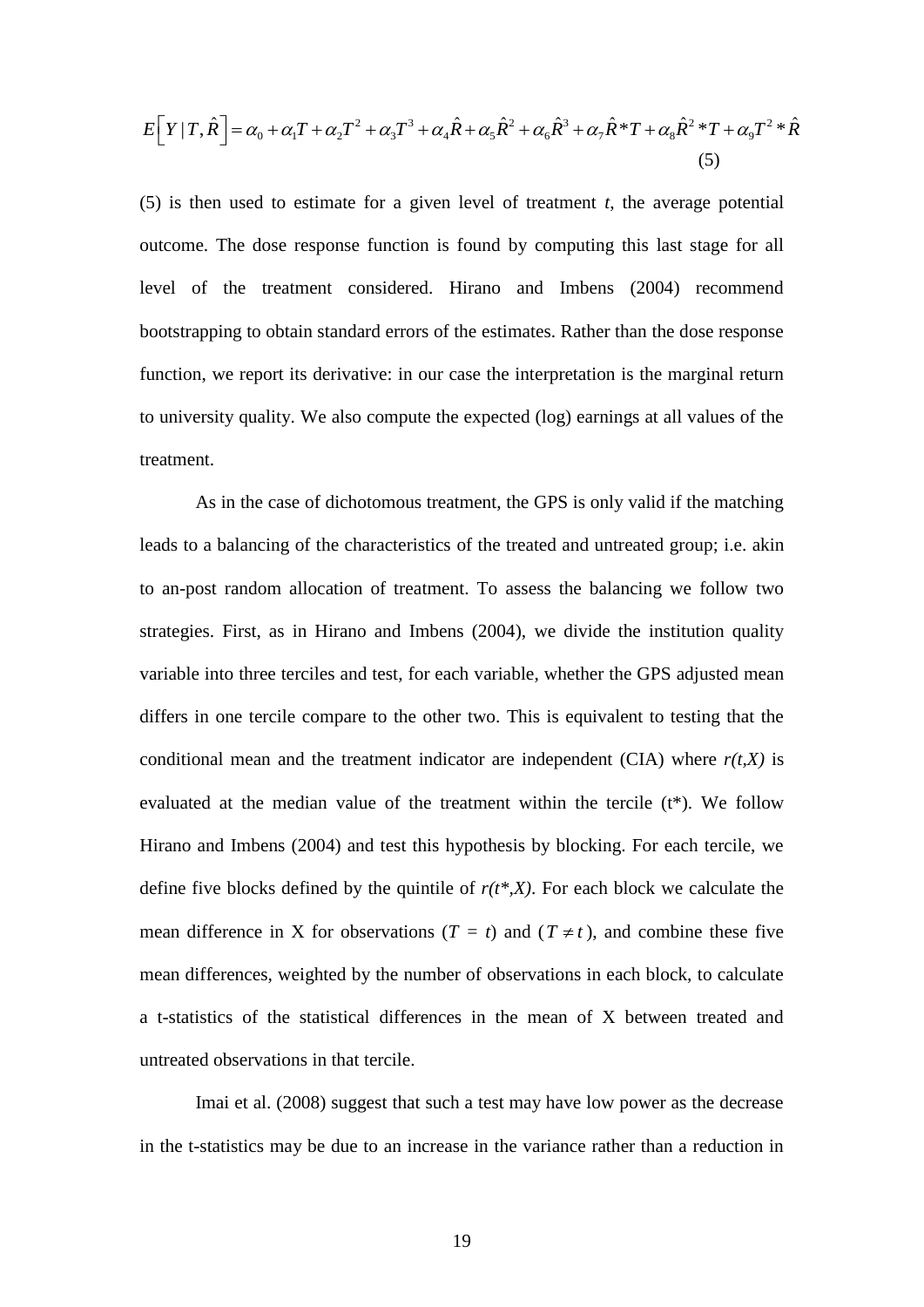the difference in means (Balance Test Fallacy). Thus, we also conduct a second balancing test. Imai and van Dyk (2004) recommend to test the balancing of the covariates by regressing each covariate on the treatment variable and the predicted treatment E[T\X] and testing for the significance of the treatment. An alternative to this test is to regress each covariate on the treatment and the GPS, at different values of the GPS (Kluve et al. 2012).

#### **V Results**

As discussed above, the main criteria used by universities to accept applicants are their predicted score at a high stake exam but we use the realised score instead to control for students' ability<sup>15</sup>. The decision to apply to universities of different quality may also be related to individual characteristics (sex, age, ethnicity, disability status) and other background characteristics (private school, parental occupational class, whether expect to live at home while studying and tuition fee status) which we include in the earning regression or in the matching process:. All these variables are available to universities when assessing a student's application. We additionally control for region of origin and region of the institution attended.

#### V-A Discrete measure of quality

1

First, we recode the measure of university quality into a discrete measure to facilitate comparisons with previous research. Quality is then measured in quartiles of the continuous quality measure with the fourth quartile representing the highest quality. Table 2 reports estimates of (1) estimated by OLS for different specifications

<sup>&</sup>lt;sup>15</sup> Gibbons and Chevalier (2007) find small differences between teacher assessments and realised scores at age 16 especially for pupils at the extremes of the ability distribution but these differences have no impact on subsequent pupil outcomes. Hayward et al. (2005) report "reasonable accuracy" (+/- one grade) at A-levels and no impact of the error on higher education participation.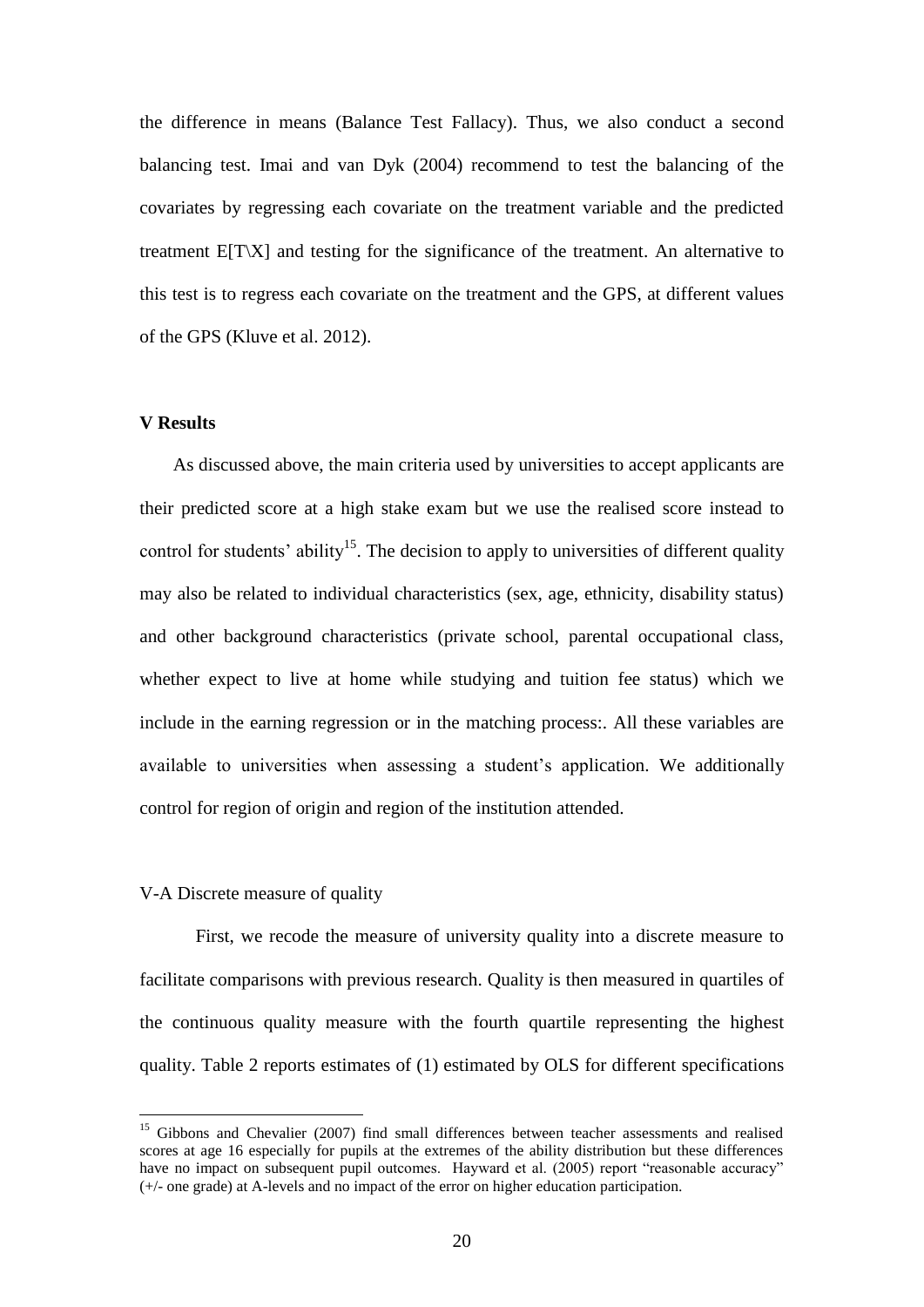of the covariates. In the first column, the only additional control is a set of postcode dummies to capture the characteristics of the local labour market. There are some marked institution quality effects and graduates from the top quality institutions earn 20% more than those from the lowest quality institutions. This premium is only 8.4% for graduates from the  $3<sup>rd</sup>$  quality quartile and no significant premium is observed for graduates from the  $2<sup>nd</sup>$  quality quartile. However, these estimates are biased upwards since the ability of students is correlated both with institutional quality and earnings. Thus, the second column adds a cubic function of the entry score to control for ability. The estimates on the effect of quality are reduced by at least a third, confirming that there is a large amount of sorting of students by ability. Note that for students attending a  $2<sup>nd</sup>$  quartile institution, controlling for attainment does not alter the returns; i.e. the intake at these institutions are similar. The next column reports estimates that controls for various dimensions of the individual characteristics and socio-economic background, including region of origin and region of institution; this reduces the quality effect further, so that the premium to attending a top institution is halved compared to the original specification. The fourth column adds controls for subject of studies and degree grades since institutions of different quality may differ along these dimensions as well. Indeed there are marked differences in the distribution of subjects by quality of institution (Table A2). Medicine, all sciences and engineering degrees, law, Classics, Languages, history, Economics, are more likely to be taught at higher quality institutions. While Business, Communication, Creative Arts, IT, being more popular at lower quality institutions. Controlling for subjects (and final grades) improves the precision of the estimates and reduces the gap further, so that they now range from 2.5% to 8.0%. Despite the rich set of controls significant quality differentials remain for institution above the median quality, and especially for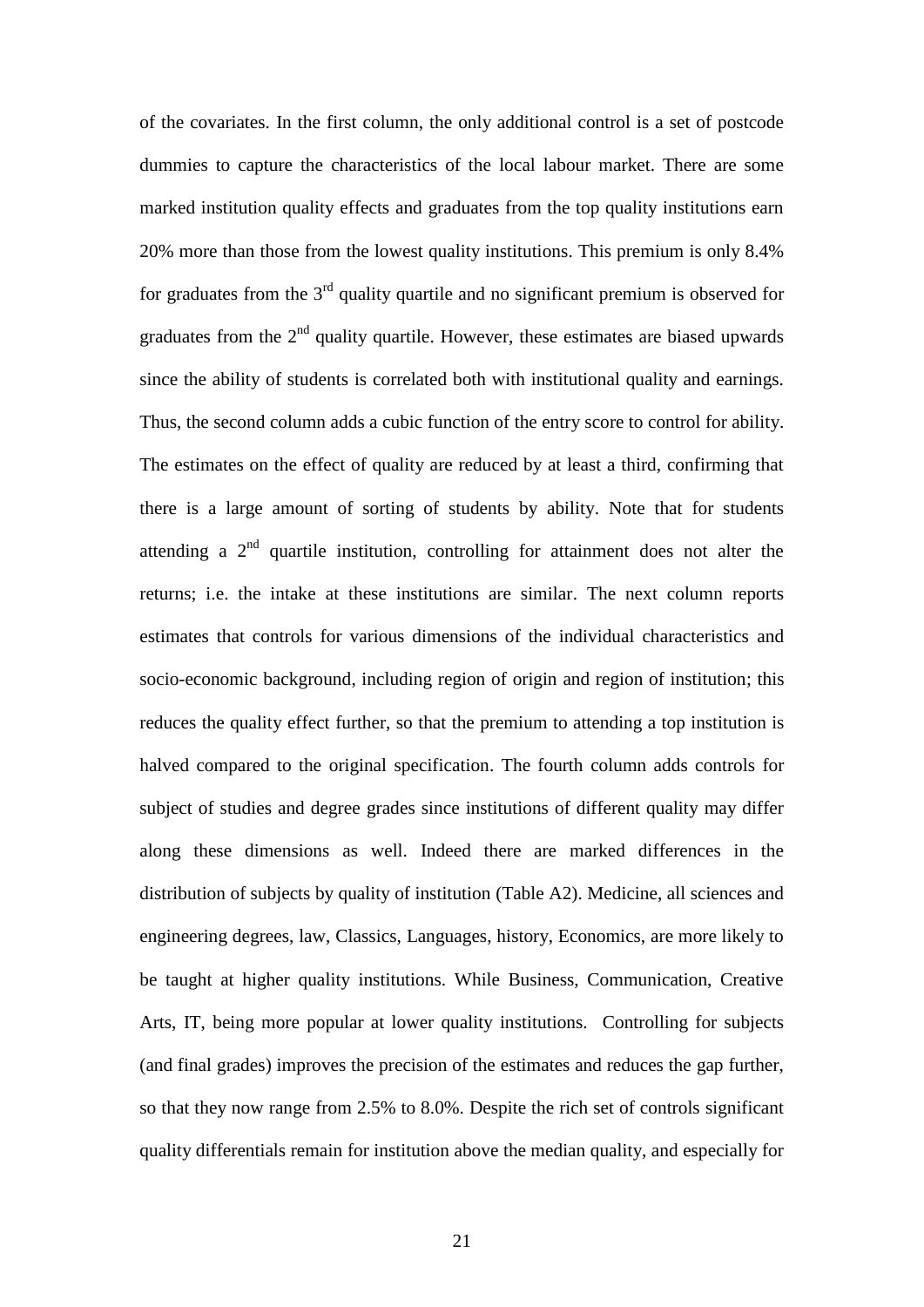those in the top quality quartile, which suggests that differences in earnings cannot be fully explained by selection.

#### [Table 2 Here]

We now estimate the institution quality effects by propensity score matching for three different treatments: attending an institution in the  $4<sup>th</sup>$  quality quartile rather than one in the third; a third quality quartile institution rather than a second; and a second quality quartile rather than a first. These treatments are likely to be similar to students' alternatives when selecting universities. Propensity scores are estimated separately for each treatment. In each case, the controls are a cubic function of entry score, an indicator for having no reported score, gender and disability, dummies for age and ethnicity, proxies for financial constraints, subject dummies, and dummies for region of origin $16$ . The matched samples are balanced for the treated and control groups on all characteristics. The common support is almost universal, between 94% and 99% of the treated are matched to some control observations but, the support tends to be thin for high value of the propensity score - see Figure 4 for an example when the treatment is attending a 4th quartile university rather than a third quartile university. Figures for the other treatment are similar.

#### [Figure 4 Here]

1

The PSM estimates are reported in Table 3. The results confirm that returns to quality are only observed for above median institutions. Wages are 5% higher for graduates from the  $4<sup>th</sup>$  quartile over those from the  $3<sup>rd</sup>$  quartile. Those graduates also enjoy a premium of 4% over those who attended an institution from the  $2<sup>nd</sup>$  quartile. There is no difference in earnings between graduating from the bottom two quality

 $16$  It was not possible to control for region of institution since for some regions, there is only one institution in a given quality quartile.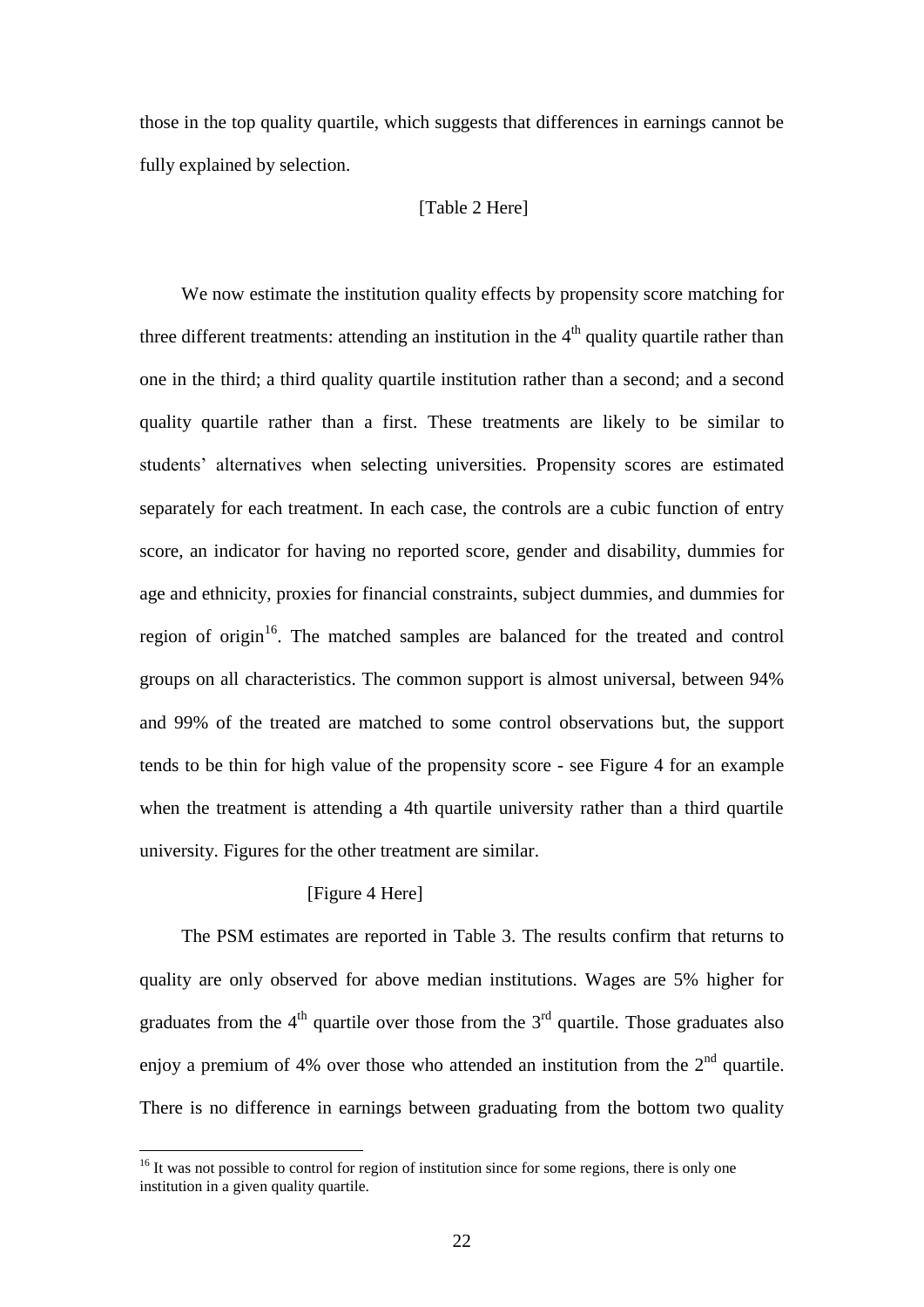quartiles. The OLS and matching estimates lead to the similar conclusions; the effect of institution quality on earnings is non-linear, and only exists for above the median institutions. Note that the returns to quality are substantially larger when estimated by propensity score matching. For example, the returns to attending a  $4<sup>th</sup>$  quartile rather than a  $3<sup>rd</sup>$  quartile institution is 3.4 percent when estimating by OLS (0.08-0.046) but 5.3% when estimated with propensity score matching.

#### V-B Continuous measure of quality

1

Rather than relying on discrete measures of quality the analysis is now conducted using a continuous measure. The lower panel of Table 2 reports the estimates on a quadratic function of quality for various specifications<sup>17</sup>. In the most parsimonious model, moving from one standard deviation from the mean quality increases earnings by 7.7%. However, as in the discrete case, adding further covariates considerably reduces this premium and in the most complete model this premium has been more than halved and reaches 3.4%. This estimate is doubled for an institution with a normalised quality score of 2, highlighting the non-linearity of the returns. A specification using a log quality measure was also tested, the estimated elasticity of quality then ranges from 0.12, for the most parsimonious model, to 0.05, for the full control one. Later we investigate the non-linearity of this relationship without imposing a functional form.

Relying on a central tendency measure may be misleading. We thus additionally report estimates from quantile regressions. Rather than imposing that the effect of university quality is homogenous at all level of income, quantile regressions allows it to differ for different quantile of the income distribution. One may for example,

 $17$  A cubic function of institution quality was also estimated but neither the quadratic nor the cubic terms were ever statistically significant.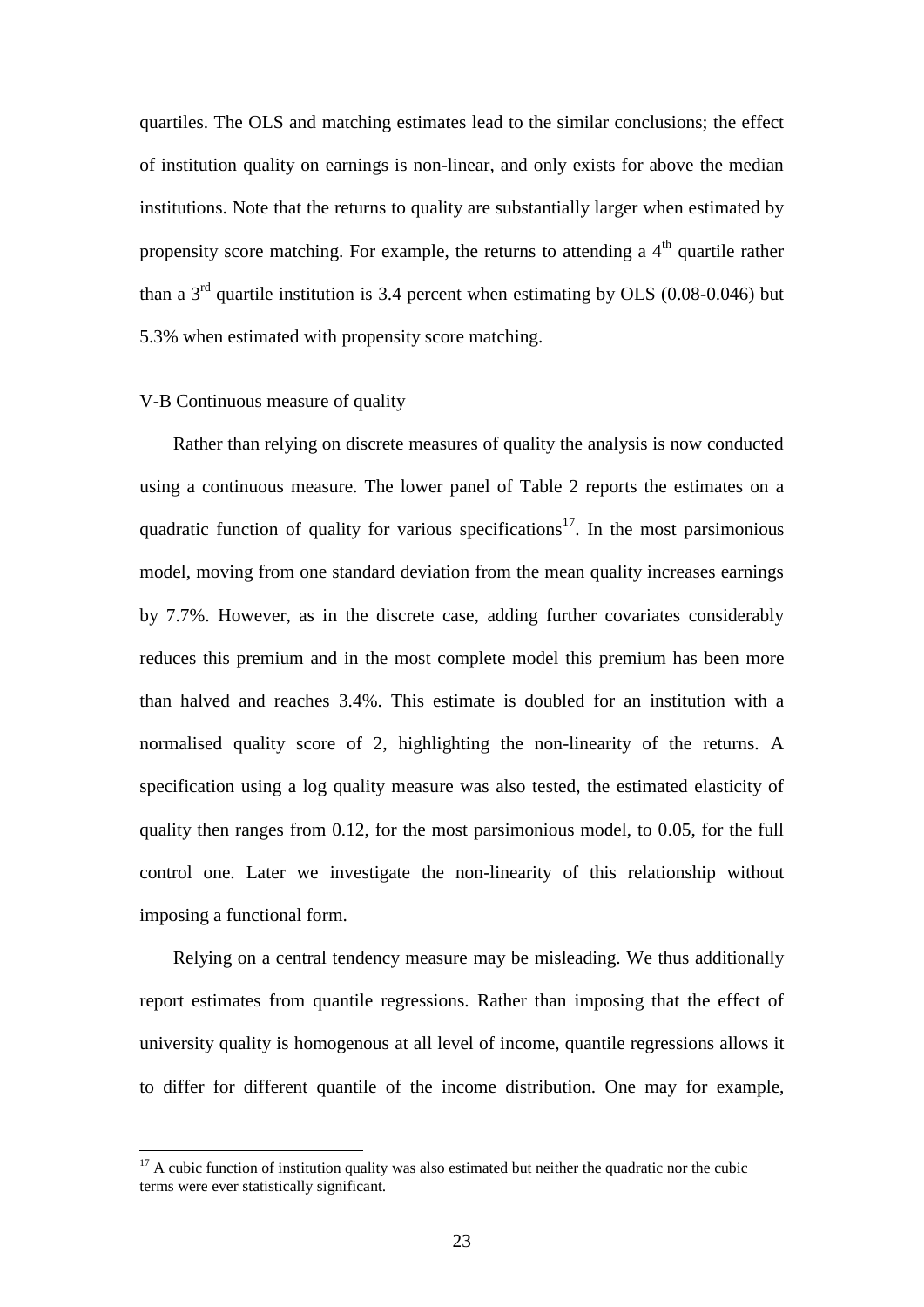expect that individuals with higher earning potential may gain more from attending a higher quality institution. To simplify the interpretation of these estimates those estimates are based on a linear function of quality.

For each decile the estimated effects are reported graphically in Figure 5. For the first six income deciles, the estimated effect of university quality lies at the bottom of the OLS confidence interval and average 0.046. The estimated returns to quality then jumps almost 1 percentage points to the OLS estimate for the seventh decile, and thereafter becomes a positive function of the income decile. However, only the estimate for the  $9<sup>th</sup>$  decile (0.078) is significantly different from the OLS estimate. Thus, there is a strong heterogeneity in the returns to institution quality but only for individuals at the top of the earnings distribution.

#### [Figure 5: here]

The previous estimates using a continuous measure of university quality have assumed a random allocation of students to universities. We keep assuming that the allocation is based on observable characteristics but use the Continuous Treatment Matching method proposed by Hirano and Imbens (2004) to estimate the institution quality effect on the earnings of recent graduates, so that no functional form on the relationship is assumed. We first estimate the GPS by regressing a log transformation of the quality score on all the covariates used previously and computing GPS value using the normal distribution  $(4)^{18}$ .

The balancing properties of the estimated GPS are assessed in Table 4. Following Hirano and Imbens (2004), we first split the sample into three terciles with respect to the quality of the institution attended. The first three columns of Table 4, report for each covariate a t-test of the mean difference in one tercile (*g*) compare to the other

<u>.</u>

<sup>&</sup>lt;sup>18</sup> We report results when a log transformation of the quality score is used since the log transformation is closer to a normal distribution which we use to compute the GPS. Estimates based on the untransformed quality score were also computed and do not substantially differ from those presented.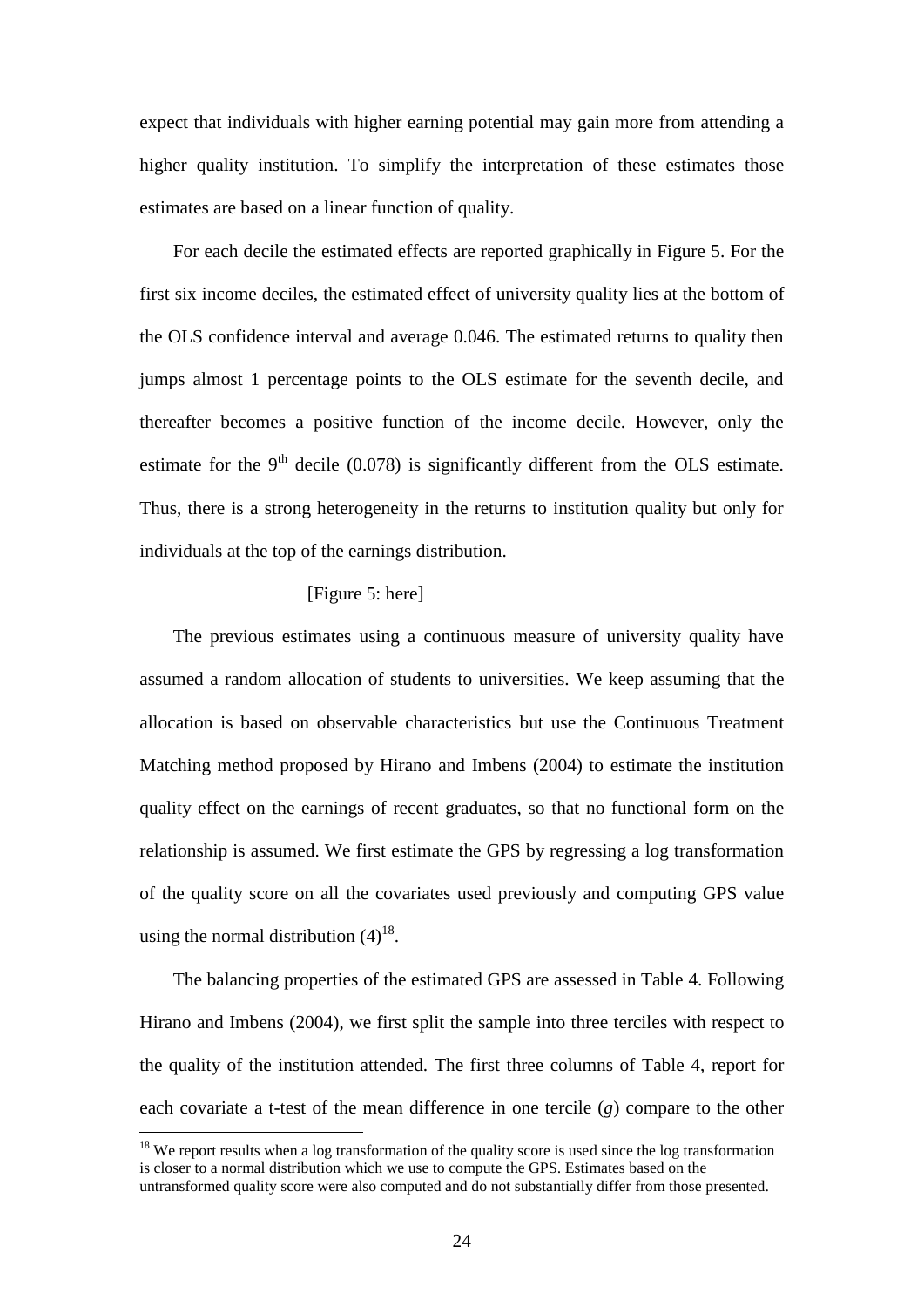two groups. Clearly, there are marked differences between graduates from institutions at different level of the quality distribution, highlighting that selection of students take place. We then compute the GPS at the median value of the tercile and split the group into 5 blocks. Within each block, we compute the t-statistics of the difference in means between treated (went to an institution of quality *g*) and non-treated observations. Columns 4 to 7 report the weighted average t-statistics for each block. After conditioning on GPS, most mean differences between groups are dramatically reduced and insignificant. There remains a small significant difference in the highest A-level score category, parental background, school type and for medical graduates. We fare less well in balancing on regions of origin and region of origin with 9 tests being positive. Overall, we can still be pretty satisfied of the balancing, out of the 297 tests conducted only 15 are significant, which is exactly the number of false positive expected with a 95% confidence interval.

#### [Table 4]

Imai et al. (2008) suggest that such a blocking test may be subject to balance test fallacy. As an alternative balancing test, we also conduct the Imai and van Dyk (2004) test. In columns 7, we report for each covariate, the t-tests on the log treatment coefficient in an un-conditional regression. Those are large, indicating that covariates and quality are correlated. In column 8, we report the same t-test when we condition on the predicted value of the treatment. Again we observe a large reduction in the value of the t-test but some remain above the critical value for significance. These concern the top of the ability distribution, school type, some subjects and the regional dummies. Kluve et al. (2012) recommend to run a similar test but conditioning on GPS values at the  $25<sup>th</sup>$ ,  $50<sup>th</sup>$  and  $75<sup>th</sup>$  percentile of the quality distribution instead instead. This test broadly confirms the Imai and van Dyk and is not reported here. We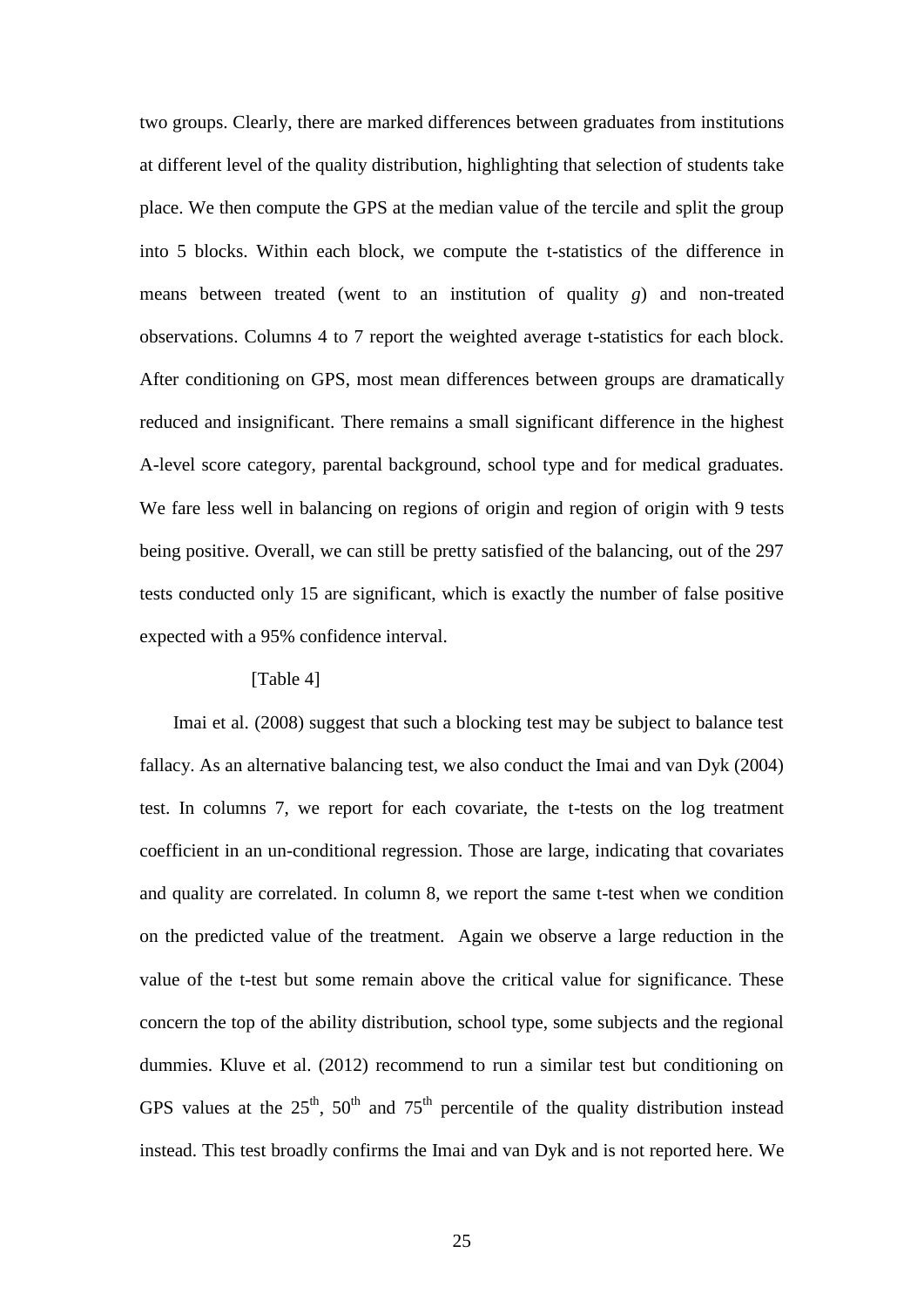have conducted these three tests for various specifications, including interactions of the various controls, but the conclusions are always the same. The blocking-test suggests that the after conditioning the samples are balanced while the other two tests highlights some balancing issues. Eyeballing the means and standard errors in the blocking test, it does not appear that the reduction in the t-tests when blocking is due to an inflation of the standard error. Since the blocking test assess the balancing over a finer range of the common support, we are satisfied that after conditioning on GPS the sample is balanced.

To test for common support, we follow the procedure highlighted in Kluve et al. (2012). We split the sample into three tercile as previously. We then evaluate the GPS at the median quality value of group *g* for all observations. We replicate this procedure three times, once for each tercile. Figure 6 reports the distribution of GPS estimated at the median value of group *g*, for group *g* versus not group *g*. For each group, the GPS distributions overlap indicating common support. Note that the common support is thinner for the lowest and highest quality groups.

#### [Figure 6]

Figure 7A reports the marginal effects of (log) institution quality on earnings throughout the distribution of treatment. The quality effect is convex and positive but for a large section in the lower part of the quality distribution, not actually significantly different from 0. For institutions above the median quality, there are some positive returns to quality. Note that the return is increasing with quality, so that the highest quality institutions generate the highest return to quality. This may be better appreciated in Figure 7B which reports the expected log earnings over the quality distribution. The expected wage differentials are only significantly larger for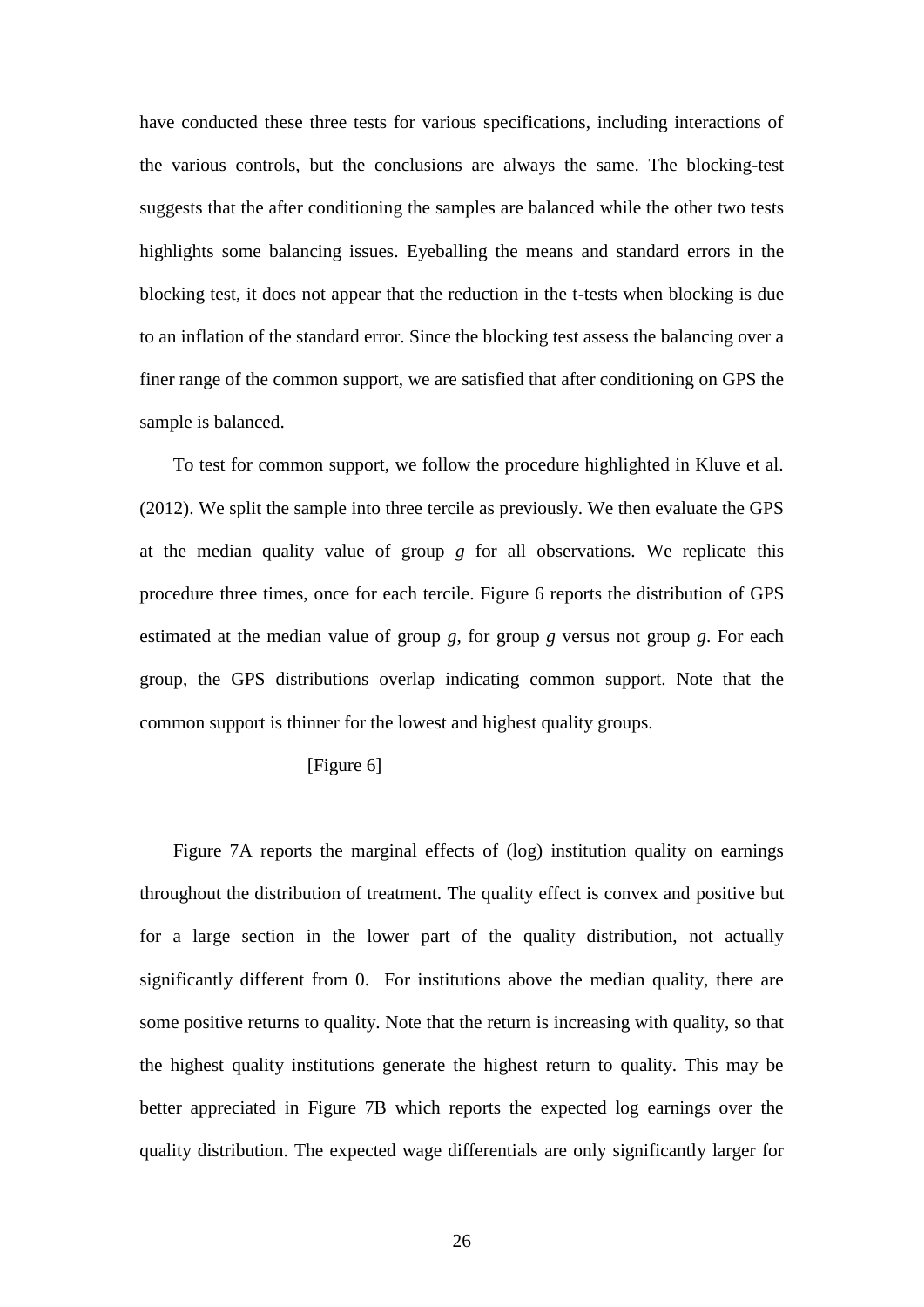attending an institution in the top quartile of the quality distribution. The predicted wage differential between a graduate from the median  $4<sup>th</sup>$  quality quartile and one from the  $3<sup>rd</sup>$  quartile is 7%.

[Figure 7]

In Table 5, we provide evidence that these results are robust. First, we eliminate institutions and subjects for which the selection process includes an interview (Oxford, Cambridge) or an additional test (Medical schools, Art schools) as this makes the assumption of selection on observable characteristics less palatable. This selection eliminates both high quality institutions from which there is a high premium to quality, and arts graduates which typically have low earnings. As such, the quality effect remains almost identical to those obtained on the full sample. Second, we assess whether there are gender differences in the returns to institution quality. The gender wage gap reaches £2,000 or nearly 10%. However, there are no significant differences in the returns to quality by gender. In fact, the CTM predicted wages suggest that the gender wage gap may open up for high quality institution graduate. The gender wage gap in predicted wage is around 6% for graduates from the bottom three quartiles but reaches 7.5% for graduates from top quartile institution.

Finally, the last two columns assess the sensitivity of our results to alternative measures of quality. First, we eliminate graduate prospects as this is measuring a postuniversity outcome. The second alternative is to additionally drop the research quality score, as this may not be directly related to teaching quality. The estimates tend to be somehow smaller, confirming that simpler measure of quality tend to reduce the returns to quality (Black and Smith, 2004). Overall, we are satisfied that our estimates are robust. Additionally, we have experimented with different transformation of the quality measure but the general conclusions remain the same.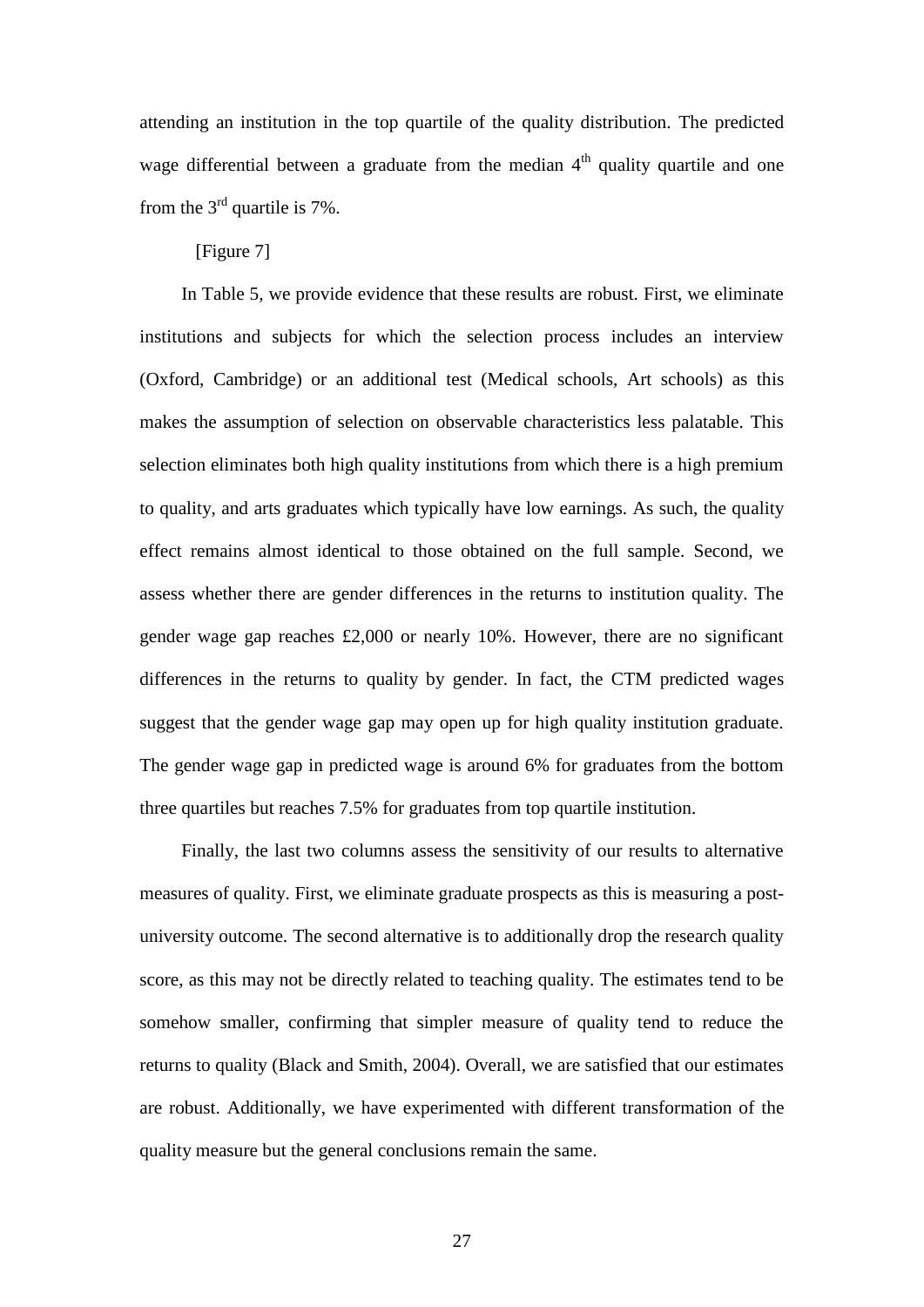[Table 5]

#### **VI Discussion**

Using a wide array of estimators, we consistently find that there is a large amount of sorting to institution, the estimated quality effects are halved when including students' characteristics (mostly ability). Secondly, institutions quality is associated with positive financial returns for graduates. While there are some differences on the size and the distribution of the effect, the overwhelming conclusion is that the quality effect is non-linear and accrues mostly to graduates from the highest quality institutions or with the best earnings credentials. The estimated returns to graduating from a top quartile institution as oppose to a third quartile one, range from 3.5% to 5.5% when estimated by OLS or PSM. Our favoured estimates, GPS, are even larger reaching 7% for moving from the median quality of the third quartile to the median value of the fourth quartile.

Graduates from a  $3<sup>rd</sup>$  quartile institution earn on average £22,785 per annum three years after graduation. We can compute the life time premium that would have been associated with these students graduating from a  $4<sup>th</sup>$  quartile quality institution instead. On average the difference in quality score between these institutions is just short of 1 standard deviation. Our favoured estimated effect in this quality range is 7% (CTM). Assuming a growth rate of 2% over the life time, a 40-years long participation to the labour force, a discount rate of 3.5% and that the returns to quality are constant over the life-time, the differences in the present value of the life time earnings at 18 between a would-be graduate at a third quartile institution and one at a fourth quartile institution reaches £40,000. Since tuition fees are (almost) identical between all institutions – at the cap value stated by the government – there is no potential arbitrage for students between a high quality institution and a cheaper one,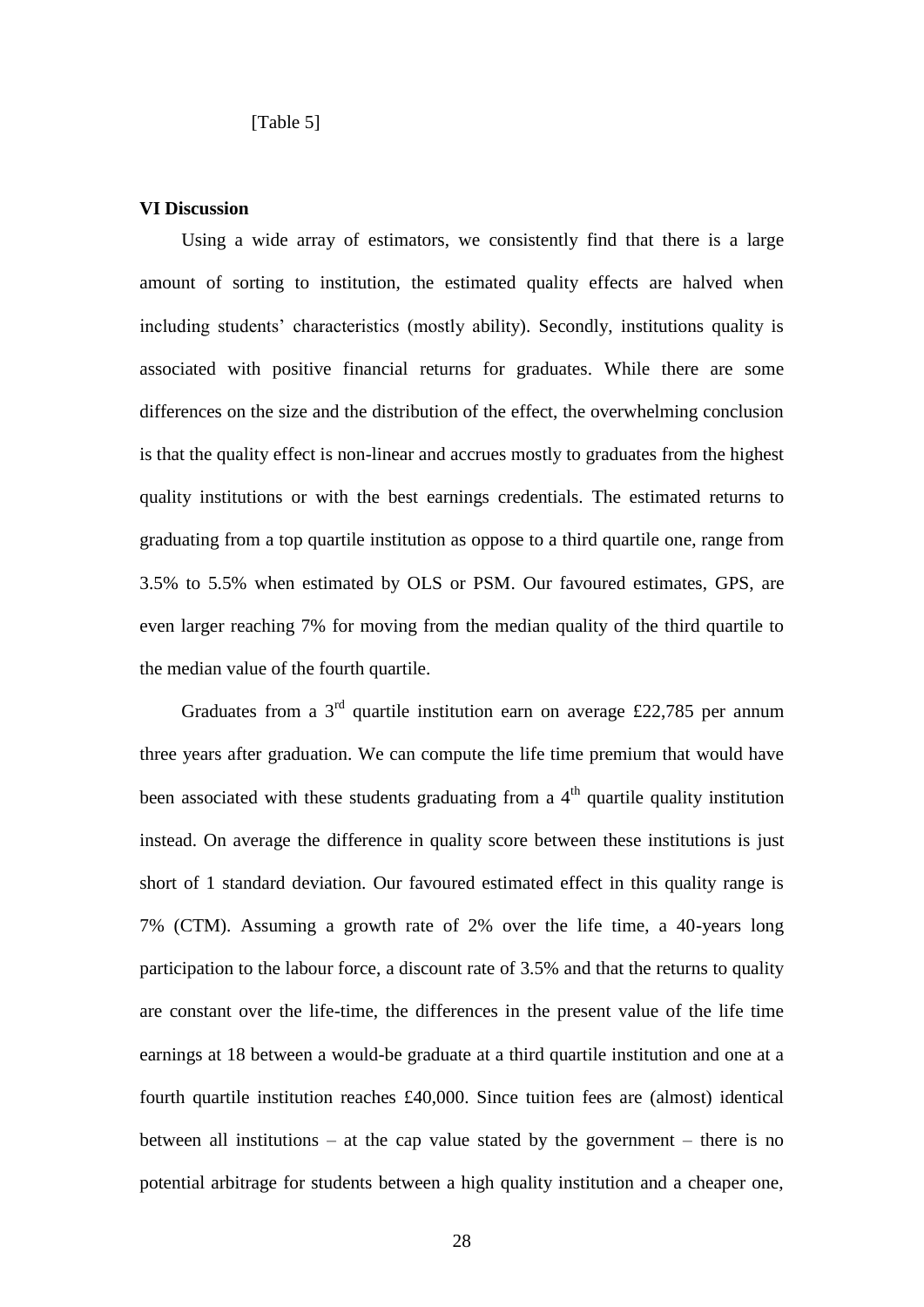so £40,000 is a net gain from attending a top quality institution. The current admission system is based on predicted grades and trap applicants in their initial choice. As such an applicant whose grades were wrongly predicted and could not get access to a top quality institution suffers from a large financial penalty over her life time.

#### **VII Conclusion**

We show that currently in the UK there is a wage premium to university quality. This premium is non-linear. There is no significant quality effect for institutions in the bottom half of the quality distribution but graduates from the most prestigious institutions earn 7% more than graduates from institutions in the  $3<sup>rd</sup>$ quality quartile. These estimates are robust to an array of methods, all relying on selection on observables. Compare to other UK estimates, such as Broecke (2012) which accounts for selection on unobservable, our results are much lower, maybe because his sample is composed for higher ability individuals than the one used for this analysis. While smaller, the returns to quality still lead to some important differences in life time earnings. Policy makers may thus worry that the current system of fixed price between all institutions can be considered unfair towards students attending the lower quality institutions. The allocation system could also be revised to either be based on the final secondary education exam, rather than its prediction, or by allowing successful applicants to trade up if their exam results were better than expected. A remaining question is whether this premium stems from an increase in human capital, peers effects or signalling.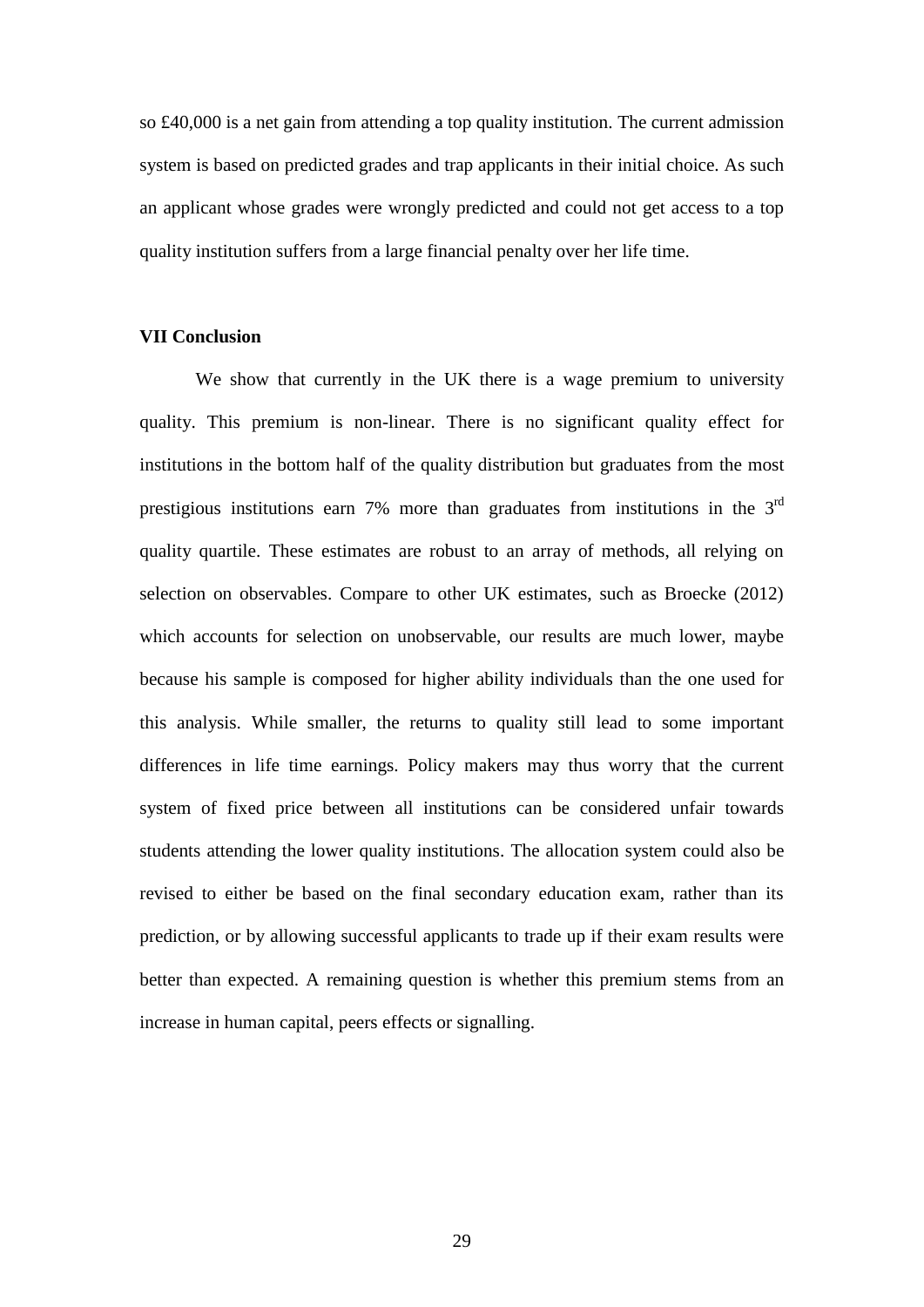#### **References:**

- Behrman J., M. Rosenzweig and P. Taubman (1996) "College Choice and Wages: Estimates Using Data on Female Twins, *Review of Economics and Statistics*, 78, 672-685
- Birch, E. R., Li, I., & Miller, P. W. (2009). The influences of institution attended and field of study on graduates' starting salaries. *Australian Economic Review*, *42*(1), 42-63
- Black D. and J. Smith (2004) How robust is the evidence on the effects of college quality? Evidence from matching, *Journal of Econometrics*, 121, 99-124
- Black D. and J. Smith (2006) Estimating the Returns to College Quality with Multiple Proxies for Quality, *Journal of Labor Economics*, 24, 701-729
- Bowman W. and S. Mehay (2002) College Quality and Employee Job Performance: Evidence from Naval Officers, *Industrial and Labor Relations Review*, 55, 700-14
- Brewer D., E. Eide and R. Ehrenberg, 1999, Does it pay to attend an elite private college?, *Journal of Human Resources*, 33, 104-123
- Broecke, S. (2012). University selectivity and earnings: Evidence from UK data on applications and admissions to university. *Economics of Education Review*, *31*(3), 96-107.
- Chevalier A. and G. Conlon (2003) Does it pay to attend a prestigious university? *London School of Economics*, CEE, DP 33
- Chevalier A., S. Gibbon, A. Thorpe, M. Snell and S. Hoskins (2007) Students' academic self-perception, *IZA*, DP 3031
- Dale S. and A. Krueger (2002) Estimating the pay off to attending a more selective college: An application of selection on observables and unobservables, *Quarterly Journal of Economics*, 1491-1527
- Dale, S. B., & Krueger, A. B. (2014). Estimating the Effects of College Characteristics over the Career Using Administrative Earnings Data. *Journal of Human Resources*, *49*(2), 323-358.
- Economist (2014) "Is College Worth It?", The Economist, 05 April 2014
- Eliasson K. (2007) How Robust is the Evidence on the Returns to College Choice? Results Using Swedish Administrative Data, *Umea University*, Mimeo
- Furnham A. (2001) Self-estimates of intelligence: culture and gender difference in self and other estimates of both general (g) and multiple intelligences, *Personality and Individual Differences*, 31, 1381-1405
- Gibbons S. and A. Chevalier (2008) Assessment and Age 16+ participation. *Research Papers in Education*, 23 (2) 113-123.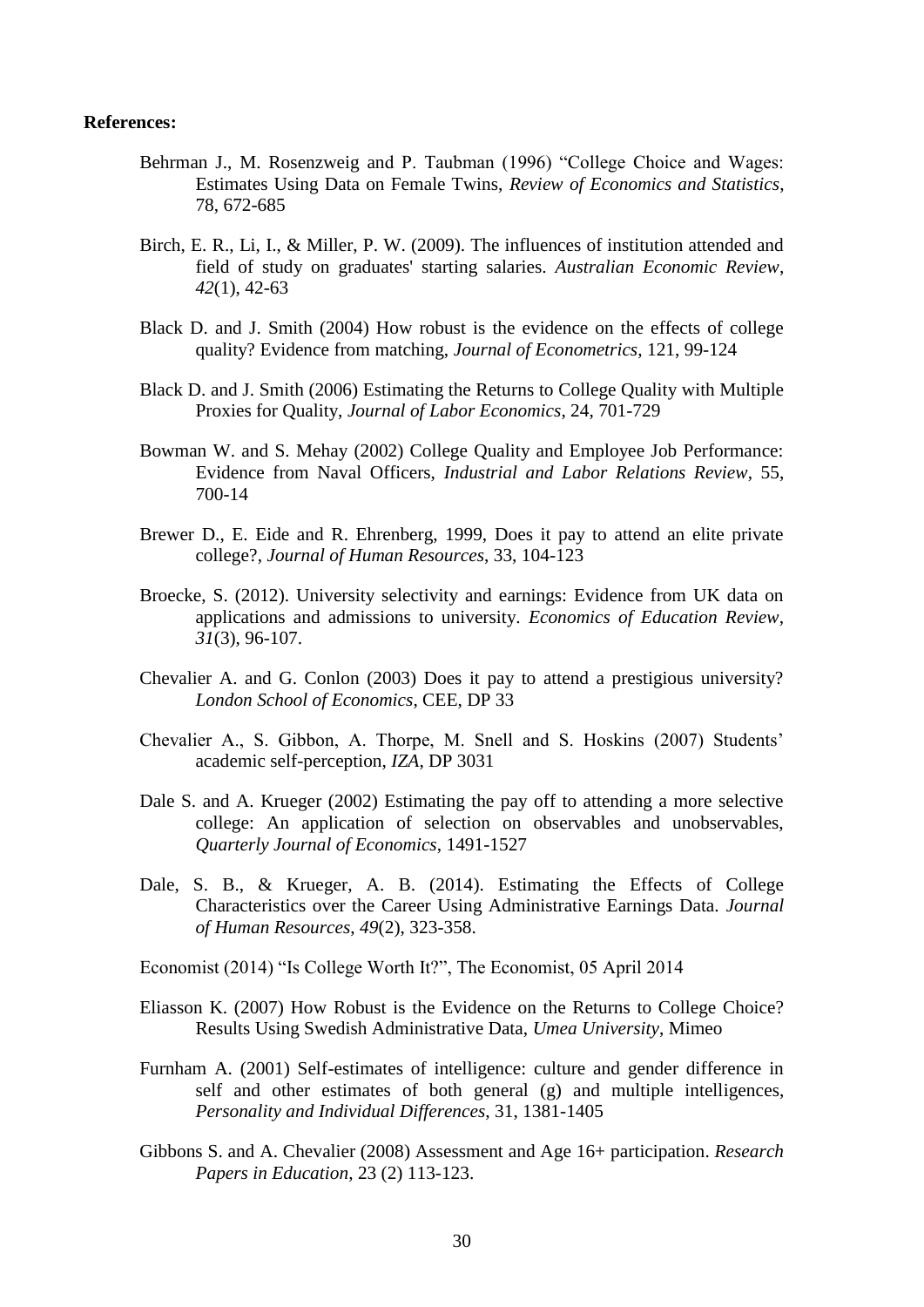- Hayward G., S. Sturdy and S. James (2005) Estimating the reliability of Predicted Grades, UCAS, UCAS report
- Hershbein, B. J. (2013). Worker signals among new college graduates: The role of selectivity and GPA. Upjohn Institute, DP 13-190
- Hoekstra, M. (2009). The effect of attending the flagship state university on earnings: A discontinuity-based approach. *The Review of Economics and Statistics*, *91*(4), 717-724
- Hussain I., S. McNally and S. Telhaj (2008) University Quality and Graduate Wages in the UK?, *London School of Economics*, CEP, mimeo
- Hoxby, C. M. (2009). The Changing Selectivity of American Colleges. *Journal of Economic Perspectives*, *23*(4), 95-118.
- Estelle James, Nabeel Alsalam, Joseph C. Conaty and Duc-Le To (1989) College Quality and Future Earnings: Where Should You Send Your Child to College? American Economic Review, Vol. 79, No. 2 pp.247-252
- Imai, K., G. King and E. Stuart (2008). Misunderstandings between experimentalists and observationalists about causal inference. Journal of the Royal Statistical Society, series A, 171, 481–502
- Imai, K. and van Dyk, D. A. (2004) Causal inference with general treatment regimes: generalizing the propensity score. Journal of the American Statistical Association., **99**, 854–866.
- Jawaguchi D. and W. Ma (2008) The causal effect of graduating from a top university on promotion: Evidence from the University of Tokyo's 1969 admission freeze, *Economics of Education Review*, 27, 184-196
- Kluve J., H. Schneider, A. Uhlendorff, Z. Zhao (2012) Evaluating Continuous Training Programs Using the Generalized Propensity Score, Journal of the Royal Statistical Society, Series A, 175, 587-617
- Koenker R. and G. Bassett (1978) Regression Quantiles, *Econometrica*, 46, 33-50
- Lindahl L. and H. Regnér (2005) College Choice and Subsequent Earnings: Results Using Swedish Sibling Data, *Scandinavian Journal of Economics*, 107, 437- 457
- Luna, Xavier de, and Mathias Lundin. "Sensitivity analysis of the unconfoundedness assumption with an application to an evaluation of college choice effects on earnings." *Journal of Applied Statistics* ahead-of-print (2014): 1-18.
- Long M. (2008) College quality and early adult outcomes, *Economics of Education Review*, 27, 588-602
- Nakamuro, M., & Inui, T. (2013). *The Returns to College Quality in Japan: Does Your College Choice Affect Your Earnings?*. ESRI Discussion Paper Series.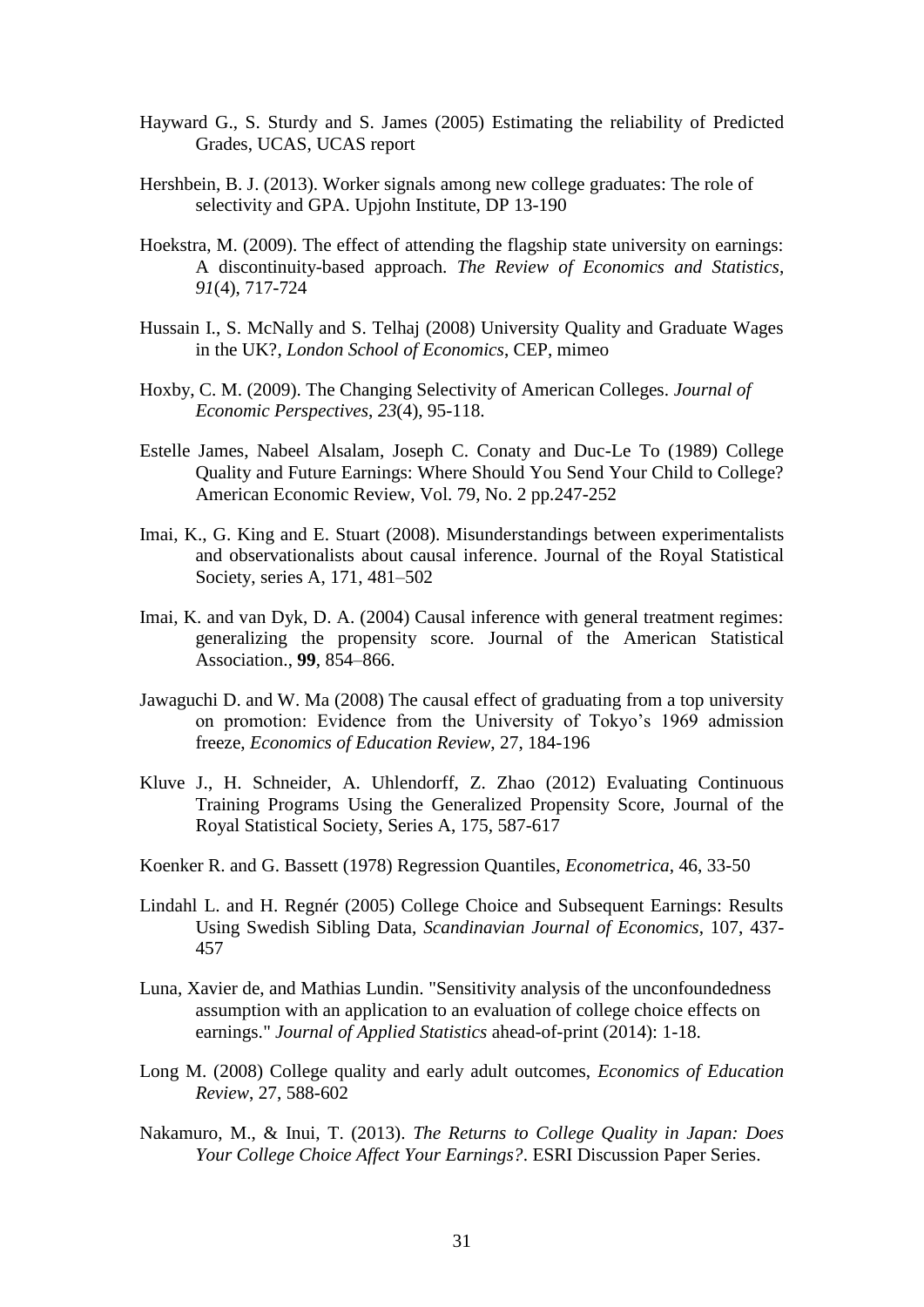- Rosenbaum P. and D. Rubin (1983) The central role of the propensity score in observational studies for causal effects, *Biometrika*, 70, 41-55
- Robst J. (1995) College Quality and Overeducation, *Economics of Education Review*, 14, 221-228
- Saavedra, J. E. (2008). The returns to college quality: A regression discontinuity analysis., Unpublished Harvard Mimeo
- Smith, J. (2013). Ova and out: Using twins to estimate the educational returns to attending a selective college. *Economics of Education Review*, *36*, 166-180.
- Suhonen, T. University Choice and Subsequent Earnings in Finland: Estimates for Groups of Majors. Unpublished Mimeo, University of Jyväskylä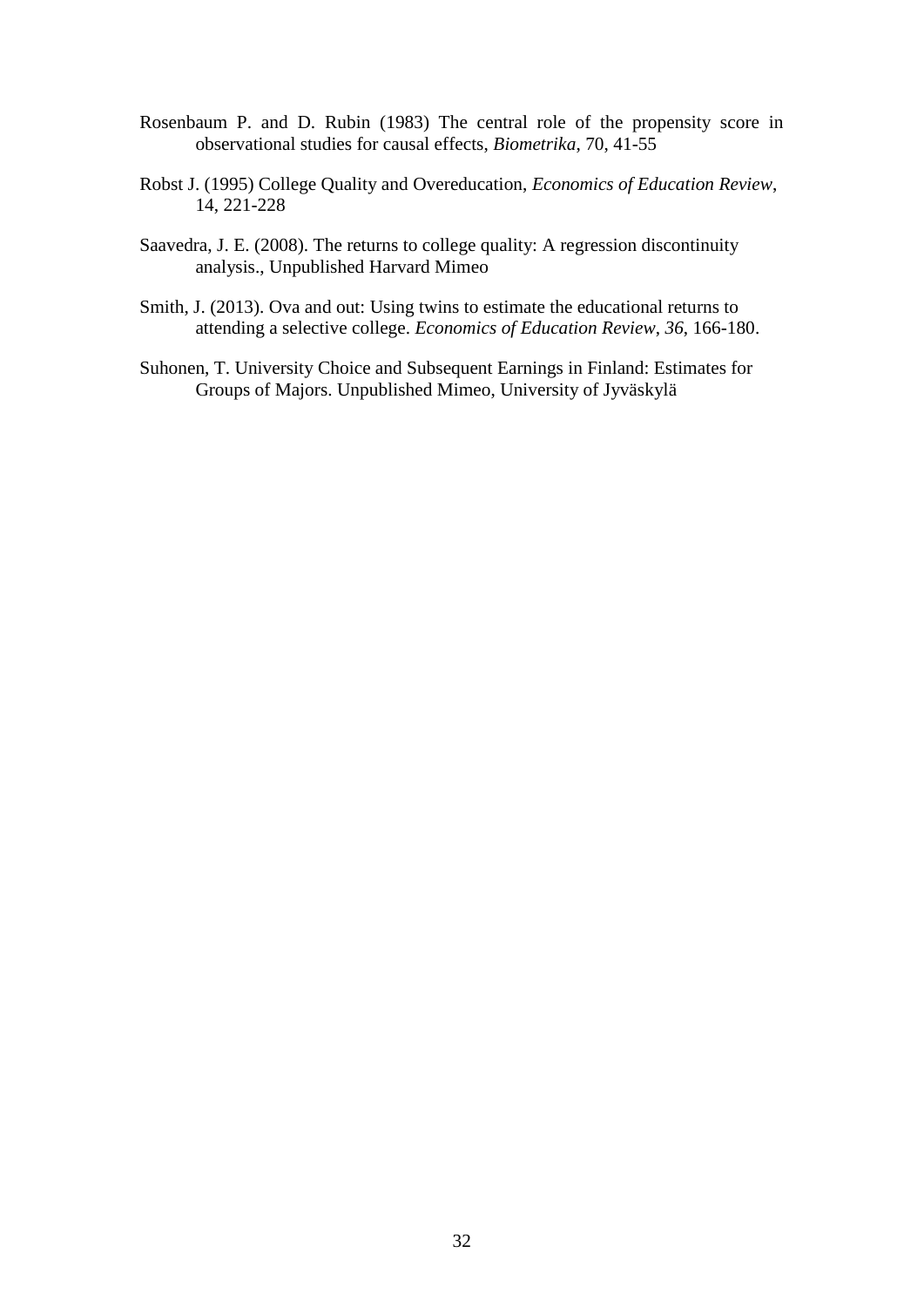



Note: Quality is measured as the principal component of research assessment, student staff ratio, academic expenditure, mean entry grade and graduate prospect. The dash line reflects the thresholds to the  $1<sup>st</sup>$ ,  $2<sup>nd</sup>$  and  $3<sup>rd</sup>$  quartile of the quality distribution.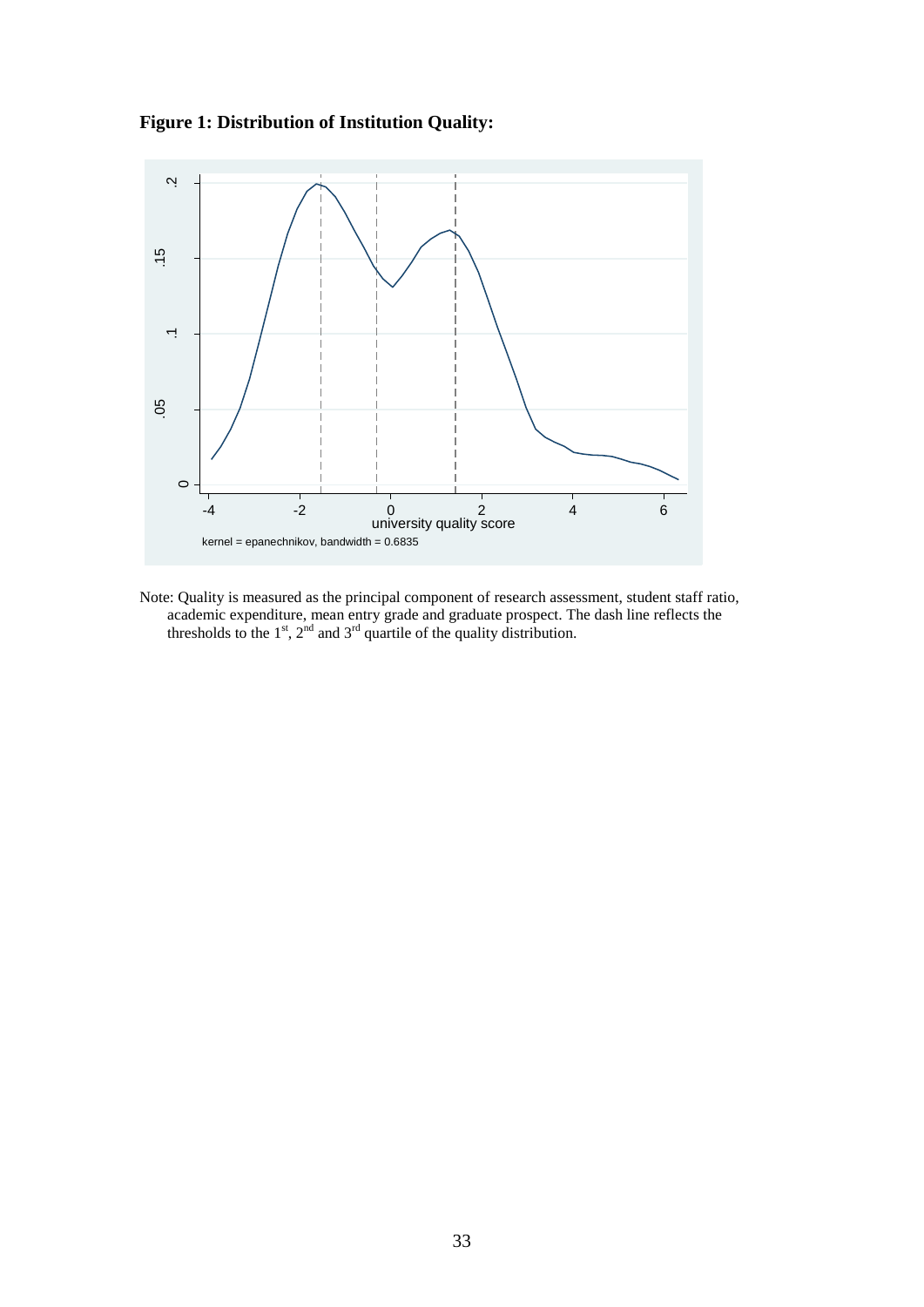

**Figure 2: University Quality and Mean Institutional Wage for Graduates**

Note: The circle size represents the number of students at the institution. Mean wages are self-reported annual wages for full-time workers earning less than £60,000 three years after graduation. The line is based on a quadratic fit of university quality on earnings.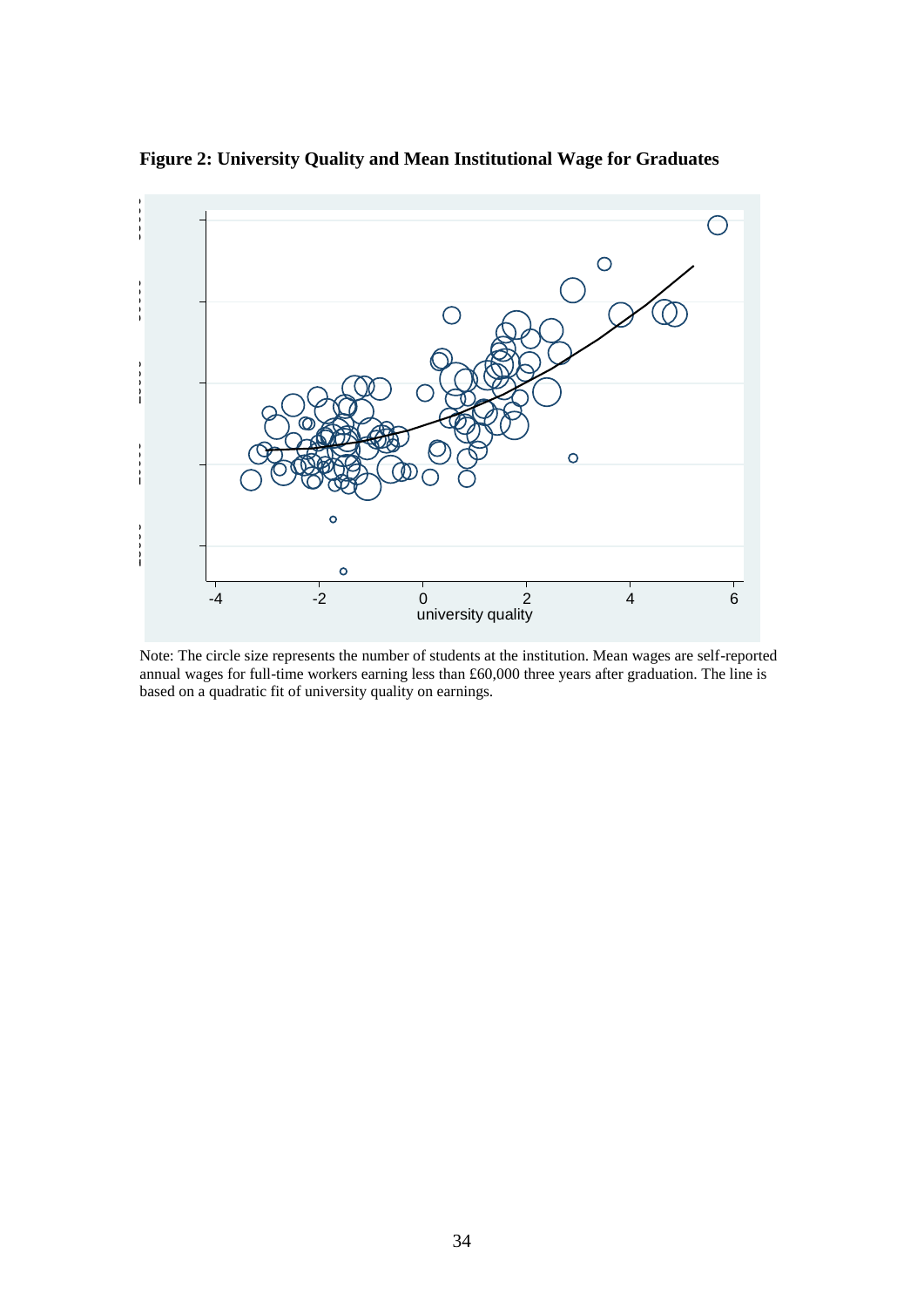

**Figure 3: Distribution of Entry Exam Score by University Quality Quartile**

Note: Distribution of entry exam score by quartile of institution quality.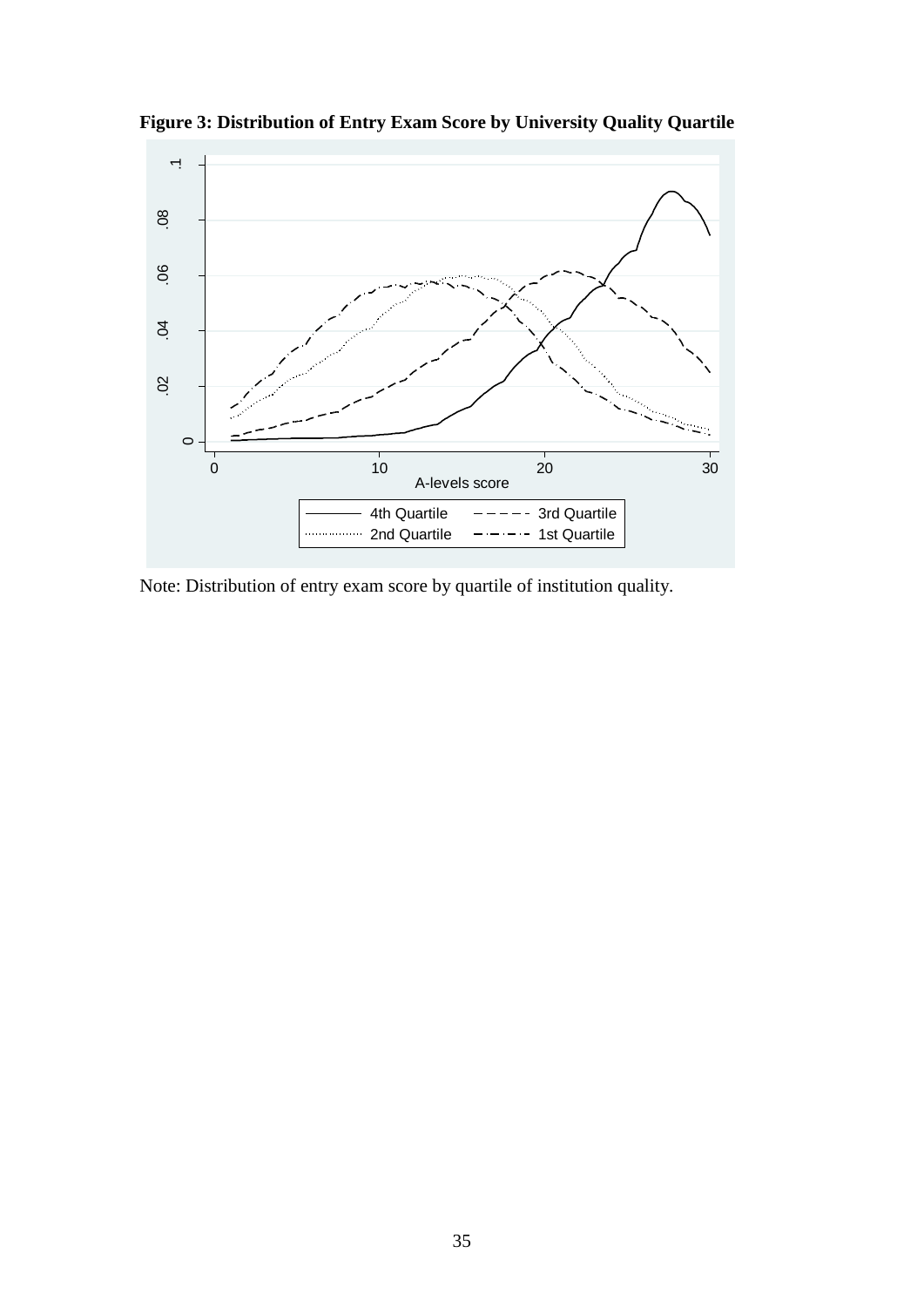

**Figure 4: Balancing Propensity Score - Treatment (top quality quartile) and Control (3 rd Quality Quartile).** 

The propensity score includes an indicator of A-level score missing, a cubic in A-level score, gender, parental occupation categories, subject of degree, tuition fees status, accommodation status, disability, type of school attended, ethnicity and a set of dummies for age.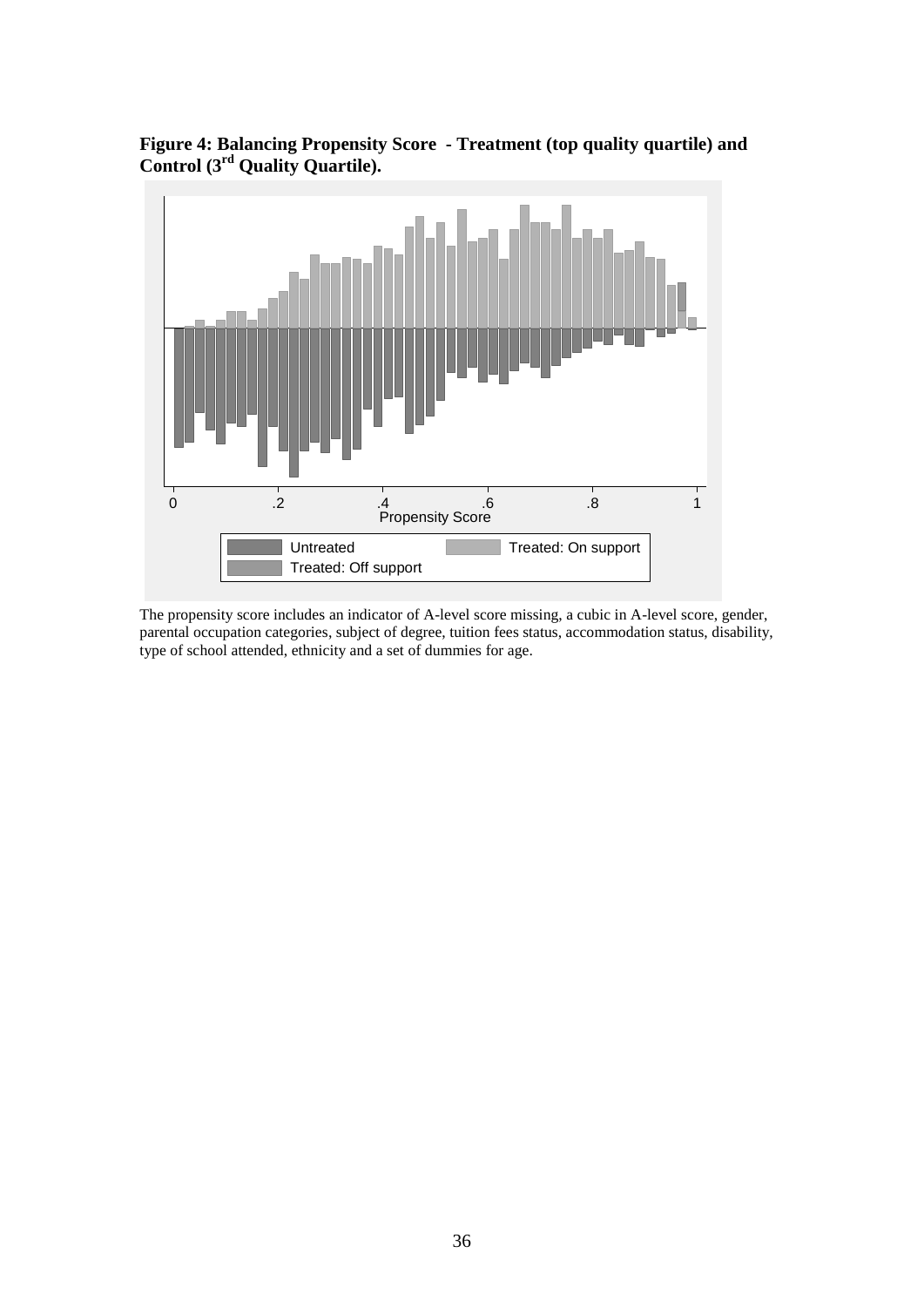**Figure 5: Estimated Returns to Institution Quality: Quantile regressions**



Note: Darker dash lines indicate the 5% confidence interval for quantile estimates, grey dash lines indicate the 5% confidence interval for OLS estimate.

Estimated model has the same specification than the most extensive models presented in Table 2, but where the categorical measures of institution quality have been replaced by a linear function of the normalised quality score. Regional dummies have been omitted as small number of observations in some categories prevented the model converging.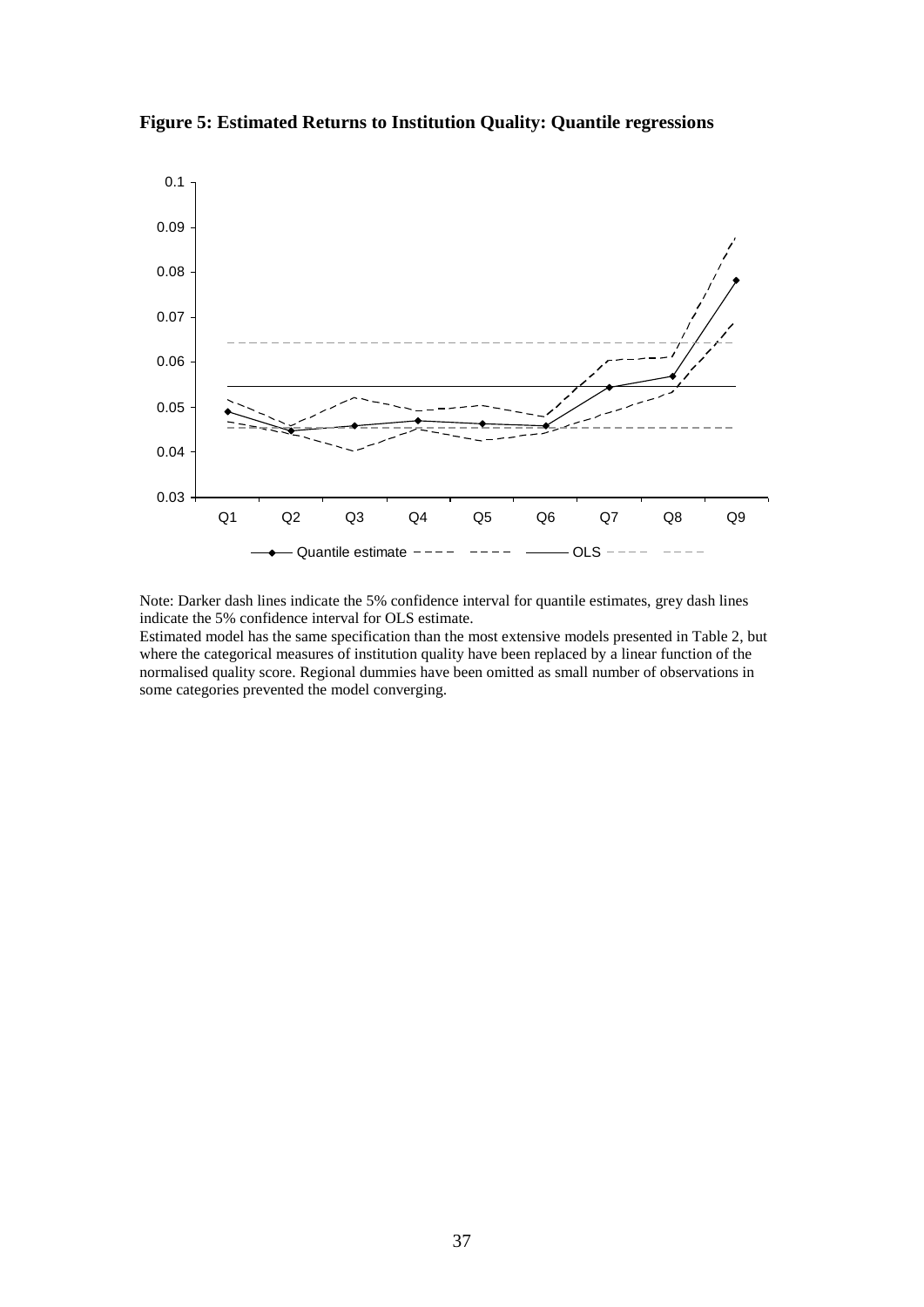### **Figure 6: Distribution of GPS – Evaluated at the Median Value of the Treatment for each Quality Treatment Tercile**



Note: Distribution of GPS estimated at the median university quality for the lowest GPS tercile (a), medium tercile (b) and upper tercile (c)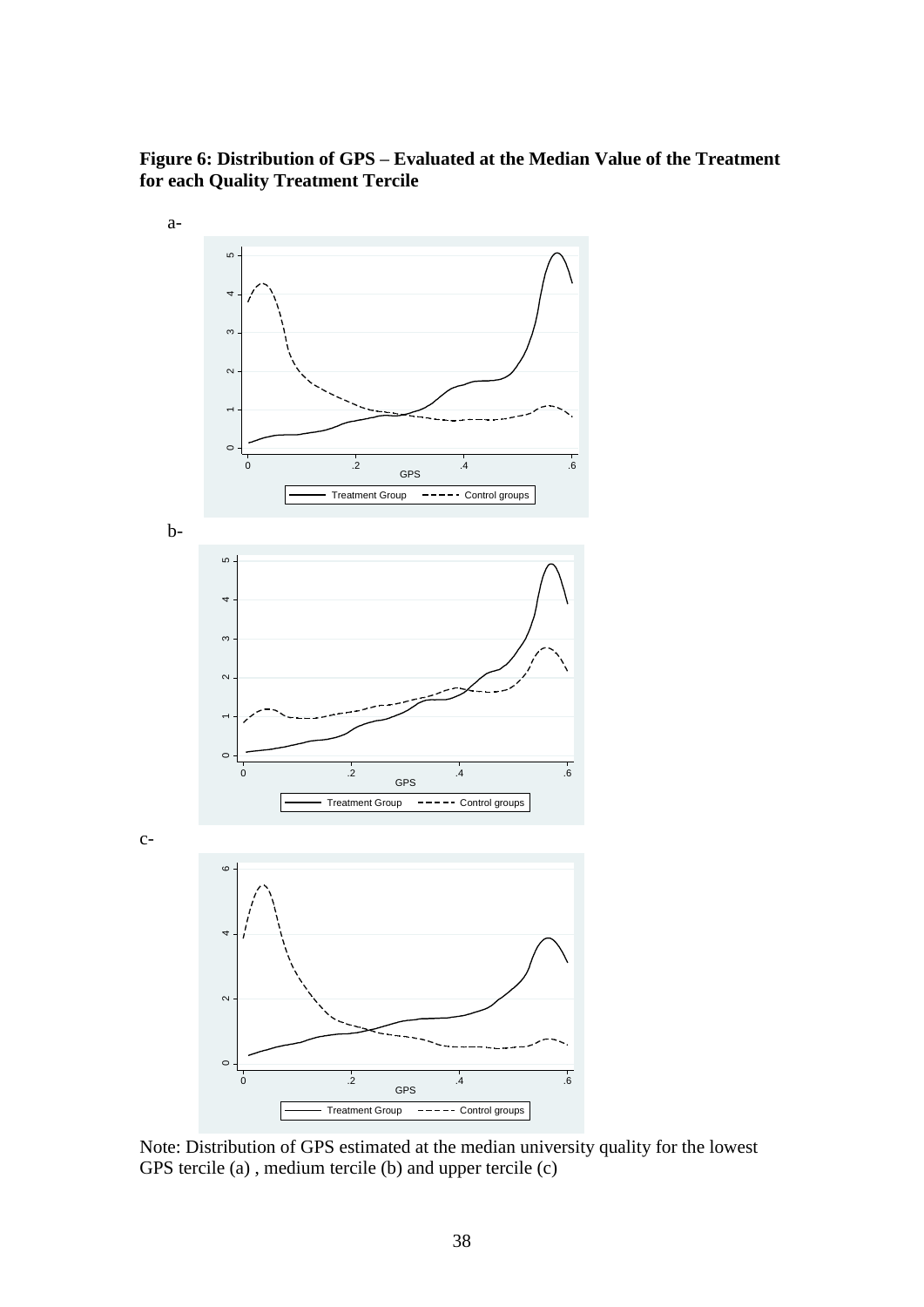#### **Figure 7: Estimated Marginal Effects of Institution Quality on Earning. Continuous Propensity Score Matching**





B] Predicted Wage to Log Quality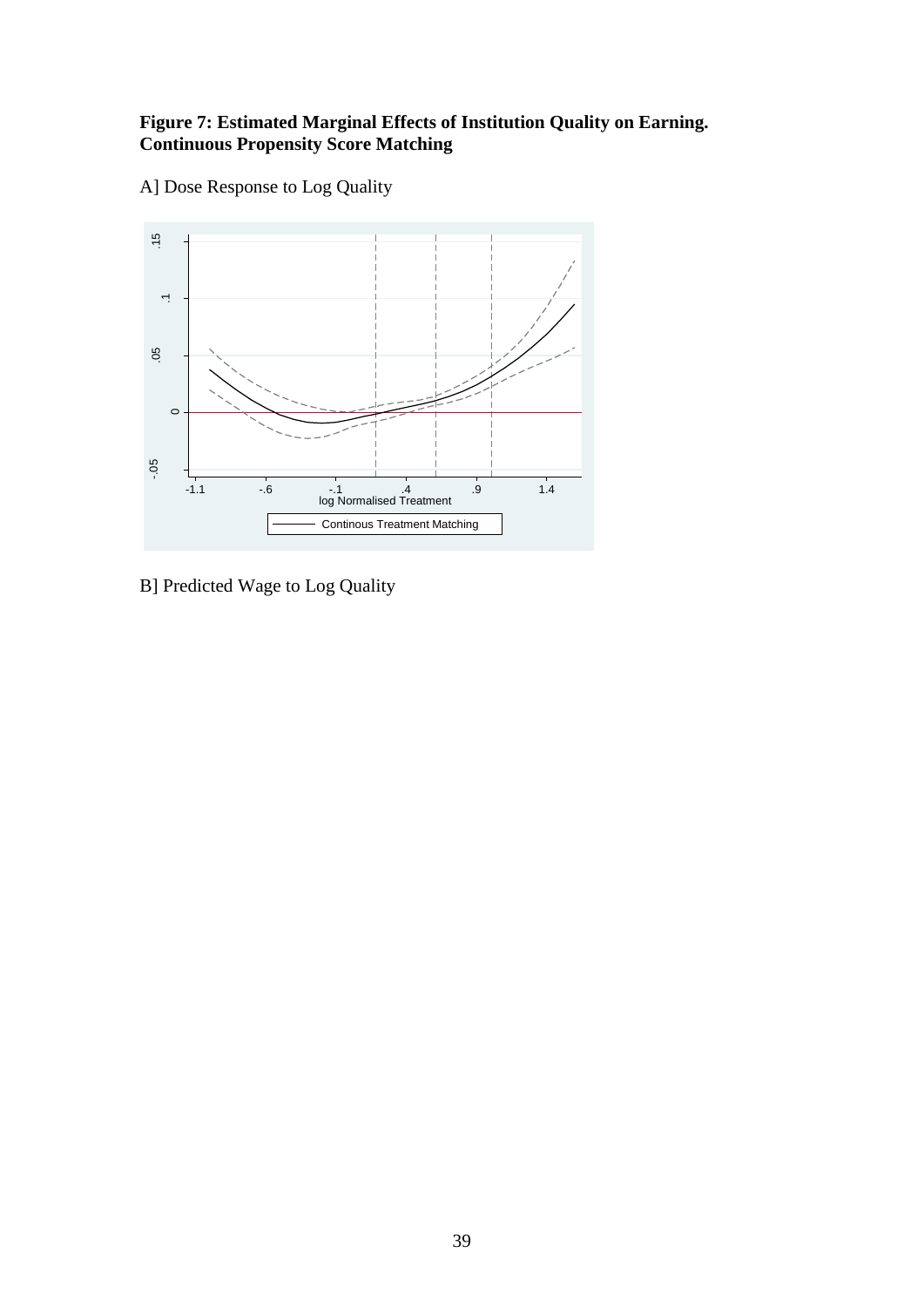

Note: Estimates of the marginal effect of institution quality on earnings from the Generalised propensity score matching. Dash lines represents the 95% confidence interval, obtained from 200 replications bootstrap.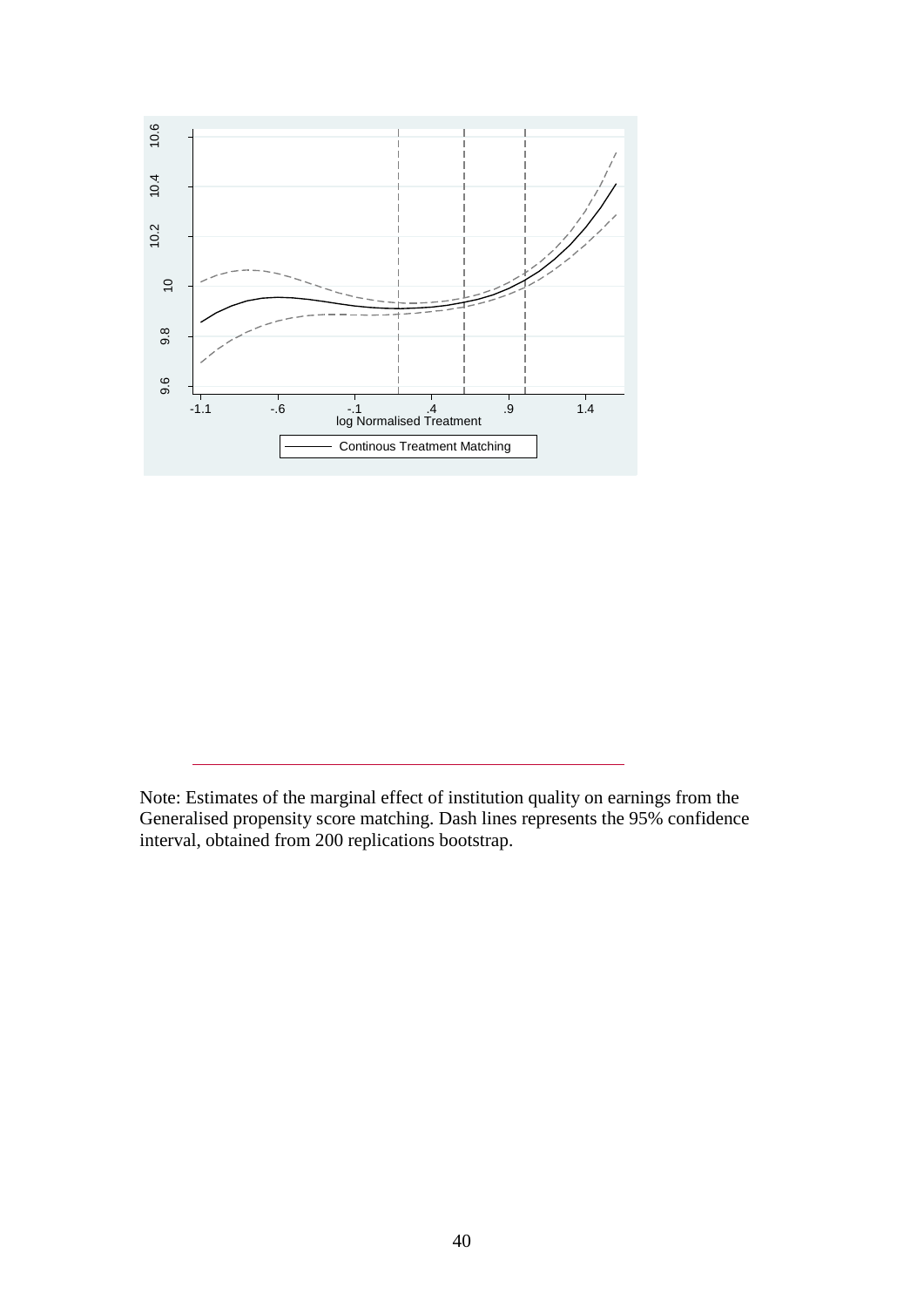|                               | Quartile | Quartile | Quartile | Quartile |
|-------------------------------|----------|----------|----------|----------|
| Variable                      | 1        | 2        | 3        | 4        |
| Male                          | 0.42     | 0.43     | 0.47     | 0.45     |
|                               | 13.41    | 15.65    | 21.49    | 25.61    |
| A-levels score                | (6.21)   | (6.03)   | (5.84)   | (5.03)   |
| A-levels score missing        | 0.11     | 0.10     | 0.02     | 0.03     |
| Parental occupation           |          |          |          |          |
| Manager                       | 0.11     | 0.17     | 0.22     | 0.26     |
| Professional                  | 0.09     | 0.14     | 0.22     | 0.34     |
| Associate professional        | 0.07     | 0.07     | 0.09     | 0.08     |
| Other                         | 0.28     | 0.26     | 0.28     | 0.23     |
| Not reported/no occ.          | 0.45     | 0.35     | 0.19     | 0.09     |
| Accommodation                 |          |          |          |          |
| University                    | 0.13     | 0.10     | 0.13     | 0.20     |
| Parents                       | 0.27     | 0.24     | 0.14     | 0.08     |
| Own                           | 0.31     | 0.44     | 0.45     | 0.62     |
| Other                         | 0.13     | 0.12     | 0.11     | 0.09     |
| Unknown                       | 0.17     | 0.09     | 0.17     | 0.02     |
| Disable                       | 0.04     | 0.06     | 0.04     | 0.03     |
| White <sup>A</sup>            | 0.78     | 0.84     | 0.88     | 0.86     |
| Age on graduation             | 20.31    | 20.35    | 19.79    | 20.00    |
|                               | (1.54)   | (1.53)   | (1.11)   | (1.15)   |
| <b>Labour market outcomes</b> |          |          |          |          |
| Ln salary                     | 20,683   | 21,005   | 22,785   | 26,655   |
|                               | (6,113)  | (6,183)  | (7, 403) | (9,112)  |
| <b>Observations</b>           | 1658     | 2001     | 1762     | 1551     |

#### **Table 1: Summary Statistics by University Quality Quartile**

Note: Cells report means of variables and standard error in parentheses when the variable is continuous. The sample is weighted to account for survey structure. Only individuals currently working full-time and reporting earning less than £60,000 per annum are selected in the sample.

<sup>A</sup> the analysis is conducted at a more disaggregated level and ethnicity is broken down between Black, Indian, Pakistani/Bangladeshi, other Asian, mixed, other ethnicity.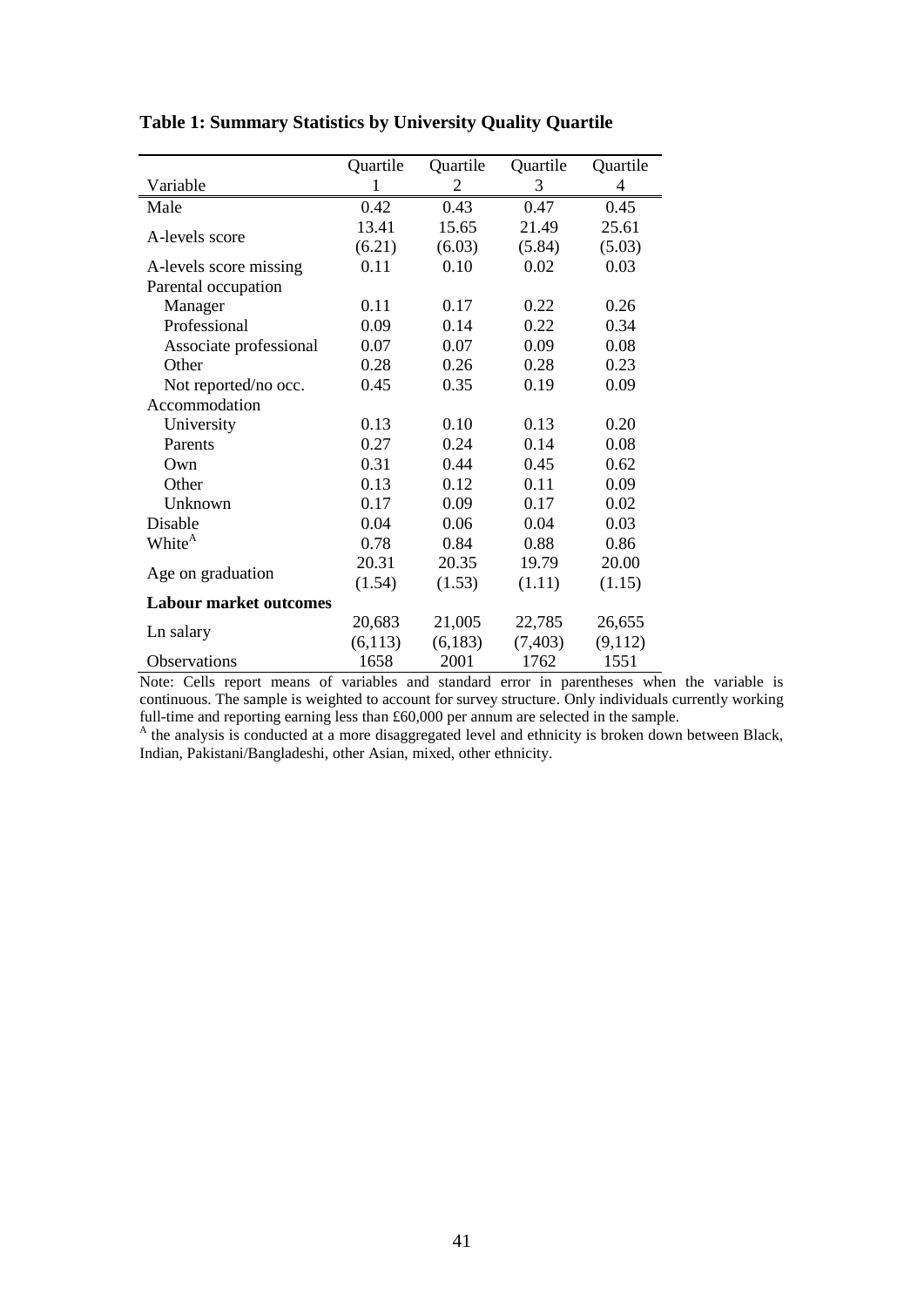| <b>Discrete measure</b>                                                                                                                                                                | (1)                   | (2)                   | (3)                             | (4)                                           |
|----------------------------------------------------------------------------------------------------------------------------------------------------------------------------------------|-----------------------|-----------------------|---------------------------------|-----------------------------------------------|
| Quality 2                                                                                                                                                                              | 0.025<br>(0.020)      | 0.026<br>(0.019)      | $0.028*$<br>(0.017)             | $0.025*$<br>(0.014)                           |
| Quality 3                                                                                                                                                                              | $0.084***$<br>(0.021) | $0.065***$<br>(0.021) | $0.053***$<br>(0.019)           | $0.046***$<br>(0.015)                         |
| Quality 4                                                                                                                                                                              | $0.205***$<br>(0.021) | $0.141***$<br>(0.025) | $0.093***$<br>(0.023)           | $0.080***$<br>(0.018)                         |
| Location controls <sup>A</sup><br>A-level score (cubic function)<br>Gender<br>Parental background<br>Other socio-eco<br>characteristics <sup>A</sup><br>Subject of graduation<br>Grade | Yes                   | Yes<br>Yes            | Yes<br>Yes<br>Yes<br>Yes<br>Yes | Yes<br>Yes<br>Yes<br>Yes<br>Yes<br>Yes<br>Yes |
| Adjusted $R^2$<br>Observations                                                                                                                                                         | 0.20                  | 0.22                  | 0.29<br>6986                    | 0.39                                          |
|                                                                                                                                                                                        |                       |                       |                                 |                                               |
| <b>Continuous measure</b>                                                                                                                                                              | (1)                   | (2)                   | (3)                             | (4)                                           |
| Normalised Quality score                                                                                                                                                               | $0.077***$<br>(0.007) | $0.055***$<br>(0.009) | $0.041***$<br>(0.009)           | $0.034***$<br>(0.007)                         |
| Normalised Quality score <sup>2</sup>                                                                                                                                                  | 0.009<br>(0.005)      | 0.003<br>(0.005)      | 0.007<br>(0.005)                | $0.009*$<br>(0.005)                           |
| Location controls <sup>A</sup><br>A-level score (cubic function)<br>Gender<br>Parental background<br>Other socio-eco<br>characteristics <sup>A</sup><br>Subject of graduation          | Yes                   | Yes<br>Yes            | Yes<br>Yes<br>Yes<br>Yes<br>Yes | Yes<br>Yes<br>Yes<br>Yes<br>Yes<br>Yes        |
| Grade<br>Adjusted $R^2$<br>Observations                                                                                                                                                | 0.20                  | 0.22                  | 0.28<br>6986                    | Yes<br>0.38                                   |

#### **Table 2: OLS Financial Returns to Quality**

Note: standard errors reported into brackets adjusted for clustering at the institution level. \*\*\*, \*\*, \* denote statistical significance at the 1%, 5% and 10% statistical level respectively.

<sup>A</sup> Location controls are a set of 126 postcodes to account for local labour market characteristics. The other socio-economic characteristics are age, ethnicity, disability status, school type, whether expect to live at home when studying and tuition fee status, dummies for region of origin and region of institution.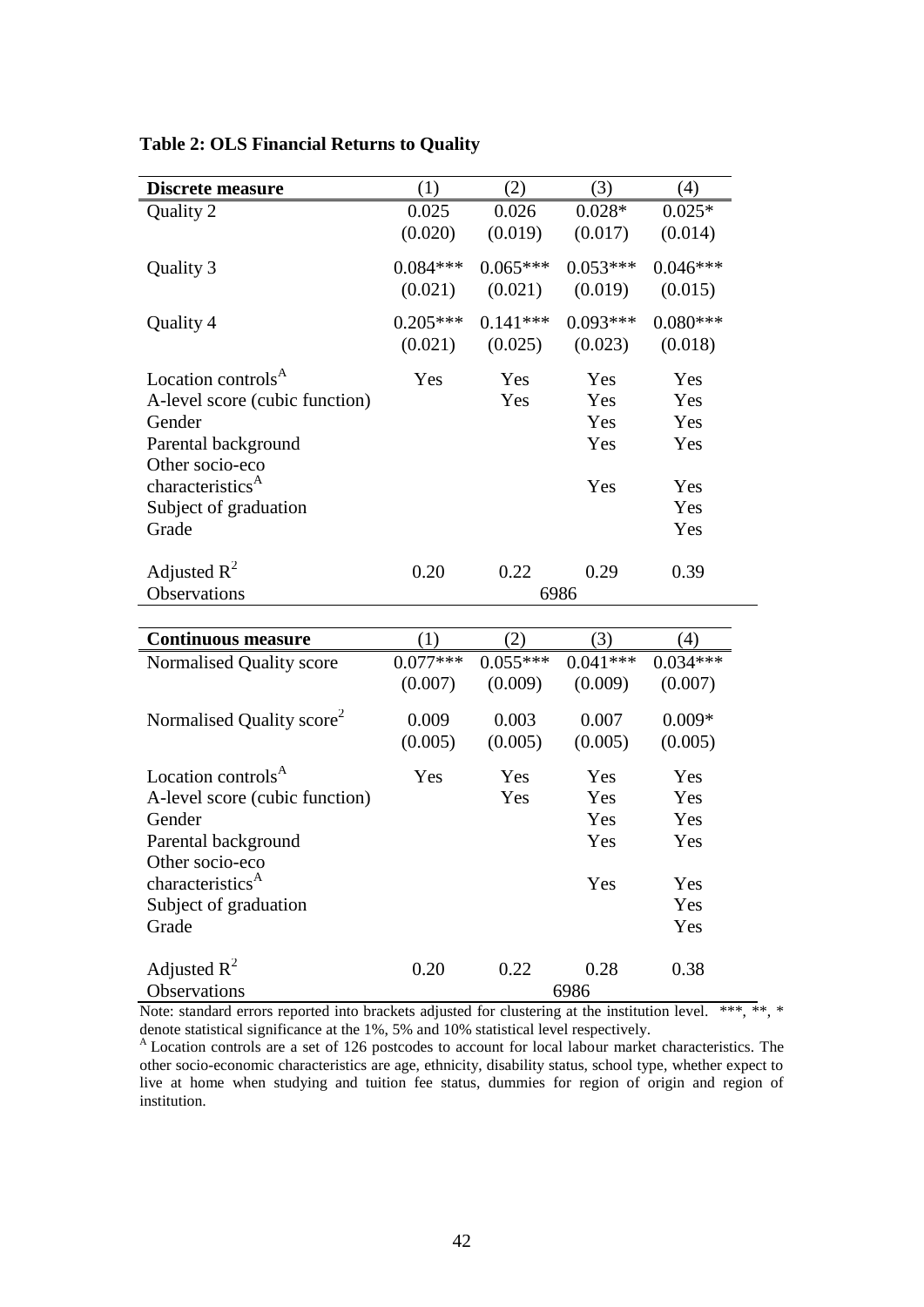| Treatment                                | Q4-Q3      | Q3-Q2    | $Q2-Q1$ |
|------------------------------------------|------------|----------|---------|
|                                          |            |          |         |
| Ln salary                                |            |          |         |
| Treated                                  | 10.15      | 9.97     | 9.91    |
| Control                                  | 10.00      | 9.91     | 9.93    |
|                                          |            |          |         |
|                                          |            |          |         |
| <b>Propensity score</b>                  |            |          |         |
| Matched treated                          | 10.15      | 9.97     | 9.91    |
| Matched control                          | 10.09      | 9.93     | 9.91    |
| <b>ATT</b>                               | $0.053***$ | $0.036*$ | 0.008   |
|                                          | (0.018)    | (0.021)  | (0.021) |
|                                          |            |          |         |
| % treated matched                        | 99%        | 94%      | 99%     |
| % control used for matching <sup>a</sup> | 86%        | 74%      | 89%     |
| Not of controls accounting for           |            |          |         |
| $50\%$ of match $-$ Total number         | 47/1526    | 35/1485  | 26/1857 |
| of controls used <sup>a</sup>            |            |          |         |
| Observations                             | 3,326      | 3,682    | 3,660   |

**Table 3: Propensity Score Matching Estimates of University Quality on Earnings**

Note: The propensity scores are estimated by a probit with the following covariates: an indicator of Alevel score missing, a cubic in A-level score, gender, parental occupation categories, subject of degree, tuition fees status, accommodation status, disability, type of school attended, ethnicity and a set of dummies for age on graduation, and region of residence.

The matching estimators is based on Epanechnikov kernel matching with a bandwidth of 0.01 <sup>a</sup> These statistics are based on a nearest neighbour matching with a caliper of 0.01 which are available upon request.

\*\*\*, \*\*, \* denote statistical significance at the 1%, 5% and 10% statistical level respectively.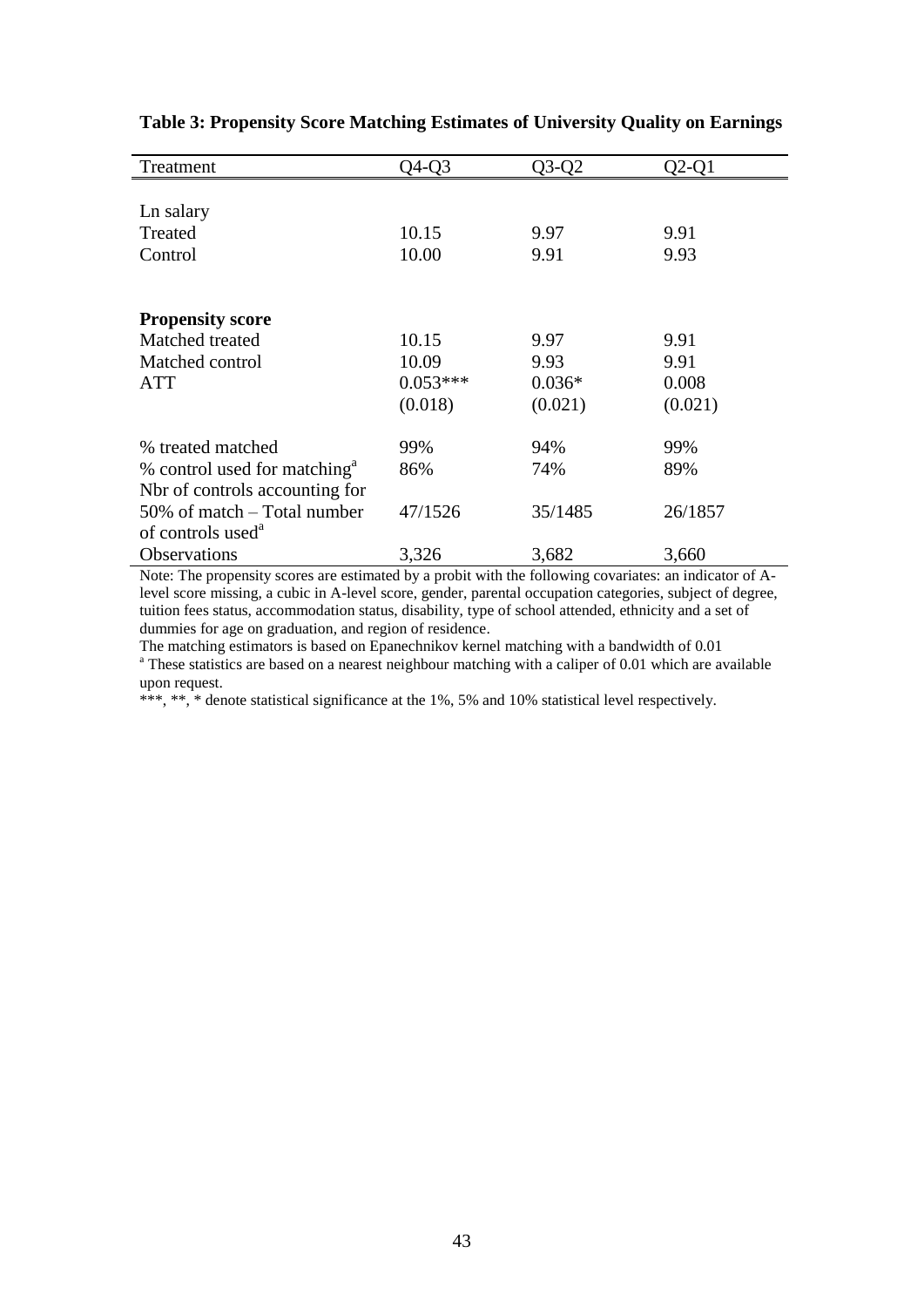|                     | Unconditional |        |        |        | <b>Conditional on GPS</b> |        | Imai Test |       |
|---------------------|---------------|--------|--------|--------|---------------------------|--------|-----------|-------|
|                     | Tier 1        | Tier 2 | Tier 3 | Tier 1 | Tier 2                    | Tier 3 | Uncond.   | Cond. |
| Male                | 4.56          | 4.94   | 0.14   | 0.53   | 1.38                      | 0.58   | 3.66      | 0.18  |
| A-level none        | 22.93         | 1.84   | 20.85  | 1.27   | 0.22                      | 1.30   | 25.12     | 1.32  |
| A-level [0,2]       | 6.42          | 1.50   | 4.88   | 0.26   | 0.13                      | 0.39   | 6.75      | 0.84  |
| A-level [2,4]       | 7.56          | 1.00   | 6.47   | 0.62   | 0.17                      | 0.92   | 7.92      | 0.92  |
| A-level [4,6]       | 4.71          | 2.33   | 6.92   | 0.13   | 0.88                      | 0.96   | 8.28      | 0.89  |
| A-level [6,8]       | 10.64         | 1.71   | 8.80   | 0.36   | 0.09                      | 1.01   | 10.88     | 0.61  |
| A-level [8,10]      | 9.64          | 0.15   | 9.65   | 0.40   | 0.65                      | 0.93   | 11.71     | 0.77  |
| A-level [10,12]     | 7.66          | 1.53   | 9.08   | 0.10   | 0.71                      | 0.93   | 10.42     | 0.66  |
| A-level [12,14]     | 5.94          | 3.71   | 9.51   | 0.23   | 0.97                      | 0.98   | 10.06     | 1.15  |
| A-level [14,16]     | 5.62          | 0.84   | 6.42   | 0.43   | 0.00                      | 0.48   | 7.44      | 0.60  |
| A-level [16,18]     | 0.32          | 4.95   | 5.10   | 1.00   | 0.41                      | 0.13   | 4.13      | 2.57  |
| A-level [18,20]     | 6.30          | 8.22   | 1.57   | 0.75   | 0.90                      | 0.30   | 1.90      | 3.02  |
| A-level [20,22]     | 9.34          | 4.83   | 4.80   | 0.09   | 0.27                      | 0.18   | 6.18      | 3.32  |
| A-level [22,24]     | 10.87         | 3.25   | 7.91   | 0.88   | 0.09                      | 0.83   | 9.28      | 2.65  |
| A-level [24,26]     | 12.06         | 3.04   | 15.51  | 1.07   | 0.96                      | 0.16   | 14.16     | 1.12  |
| A-level [26,28]     | 15.22         | 5.09   | 21.05  | 1.17   | 0.72                      | 0.66   | 20.96     | 0.41  |
| A-level [28,30]     | 18.23         | 13.56  | 33.86  | 1.17   | 1.03                      | 2.07   | 40.74     | 10.16 |
| Parental occupation |               |        |        |        |                           |        |           |       |
| gp1                 | 7.97          | 0.61   | 7.49   | 0.68   | 0.19                      | 0.56   | 9.04      | 0.36  |
| gp2                 | 13.60         | 3.61   | 17.52  | 1.01   | 1.13                      | 2.08   | 19.20     | 0.77  |
| gp3                 | 0.10          | 1.22   | 1.07   | 0.65   | 0.61                      | 0.01   | 0.84      | 0.06  |
| gp4                 | 0.91          | 0.61   | 1.51   | 0.39   | 0.08                      | 0.85   | 0.42      | 0.38  |

**Table 4: Balancing of the GPS covariates – t-statistics of mean difference**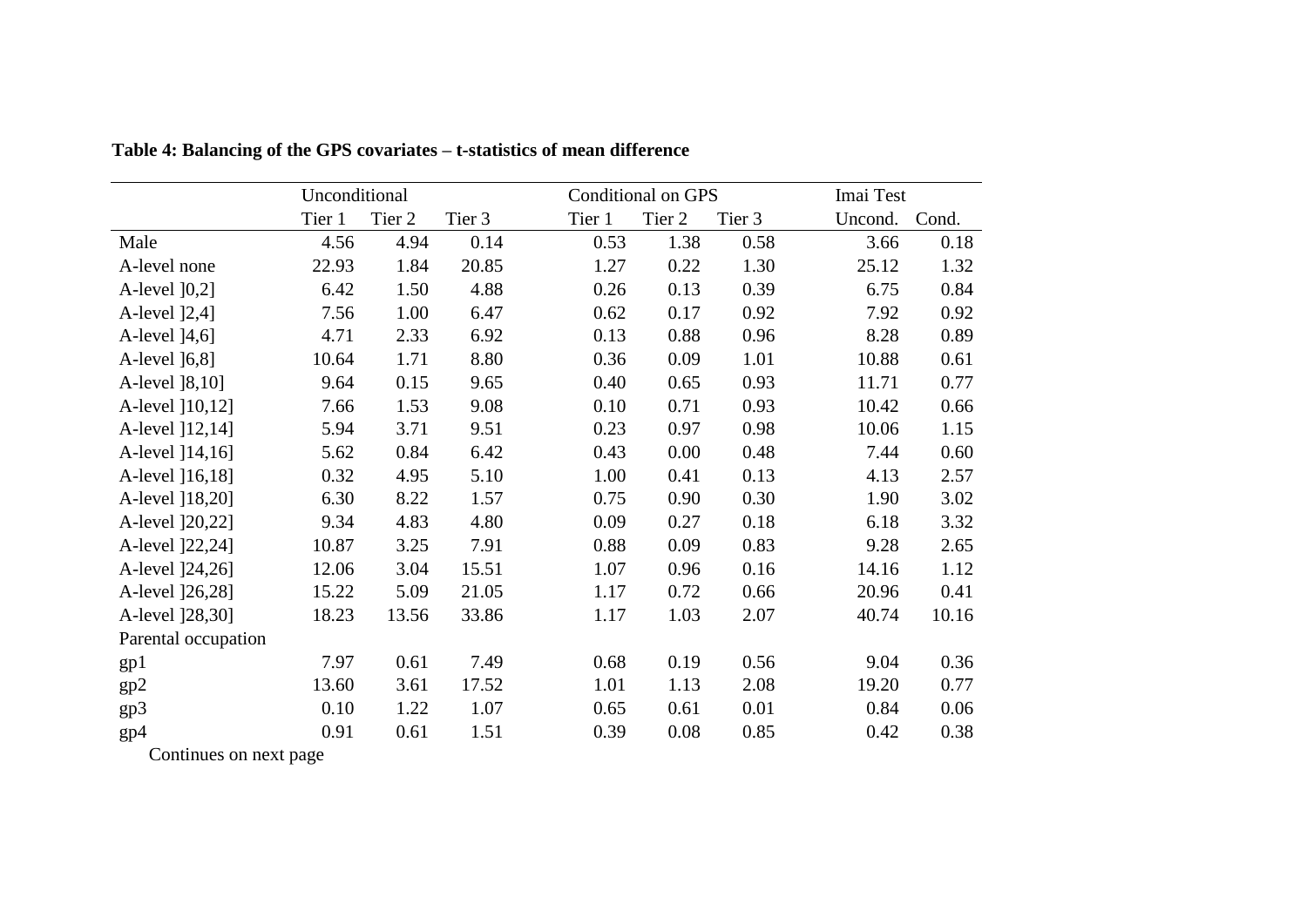| gp5                   | 3.62  | 0.63 | 4.23  | 0.10 | 0.07 | 0.84 | 4.90  | 1.60 |
|-----------------------|-------|------|-------|------|------|------|-------|------|
| gp6                   | 0.08  | 2.19 | 2.18  | 0.25 | 0.70 | 0.39 | 0.01  | 0.24 |
| gp7                   | 1.58  | 2.01 | 3.53  | 0.18 | 0.49 | 1.01 | 3.07  | 0.82 |
| gp8                   | 3.84  | 1.25 | 2.64  | 1.32 | 0.67 | 0.29 | 2.23  | 0.58 |
| gp9                   | 0.26  | 0.61 | 0.85  | 0.02 | 0.13 | 0.24 | 0.37  | 0.16 |
| gp10                  | 15.44 | 3.51 | 19.01 | 0.26 | 1.02 | 1.00 | 22.05 | 1.38 |
| Disability status     | 1.46  | 5.15 | 3.50  | 0.75 | 1.31 | 1.14 | 2.83  | 1.40 |
| School - FE           |       |      |       |      |      |      |       |      |
| institution           | 14.03 | 2.77 | 11.26 | 0.89 | 0.00 | 0.20 | 16.16 | 2.28 |
| School - HE           |       |      |       |      |      |      |       |      |
| institution           | 2.91  | 1.45 | 4.31  | 0.06 | 0.61 | 0.78 | 3.89  | 0.27 |
| School – Independent  | 14.15 | 6.61 | 21.40 | 1.32 | 0.87 | 2.64 | 24.85 | 3.62 |
| School - Unknown      | 6.85  | 7.46 | 14.19 | 0.12 | 3.01 | 2.48 | 14.61 | 4.27 |
| School - State school | 9.04  | 1.36 | 10.47 | 0.32 | 0.92 | 0.42 | 12.10 | 0.25 |
| White                 | 7.75  | 5.55 | 2.46  | 0.82 | 1.67 | 1.18 | 3.72  | 3.18 |
| <b>Black</b>          | 6.20  | 2.16 | 4.07  | 0.62 | 0.42 | 0.23 | 5.68  | 1.19 |
| Indian                | 4.76  | 3.62 | 1.32  | 0.85 | 1.17 | 0.74 | 2.31  | 1.29 |
| Pakistani/Bangladeshi | 2.83  | 0.74 | 2.12  | 0.38 | 0.05 | 0.01 | 2.62  | 0.45 |
| Chinese               | 0.33  | 1.76 | 2.01  | 0.44 | 0.73 | 0.55 | 2.45  | 0.95 |
| Mixed                 | 0.48  | 0.15 | 0.34  | 0.17 | 0.18 | 0.11 | 0.41  | 0.08 |
| Other                 | 3.19  | 2.95 | 0.38  | 0.05 | 0.84 | 0.98 | 0.58  | 2.95 |
| Age $<$ 18            | 2.98  | 0.39 | 3.44  | 0.33 | 0.29 | 0.70 | 4.93  | 0.85 |
| Age[18,19]            | 4.49  | 0.85 | 3.71  | 0.12 | 0.39 | 0.52 | 4.58  | 0.86 |
| Age [19-20]           | 0.49  | 0.94 | 0.41  | 0.12 | 0.39 | 0.99 | 0.22  | 0.99 |
| Age[20,21]            | 2.56  | 2.17 | 0.50  | 0.30 | 0.00 | 0.38 | 1.43  | 1.56 |
| Age[21,22]            | 0.29  | 0.47 | 0.75  | 0.46 | 0.14 | 1.41 | 0.01  | 0.98 |
| Age[22,23]            | 4.13  | 0.31 | 4.41  | 0.29 | 0.33 | 0.65 | 4.08  | 0.10 |
|                       |       |      |       |      |      |      |       |      |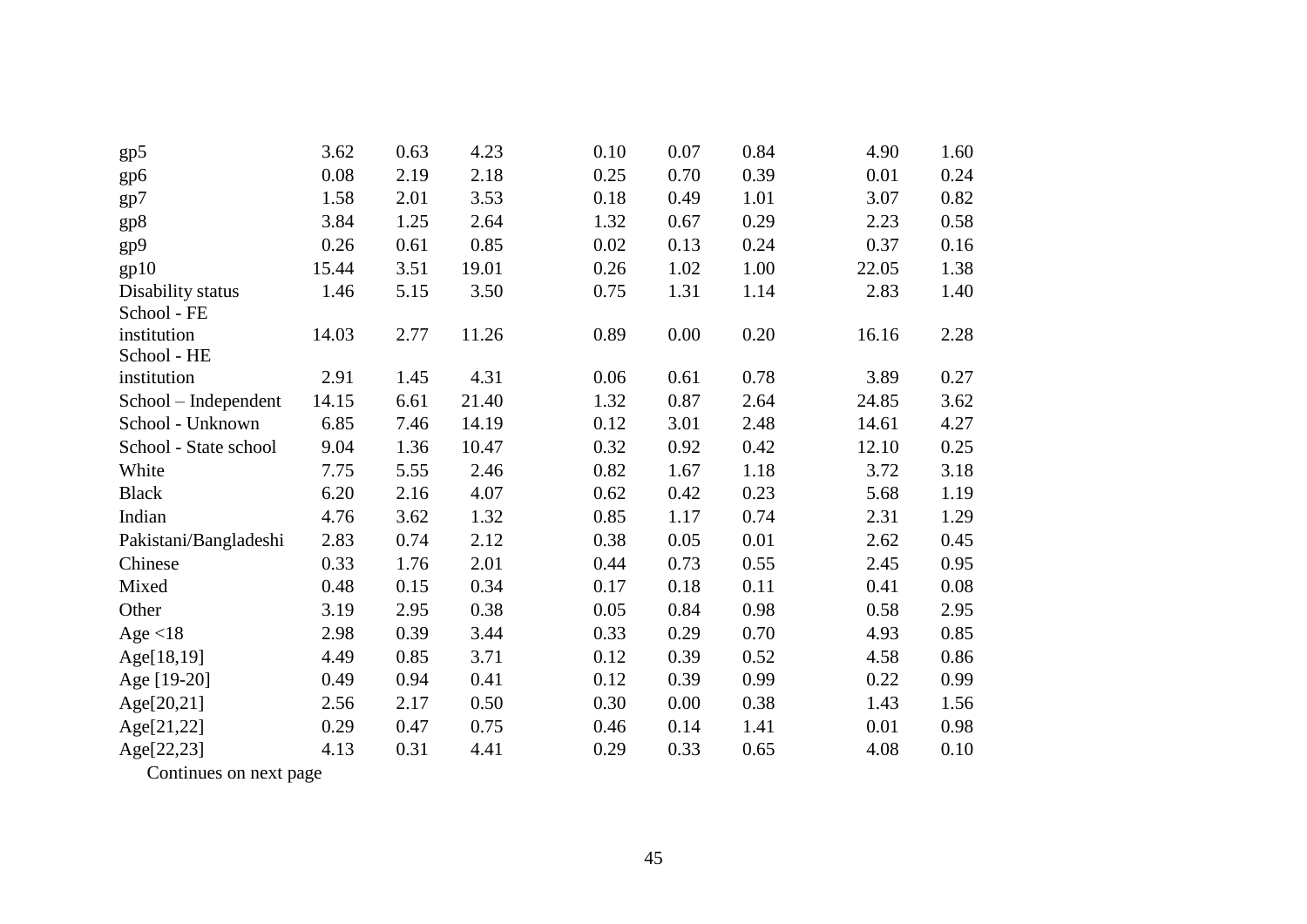| Age[23,24]          | 1.43  | 2.21 | 3.56  | 0.18 | 0.50 | 0.00 | 4.15  | 0.20 |
|---------------------|-------|------|-------|------|------|------|-------|------|
| Age > 24            | 6.84  | 1.94 | 4.93  | 0.92 | 0.32 | 0.44 | 7.28  | 0.24 |
| Fee status          | 0.23  | 1.80 | 1.50  | 0.88 | 0.47 | 0.55 | 0.05  | 1.23 |
| Subject of studies  |       |      |       |      |      |      |       |      |
| Medicine            | 10.35 | 6.68 | 17.50 | 1.17 | 1.82 | 2.15 | 17.66 | 2.46 |
| Sub. Allied to Med. | 0.53  | 0.73 | 1.24  | 0.46 | 0.03 | 0.16 | 2.75  | 2.13 |
| <b>Biology</b>      | 3.09  | 1.13 | 2.04  | 0.30 | 0.10 | 0.11 | 3.70  | 1.76 |
| Physics             | 4.86  | 1.53 | 3.46  | 0.63 | 0.05 | 0.01 | 3.19  | 1.35 |
| Math                | 7.32  | 2.77 | 10.27 | 0.87 | 0.78 | 1.12 | 10.02 | 0.26 |
| Engineering         | 3.05  | 1.08 | 4.13  | 0.73 | 0.66 | 0.70 | 5.38  | 0.32 |
| Architecture        | 1.95  | 1.75 | 3.64  | 0.06 | 0.11 | 0.57 | 3.56  | 1.64 |
| Social studies      | 2.85  | 3.97 | 0.95  | 0.57 | 0.48 | 0.82 | 0.51  | 1.51 |
| Law                 | 4.49  | 1.91 | 6.43  | 0.31 | 0.70 | 0.02 | 7.78  | 0.68 |
| Business and admin. | 11.43 | 4.15 | 15.49 | 0.16 | 1.68 | 1.41 | 17.02 | 0.77 |
| Communication       | 7.52  | 2.32 | 5.21  | 0.92 | 0.53 | 0.47 | 7.56  | 1.80 |
| Linguistic          | 6.23  | 0.13 | 6.26  | 1.01 | 0.14 | 0.01 | 6.33  | 0.19 |
| Literature          | 7.55  | 1.85 | 9.62  | 1.08 | 0.37 | 0.81 | 9.60  | 0.10 |
| History/Philosophy  | 7.53  | 2.19 | 9.88  | 0.79 | 0.63 | 0.51 | 10.74 | 0.50 |
| Arts                | 8.78  | 1.96 | 10.62 | 0.25 | 0.80 | 1.12 | 12.43 | 3.07 |
| Education           | 6.91  | 6.50 | 0.75  | 1.62 | 1.18 | 1.23 | 3.58  | 0.39 |
| Other               | 1.50  | 0.72 | 2.18  | 0.19 | 0.51 | 0.41 | 3.47  | 0.23 |
| Sport sciences      | 10.66 | 3.89 | 6.71  | 1.34 | 0.57 | 0.48 | 9.08  | 2.20 |
| Psychology          | 0.91  | 0.37 | 1.27  | 0.14 | 0.15 | 0.01 | 2.23  | 0.62 |
| IT                  | 4.65  | 3.08 | 7.62  | 0.27 | 0.75 | 0.94 | 6.44  | 0.68 |
| Economics           | 7.02  | 0.21 | 7.47  | 1.03 | 0.05 | 0.42 | 8.49  | 0.11 |
| Finance/Accounting  | 3.18  | 2.74 | 5.81  | 0.26 | 1.38 | 1.40 | 6.01  | 0.26 |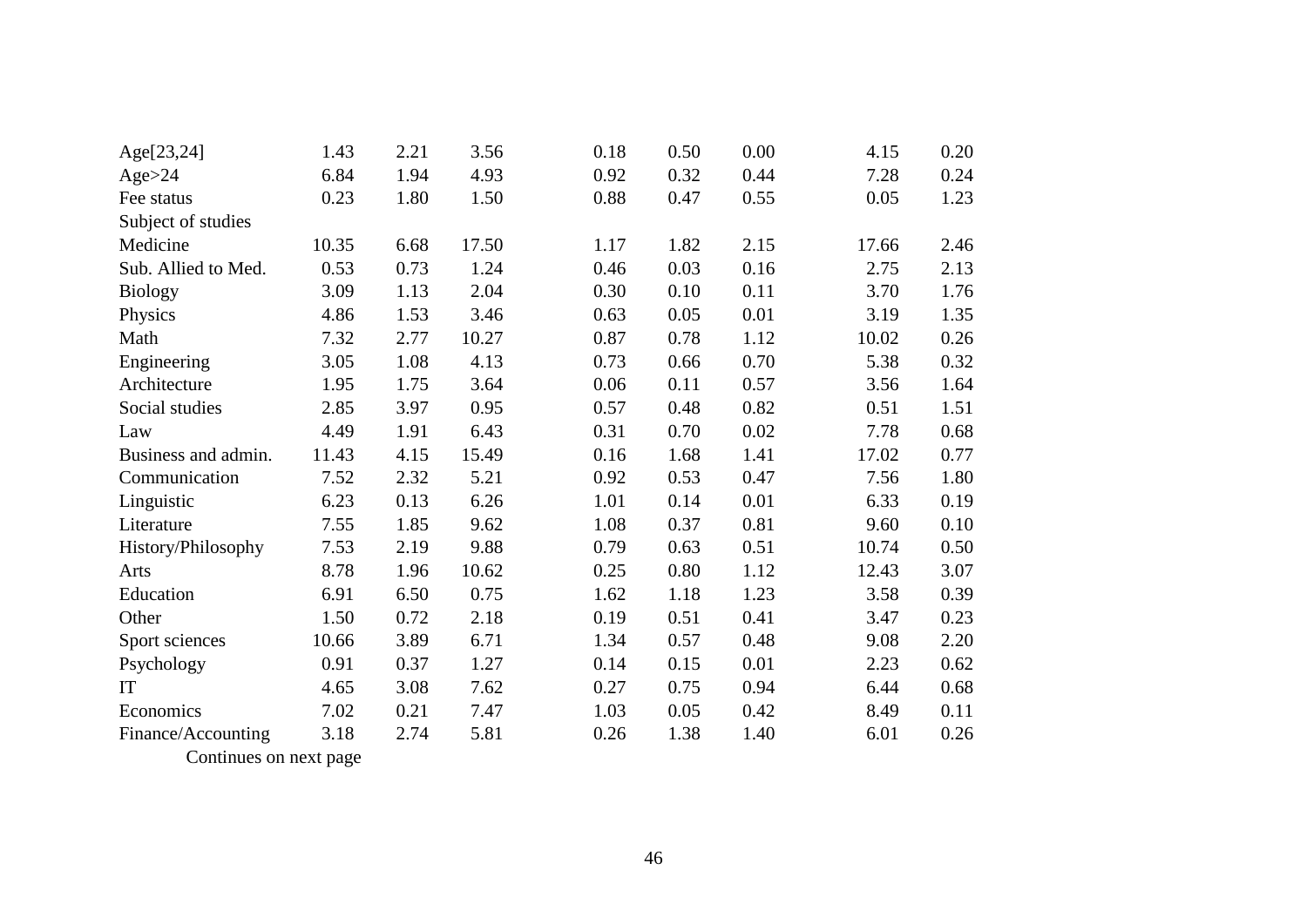| Mixed no science             | 3.21  | 1.71  | 1.58  | 0.84 | 0.63 | 0.42 | 2.30  | 1.12 |
|------------------------------|-------|-------|-------|------|------|------|-------|------|
| Mixed half science           | 2.08  | 0.43  | 2.50  | 1.12 | 0.30 | 1.36 | 0.40  | 0.34 |
| Mixed 100% science           | 4.66  | 0.72  | 5.50  | 0.68 | 0.37 | 1.15 | 7.14  | 1.12 |
| Region of residence          |       |       |       |      |      |      |       |      |
| UK not specified             | 1.70  | 0.10  | 1.86  | 0.61 | 0.07 | 0.07 | 0.93  | 0.42 |
| Channel Island               | 1.52  | 2.78  | 1.19  | 0.07 | 0.35 | 0.39 | 0.74  | 0.54 |
| Isle of Man                  | 0.26  | 1.96  | 2.16  | 0.26 | 0.35 | 0.57 | 1.40  | 0.83 |
| England not specified        | 5.68  | 3.23  | 2.56  | 1.39 | 1.21 | 0.74 | 3.39  | 1.35 |
| Wales                        | 1.37  | 1.19  | 0.23  | 0.00 | 0.27 | 0.04 | 0.48  | 1.07 |
| Scotland                     | 13.03 | 0.58  | 13.99 | 1.44 | 0.65 | 2.30 | 10.78 | 3.47 |
| N. Ireland                   | 9.69  | 17.97 | 7.67  | 2.02 | 5.26 | 1.17 | 1.61  | 4.39 |
| East Anglia                  | 1.47  | 0.19  | 1.67  | 0.40 | 0.13 | 0.07 | 2.35  | 0.29 |
| <b>East Midlands</b>         | 6.29  | 1.90  | 4.46  | 0.77 | 0.33 | 0.91 | 3.66  | 1.58 |
| greater London               | 1.04  | 3.64  | 2.44  | 0.54 | 0.94 | 1.15 | 2.44  | 3.07 |
| rest of the world            | 4.22  | 0.04  | 4.23  | 0.18 | 0.25 | 0.57 | 4.25  | 3.07 |
| North                        | 5.81  | 7.35  | 1.13  | 0.58 | 1.60 | 1.11 | 1.73  | 0.57 |
| North West                   | 4.05  | 0.01  | 4.06  | 0.20 | 0.24 | 0.07 | 5.18  | 0.64 |
| <b>South East</b>            | 3.66  | 1.99  | 1.78  | 0.47 | 0.60 | 0.76 | 4.12  | 0.62 |
| South West                   | 2.20  | 1.67  | 0.61  | 0.35 | 0.45 | 0.14 | 0.53  | 0.09 |
| <b>West Midlands</b>         | 2.51  | 2.53  | 0.11  | 0.45 | 0.65 | 0.04 | 3.03  | 1.29 |
| Yorkshire                    | 7.68  | 3.86  | 3.97  | 1.09 | 0.84 | 0.71 | 5.46  | 0.69 |
| <b>Region of Institution</b> |       |       |       |      |      |      |       |      |
| North East                   | 2.00  | 13.88 | 10.99 | 0.79 | 4.44 | 2.30 | 2.73  | 1.93 |
| Yorkshire & Humber.          | 5.11  | 3.56  | 8.57  | 0.01 | 0.89 | 3.24 | 6.42  | 0.54 |
| North West                   | 5.90  | 0.23  | 6.13  | 0.11 | 0.30 | 0.38 | 10.72 | 1.53 |
| <b>East Midlands</b>         | 5.15  | 2.29  | 2.96  | 0.42 | 0.44 | 1.58 | 2.11  | 1.77 |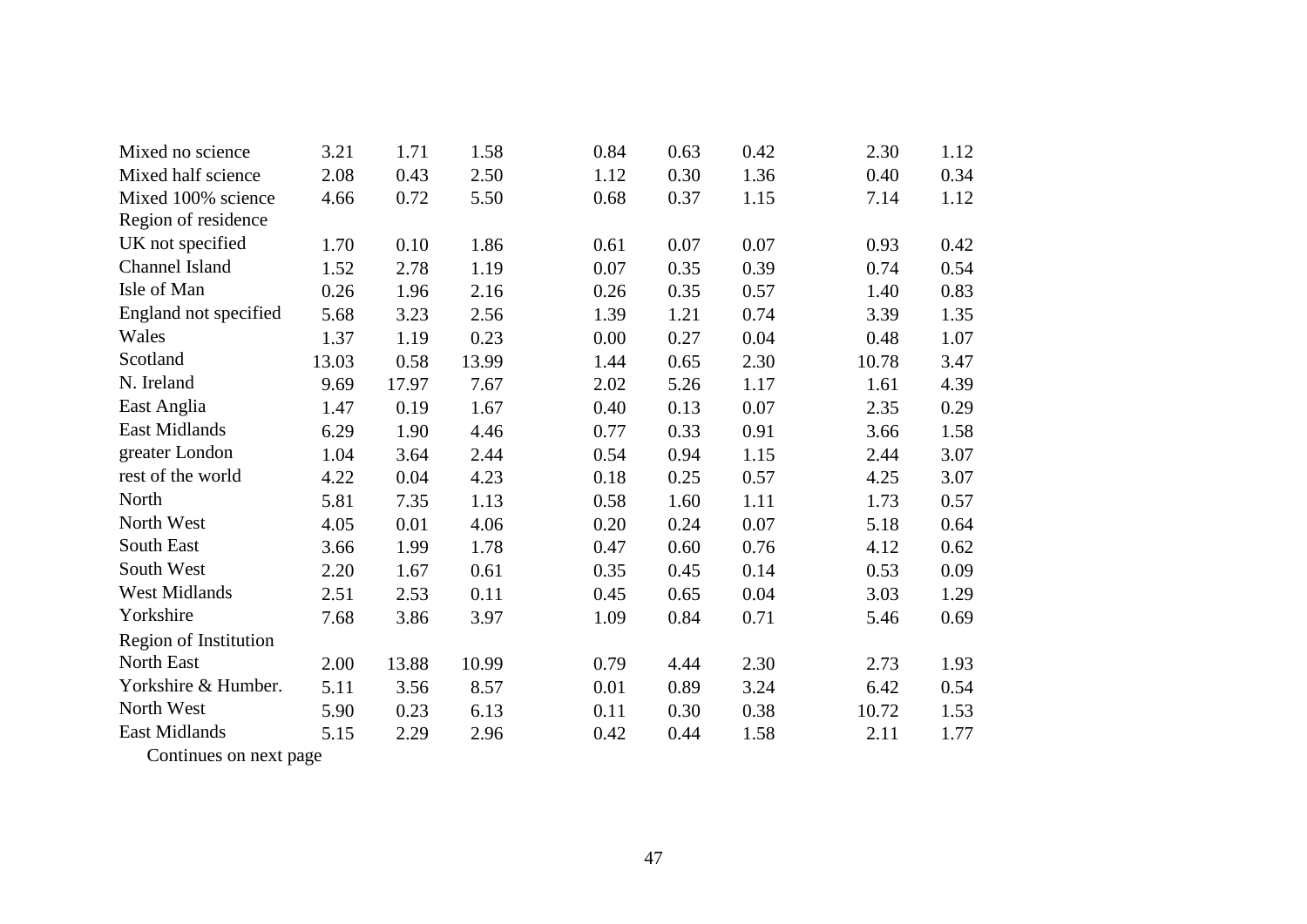| Eastern              | 3.60  | 3.84  | 0.05  | 2.51 | 0.60 | 0.17 | 10.12 | 5.22 |
|----------------------|-------|-------|-------|------|------|------|-------|------|
| South East           | 5.48  | 6.17  | 0.42  | 1.30 | 1.54 | 0.31 | 1.98  | 4.16 |
| London               | 4.60  | 9.14  | 4.02  | 1.38 | 2.98 | 3.65 | 4.97  | 9.22 |
| South West           | 0.39  | 5.84  | 6.04  | 0.09 | 1.26 | 1.34 | 5.24  | 3.71 |
| <b>West Midlands</b> | 4.89  | 7.41  | 2.11  | 0.85 | 1.94 | 0.87 | 4.34  | 0.80 |
| Scotland             | 15.16 | .56   | 17.22 | 1.52 | 0.71 | 2.48 | 13.17 | 3.87 |
| Wales                | 5.29  | 2.56  | 2.90  | 1.27 | 0.48 | 0.57 | 0.05  | 3.80 |
| Northern Ireland     | 10.69 | 22.02 | 10.63 | 2.04 | 5.38 | 1.29 | 0.78  | 5.08 |

Note: Column 1 to 3 reports the value of t-test of mean differences of each covariate between observation in tier *i* and observations in the other two tiers of the institutional quality distribution. Column 4 to 6 reports the t-tests after blocking on GPS using 5 blocks. The mean differences are computed within each block and then the weighted average over the 5 blocks is reported for each tier. Column 7 reports t-test on the coefficient of treatment in a regression of covariate k. Column 8 reports the same t-test when conditioning on the predicted treatment value.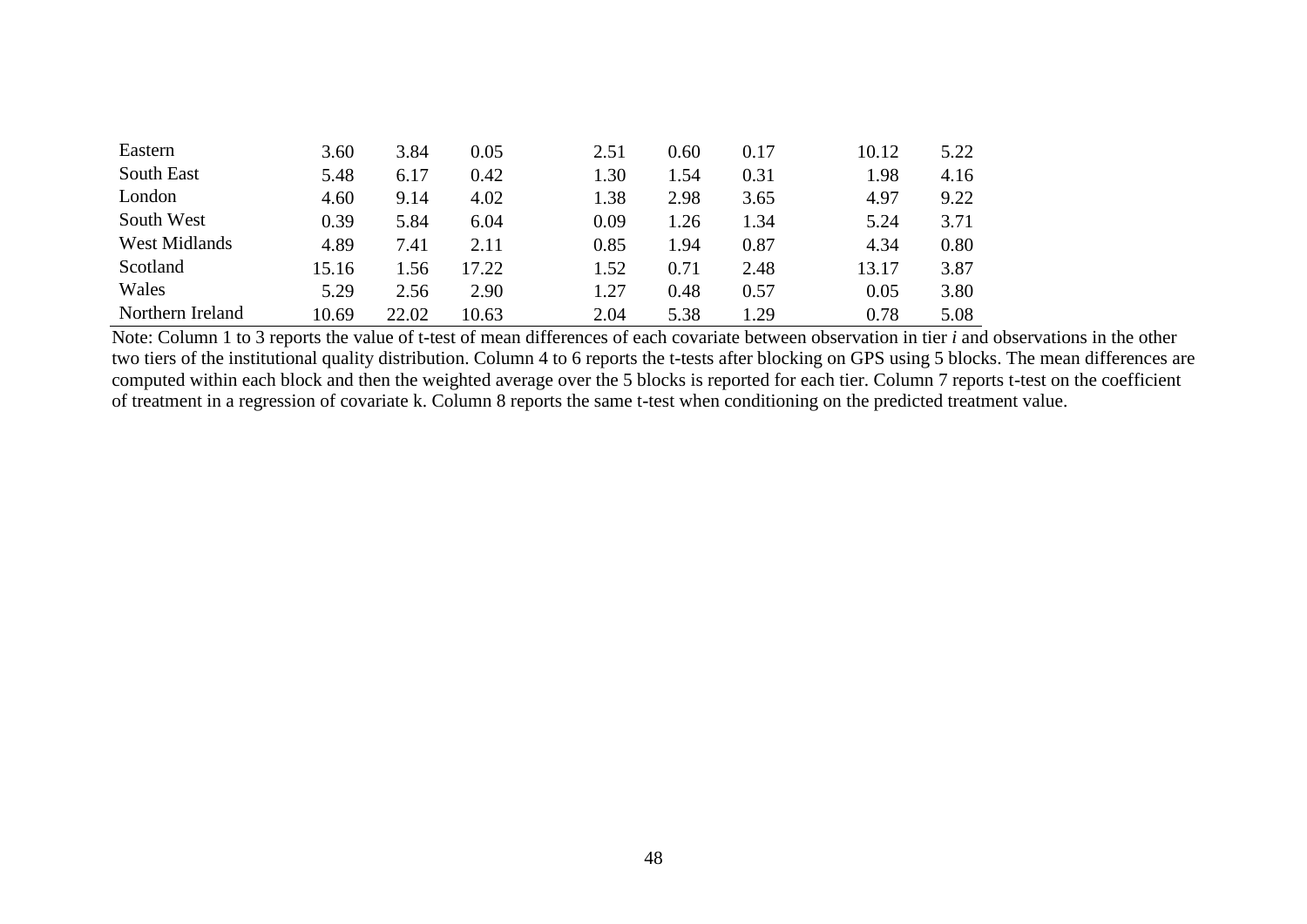| таріс э. коразикіз спескі           | Excluding<br>institution<br>s with<br>interview<br>process | Female                | Male                 | Quality<br>exclude<br>graduate<br>prospect | Quality:<br>Research,<br>expenditure<br>, student<br>staff ratio |
|-------------------------------------|------------------------------------------------------------|-----------------------|----------------------|--------------------------------------------|------------------------------------------------------------------|
| <b>Discrete measure</b>             |                                                            |                       |                      |                                            |                                                                  |
| <b>OLS</b> estimates                |                                                            |                       |                      |                                            |                                                                  |
| Quality 2                           | $0.026*$<br>(0.014)                                        | 0.020<br>(0.016)      | 0.028<br>(0.020)     | 0.022<br>(0.019)                           | $0.025*$<br>(0.014)                                              |
| Quality 3                           | $0.044***$<br>(0.016)                                      | $0.049**$<br>(0.020)  | 0.036<br>(0.022)     | $0.042**$<br>(0.015)                       | $0.048**$<br>(0.015)                                             |
| Quality 4                           | $0.065***$<br>(0.019)                                      | $0.074***$<br>(0.020) | $0.063**$<br>(0.029) | $0.052***$<br>(0.019)                      | $0.056***$<br>(0.019)                                            |
| <b>Propensity score</b><br>matching |                                                            |                       |                      |                                            |                                                                  |
| Quality 2 vs Quality 1              | 0.006<br>(0.021)                                           | 0.013<br>(0.022)      | $-0.023$<br>(0.044)  | 0.022<br>(0.025)                           | 0.016<br>(0.021)                                                 |
| Quality 3 vs Quality 2              | $0.044**$<br>(0.020)                                       | $0.051**$<br>(0.018)  | $-0.019$<br>(0.037)  | 0.023<br>(0.020)                           | $0.030**$<br>(0.015)                                             |
| Quality 4 vs Quality 3              | $0.039**$<br>(0.019)                                       | 0.033<br>(0.023)      | 0.026<br>(0.031)     | $0.047**$<br>(0.018)                       | $0.033**$<br>(0.019)                                             |
| <b>Continuous measure</b>           |                                                            |                       |                      |                                            |                                                                  |
| <b>OLS</b> estimates                | $0.032***$                                                 | $0.034***$            | $0.025**$            | $0.028***$                                 | $0.025***$                                                       |
| <b>Quality</b> score                | (0.007)                                                    | (0.009)               | (0.012)              | (0.008)                                    | (0.008)                                                          |
| Quality score square                | $0.010*$                                                   | 0.002                 | $0.013*$             | $0.008*$                                   | 0.005                                                            |
|                                     | (0.006)                                                    | (0.005)               | (0.008)              | (0.005)                                    | (0.005)                                                          |
| <b>Continuous Treatment</b>         |                                                            |                       |                      |                                            |                                                                  |
| <b>Matching</b>                     |                                                            |                       |                      |                                            |                                                                  |
|                                     | 9.942                                                      | 9.890                 | 9.956                | 9.892                                      | 9.915                                                            |
| $E[W/T=1]$                          | (0.009)                                                    | (0.036)               | (0.015)              | (0.052)                                    | (0.036)                                                          |
|                                     | 9.924                                                      | 9.892                 | 9.953                | 9.902                                      | 9.918                                                            |
| $E[W/T=2]$                          | (0.006)                                                    | (0.023)               | (0.004)              | (0.022)                                    | (0.015)                                                          |
|                                     | 9.976                                                      | 9.964                 | 10.024               | 9.993                                      | 9.984                                                            |
| $E[W/T=3]$                          | (0.023)                                                    | (0.030)               | (0.004)              | (0.008)                                    | (0.014)                                                          |
|                                     | 10.044                                                     | 10.025                | 10.099               | 10.064                                     | 10.086                                                           |
| $E[W/T=4]$                          | (0.032)                                                    | (0.040)               | (0.011)              | (0.009)                                    | (0.011)                                                          |

#### **Table 5: Robustness Checks**

Note: OLS estimates are based on the full specification details of which are available in Table 2. Propensity score matching is estimated using the full set of controls, details of which are found in Table 3

Continuous Treatment Matching is based on a propensity score estimated with the full set of parameters as explained in Figure 5. Standard errors are based on bootstrapping with 500 replications. \*\*\*, \*\*, \* denote statistical significance at the 1%, 5% and 10% statistical level respectively.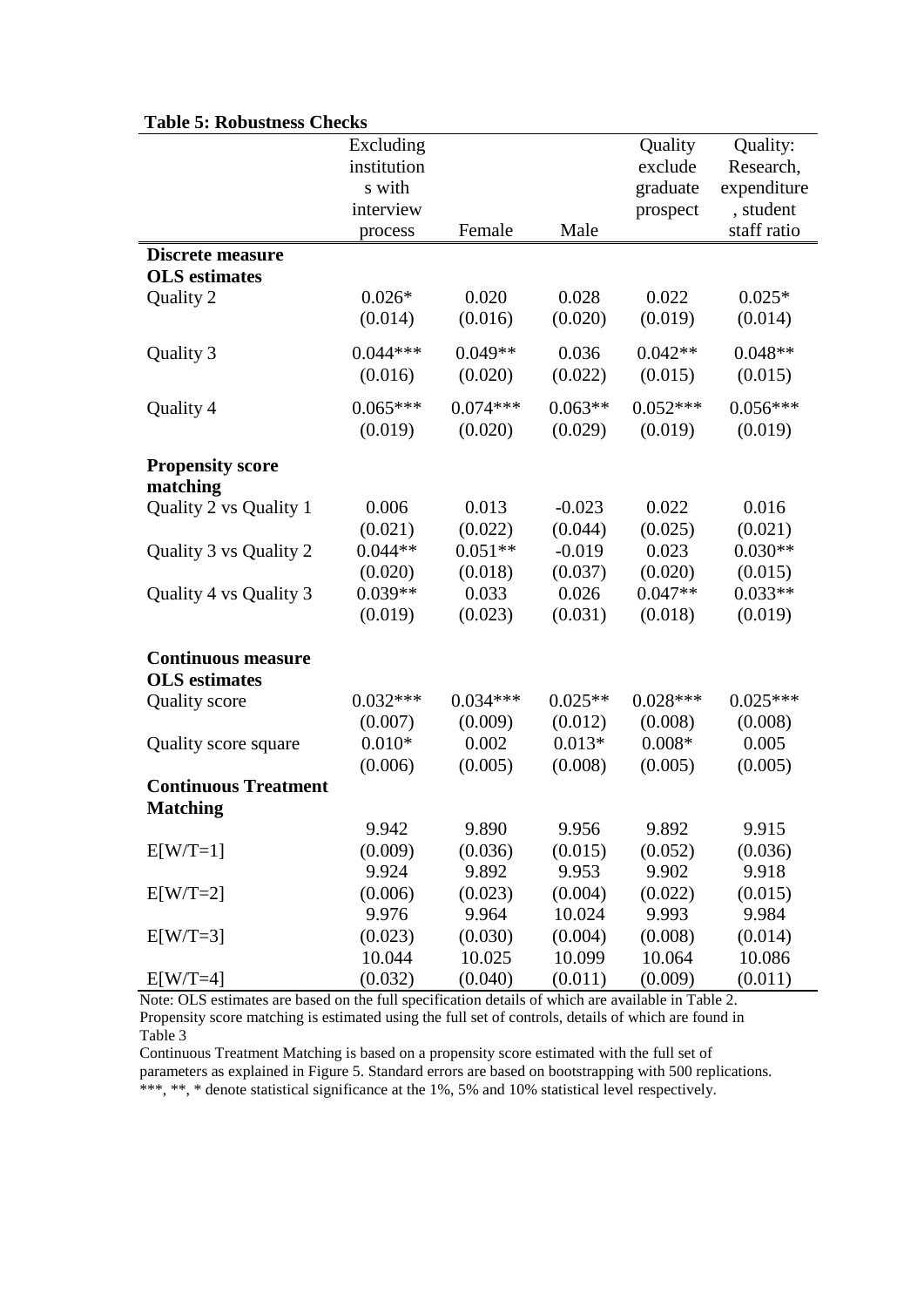## Annex 1:

**Table A1: Sample Selection:**

| Selection criteria – applied<br>incrementaly | Number of observations |
|----------------------------------------------|------------------------|
| Original sample                              | 19,979                 |
| First degree only                            | 11,866                 |
| Age on graduation $[19,25]$                  | 9,850                  |
| Not special entry student                    | 9,738                  |
| Measure of institution quality               | 8,500                  |
| Earnings non missing                         | 7,508                  |
| FT employee                                  | 7,007                  |
| Earnings $<$ £60,000                         | 6986                   |

Note: Longitudinal Destination of Leavers from Higher Education (2002/03)